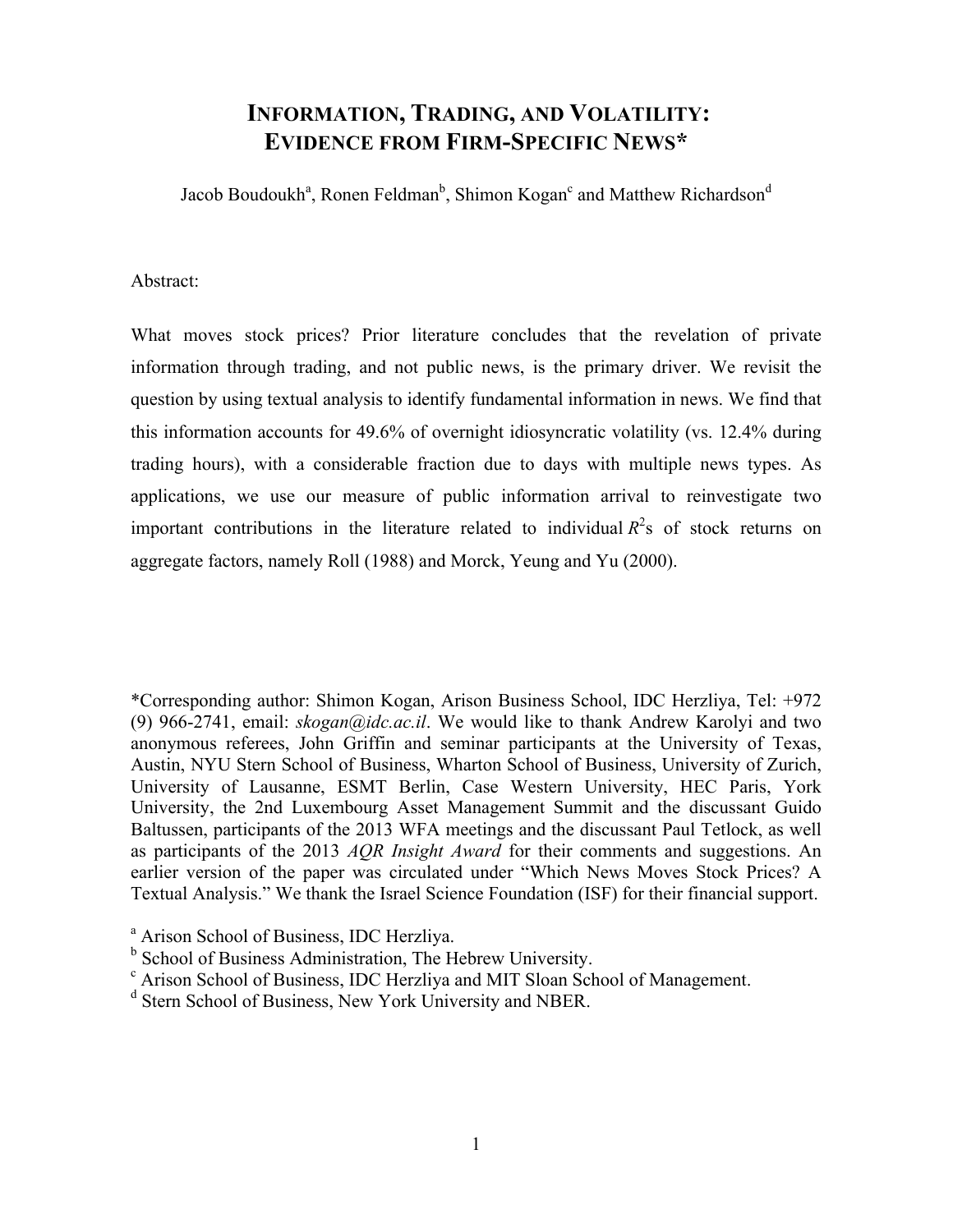#### I. **Introduction**

There is a considerable literature in finance that looks at the relation between asset prices and information. Standard models in finance suggest that prices should reflect such information, whether public or private, as well as shocks to investor demand, either through liquidity shocks or irrational trading.<sup>1</sup> A useful tool for empirically investigating these models is the study of relative asset return variances during periods with differential information, as a way of isolating the effect of private versus public information, as well as that of noise trading. $2$ 

The study of French and Roll (1986) compares variance ratios of stock returns during periods of trading and overnight (i.e., non-trading hours) to better understand whether volatility is caused by public information, private information (revealed through trading), or pricing errors by investors. Their rationale is that private information can affect volatility only during trading hours as information is gradually revealed through trading. French and Roll (1986) conclude that private-information driving rational trading is the main driver of return volatility. Using more complete data and additional real-world experiments, this conclusion has generally been confirmed by later studies.<sup>3</sup>

An alternative view of the evidence has been expressed by the burgeoning literature in behavioral finance. For example, Hirshleifer (2001) writes "little of stock price variability has been explained empirically by relevant public news," (p.1560); Shleifer (2000) writes "movements in prices of individual stocks are largely unaccounted for by public news..."; and Hong and Stein (2003) write "Roll (1984, 1988) and French and Roll (1986)

<sup>&</sup>lt;sup>1</sup> See, for example, Grossman and Stiglitz (1980), Milgrom and Stokey (1982), Kyle (1985), Tauchen and Pitts (1983), and Glosten and Milgrom (1985), among early papers in the field. For the liquidity shock channel, see Admati and Pfleiderer (1988) and Foster and Viswanathan (1990), and, for irrational trading, see Black (1986), De Long, Shleifer, Summers and Waldmann (1990), and Daniel, Hirshleifer and Subrahmanyam (1998).<br><sup>2</sup> See, for example, French and Roll (1986), Roll (1988), Barclay, Litzenberger and Wharton (1990), Francis,

Pagach and Stephan (1992), Green and Watts (1996), Jones, Kaul and Lipson (1994), Jiang, Likitapiwat, and McInish (2000), Fleming, Kirby and Ostidek (2006), Cliff, Cooper and Gulen (2008), Kelly and Clark (2011), and Lou, Polk and Skouras (2018), among others.

<sup>&</sup>lt;sup>3</sup> See, for example, Barclay, Litzenberger and Wharton (1990), Madhavan, Richardson and Roomans (1997), Ito, Lyons and Melvin (1998), Barclay and Hendershott (2003), and Chordia, Roll and Subrahmanyam (2011).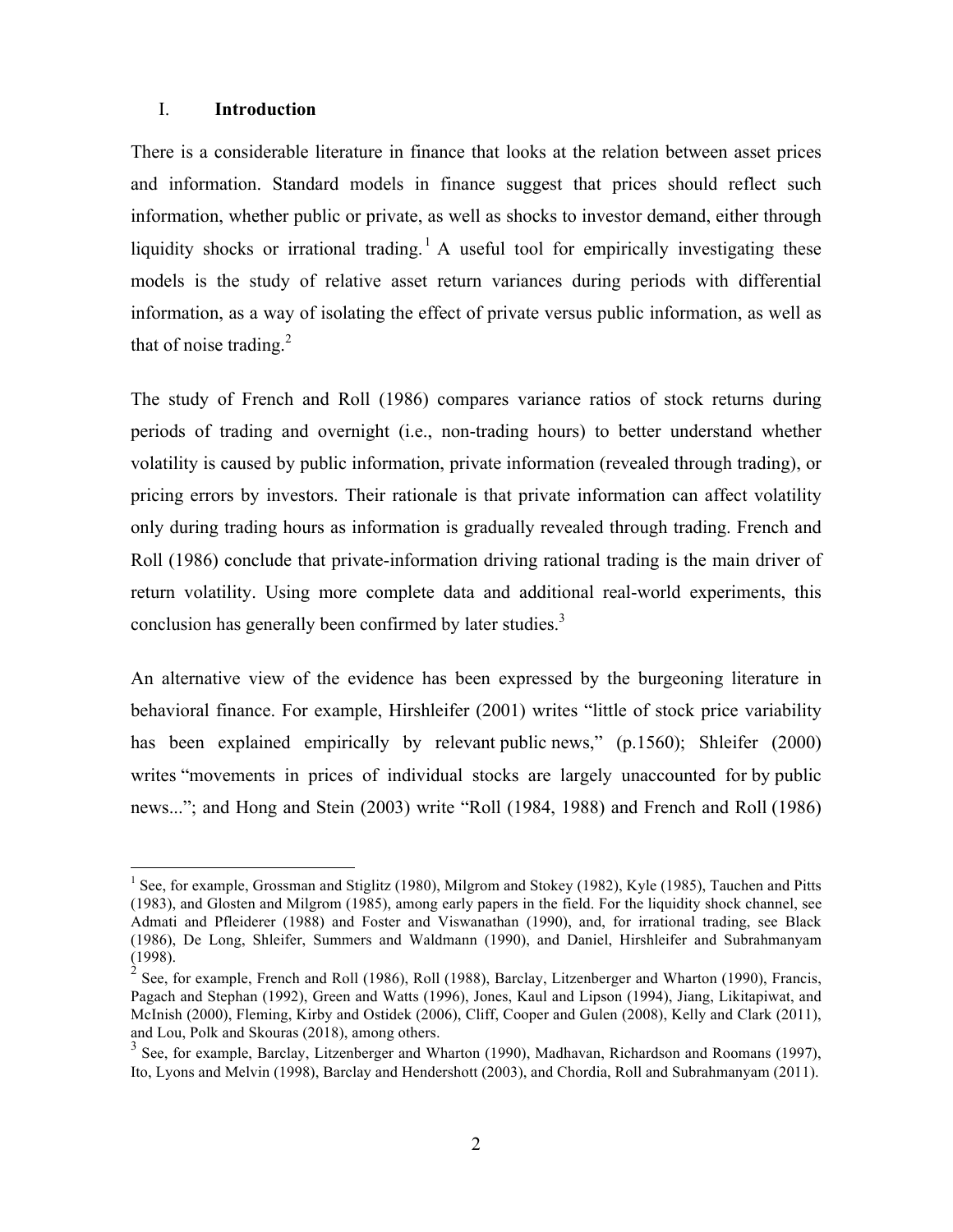demonstrate in various ways that it is hard to explain asset price movements with tangible public information" (p.487).

Our contribution is to show that firm-level public news, which we refer to as "news" henceforth, is a meaningful component of stock return variance. Using textual analysis, we identify from news stories *relevant* public information tied to specific firm events. We then re-evaluate existing findings by identifying informationally relevant non-trading and trading periods, thus controlling for private information induced volatility.<sup>4</sup>

Common to much of this literature, the proxy for public information has been news articles.<sup>5</sup> A problem with this proxy is its potentially low power. Common news sources for companies, such as those in websites, the Wall Street Journal stories, and Dow Jones News Service, release many articles that may contain very little relevant information about company fundamentals. The goal for the researcher is to be able to parse through news stories and determine which are relevant and which are not. However, combing through hundreds of thousands, possibly millions, of news stories is a massive task. Fortunately, advances in textual analysis allow for better identification of relevant news. This paper employs two independent approaches that systematically and objectively identify events within news articles: (i) a commercially-available information extraction platform, called *Visual Information Extraction Platform* (*VIP*), and (ii) a machine-learning method that is an industry standard, *Ravenpack*. The paper focuses on the first approach, as we are able to make the data for it publicly available, while replicating the main findings with the second approach.<sup>6</sup>

Using these two approaches, we match each news article, which itself is time-stamped and linked with stock ticker(s), to a series of either "identified" value-relevant events or

 $\frac{1}{4}$ <sup>4</sup>Other papers focused on informationally relevant periods include Jones, Kaul, and Lipson (1994), Fleming, Kirby and Ostdiek (2006) and Jiang, Likitapiwat, and McInish (2012). For example, Jones, Kaul and Lipson (1994) investigate individual stock return volatility on trading days with no volume; Jiang, Likitapiwat and McInish (2012) study after-hours trading when earnings are released overnight; and Fleming, Kirby and Ostdiek (2006) analyze commodity return volatility between trading and overnight hours during periods when prices are theoretically more sensitive to weather.<br><sup>5</sup> See, for example, Roll (1988), Chan (2003), and Tetlock (2007).<br><sup>6</sup> For more details on both commercial platforms, see <u>http://www.amenityanalytics.com/</u> and

https://www.ravenpack.com/. The *VIP* dataset employed in this study is available here https://www.dropbox.com/s/ilw2l2pb9nh6kpm/InformationTradingVolatility\_DataFile.csv?dl=0.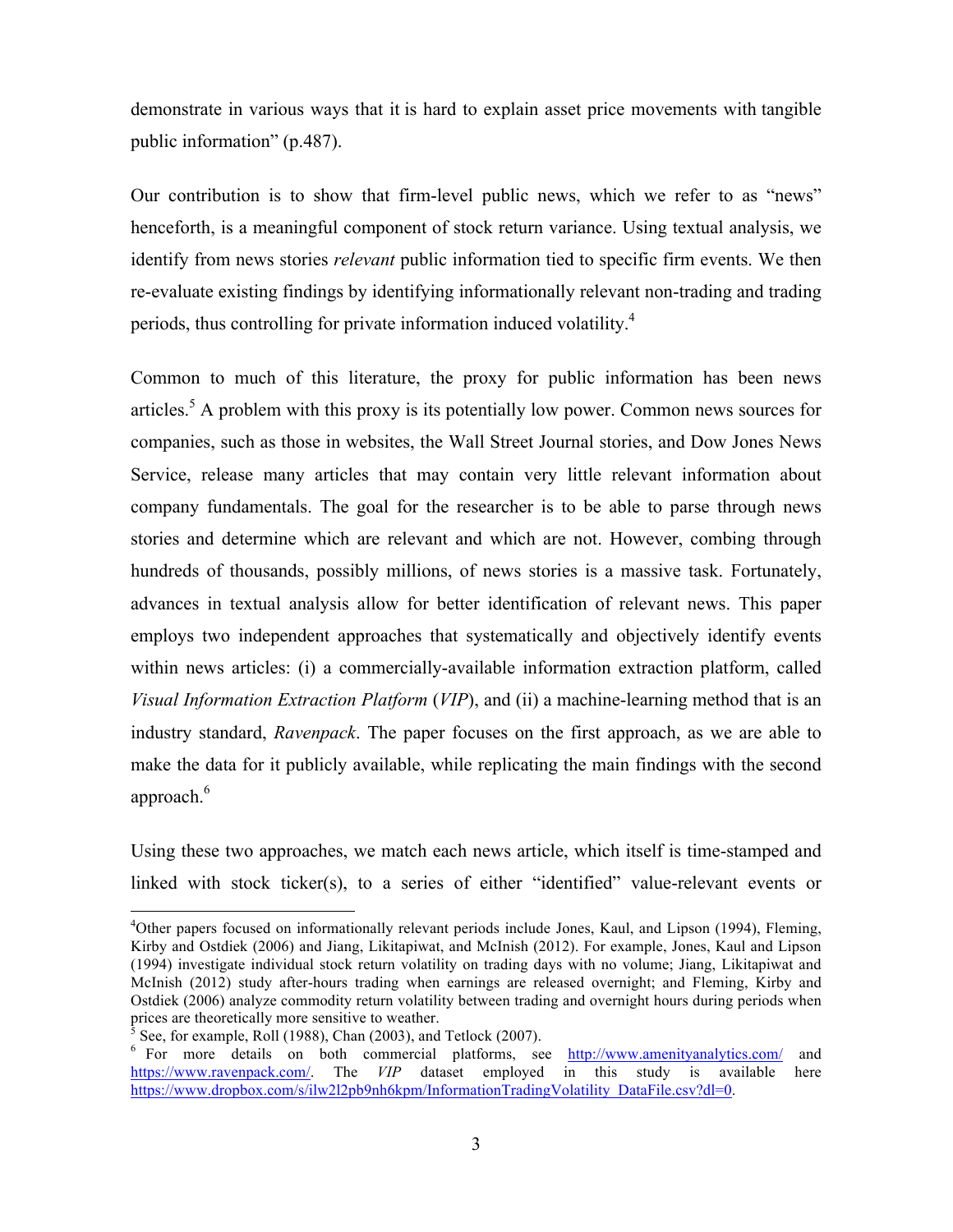"unidentified" news. In particular, we examine stock return variation during trading hours and overnight around specific types of news such as unidentified news (news with no identified, value-relevant, topic), identified news (news with an identified, value-relevant topic), and identified news with different levels of complexity (to be defined precisely later on). As a proof of concept, we document that stock-level volatility varies greatly with the type of news – identified or unidentified – but not so much with the presence of news. On identified (complex) news days, the variance of stock prices is more than twice (four times) that of other days, consistent with the idea that the intensity and importance of information arrival is not the same across these days.

Using our identification of relevant news, we revisit some of the key analysis of French and Roll (1986). Notably, we find a large difference in the change in volatility on news days when comparing trading hours versus overnight. Because overnight returns are largely unaffected by private information-driven trading, we are better able to identify volatility arising from public information. Doing so, we find that the overnight variance ratio of identified (complex) news to no news is 4.76 (10.11), a magnitude higher than the same ratio during trading hours, namely 1.78 (2.42).

Consistent with the findings of French and Roll (1986) we find that unconditional median return volatility during trading hours is 2.02%, 68% higher than overnight volatility, namely, 1.20%. In contrast, the median volatility conditional on identified news is only 20% higher during the trading day relative to overnight (2.51% versus 2.09%), and actually 3% lower during complex news days (3.01% versus 3.10%). When conditioning on identified news, these findings provide a contrast to conclusions reached by French and Roll (1986) and others who document considerable more volatility during trading hours unconditionally.

A key contribution of this paper is to provide a methodology that allows us to isolate the portion of return variance due solely to relevant news. The underlying assumption is that there is a continuous stream of unexplained return variability, so that even on days with important news, part of the return variability is untied to that news, thus providing a lower bound on the variance contribution of public information. We apply the methodology to overnight and trading hours, conditional on different types of information (such as unidentified or no news, identified news, complex news, and specific events) and compare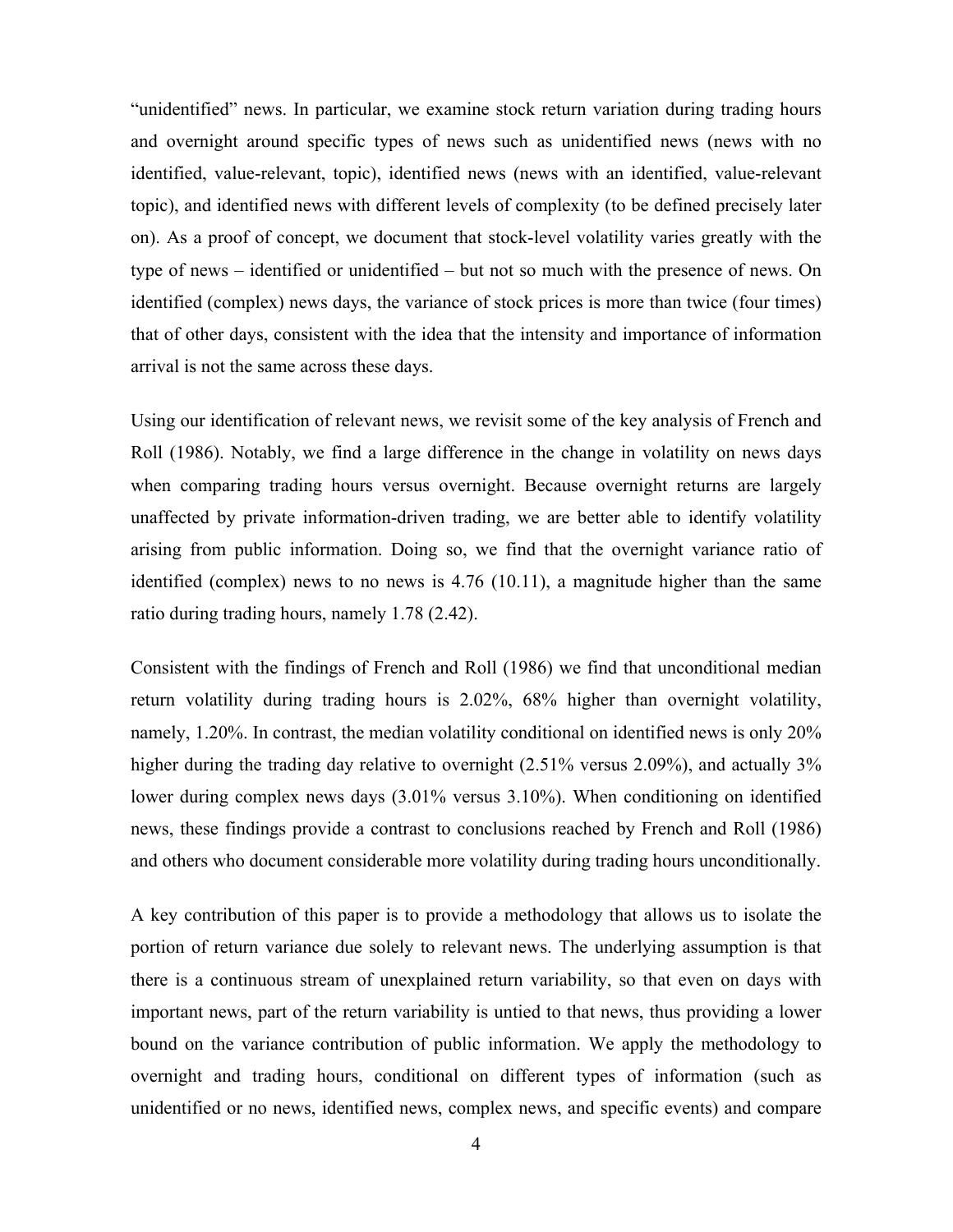the results from this decomposition. Intuitively, we decompose the contribution of news to overall return variance into the intensity of news arrival and the impact of news conditional on news arrival. We also differentiate between market-wide and idiosyncratic volatility. We show that, for S&P500 firms, idiosyncratic variance explained by public information is around 49.6% of total overnight variance and around 12.4% during trading hours. Even though only 27% (22%) of news days are complex news days during overnight (trading) hours, 32.4% (6.1%) of all the idiosyncratic variance is explained. The variance contributions from all news days are higher for firms that have higher trading volume, i.e., 57.0% overnight and 14.15% during trading hours. Moreover, particular types of events have on average differential impacts on volatility, with, not surprisingly, financial-related events being the most important. That said, while these events, along with mergers, tend to be more likely, less common information such as news about the ratings of the company or financing have a large effect.

The bottom line of the paper is that, when relevant news can be identified, stock price movements are closely linked to the arrival of this information. We leverage off this finding and explore two studies related to individual  $R^2$ s of stock returns on aggregate factors, namely Roll (1988) and Morck, Yeung and Yu (2000). We ask whether better identification of firm-specific information provides insights to key findings in these papers.

First, Roll (1988) documents similar market model  $R^2$ s on news and no-news days, which places a challenge to researchers trying to explain stock price movements, e.g., in our sample,  $R^2$ s are 34.5% and 33.9% respectively on no news and unidentified news days. In contrast to Roll (1988) but consistent with theory, the  $R^2$ s are much lower on identified news days, i.e., 17.7%, and especially so on complex news days, i.e., 10.0%. While these results partially resolve Roll's  $R^2$  puzzle, there are not enough identified news events (and aggregate movements) to explain stock return volatility. Using a measure of unexplained volatility, we cross-sectionally confirm an implication from the noise trading literature, namely that higher noise trading (as proxied by a lower fraction of news variance contribution) is associated with higher expected returns.

Second, Morck, Yeung and Yu (2000) document declining market model  $R^2$ s for individual firm stock returns from 1926 to 2000, yet in a recent paper Morck, Yeung and Wu (2013)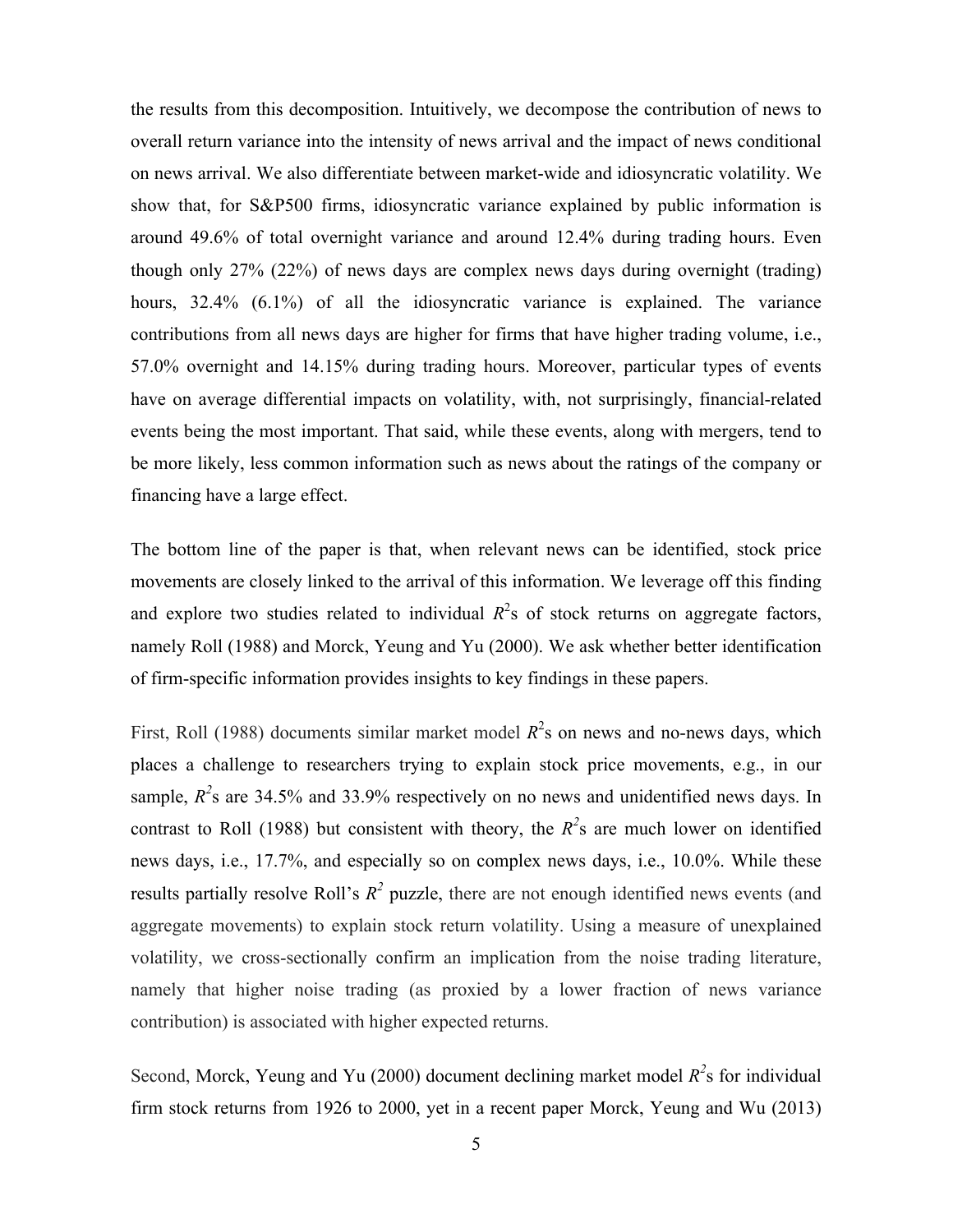report the downward trend of  $R^2$ s has reversed. Appealing to work by Veldkamp (2006a, 2006b) on endogenous information production, we argue that the benefit to private information production has decreased due to the increase in publicly available information. To this point, we document a large negative correlation over time (i.e., -0.50) between average idiosyncratic volatility during overnight hours and the contribution of identified news to overnight return volatility. Additional empirical evidence, such as the properties of volatility conditional on identified news versus unidentified news, support the hypothesis that private information's value may have decreased.

# II. **Data Description**

#### **A. Textual Analysis**

Financial economists use data to help evaluate theories of financial behavior. The vast majority of data is inherently unstructured – corporate filings and announcements, financial news, professional financial analysts reports, and so forth – and therefore difficult to use in practice. Over the last decade, with the increase in computing power and collection of massive amounts of data, the field of finance has made large inroads into text mining. See, for example, Gentzkow, Kelly and Taddy (2017) for a recent survey of historical advances and recent innovations in textual analysis in the social sciences with an emphasis on finance.<sup>7</sup>

A particular application in finance has been to use textual analysis to help forecast shortterm stock price movements. The preferred methodology has focused on word counts based on dictionary-defined positive versus negative words. For example, one of the prominent papers is Tetlock (2007). Tetlock (2007) employs the *General Inquirer*, a well-known textual analysis program, alongside the *Harvard IV-4* dictionary, to calculate the fraction of negative words in the *Abreast of the Market* Wall Street Journal column.<sup>8</sup> Statistical-based methods for interpreting text, including supervised machine-learning techniques, have also

 $<sup>7</sup>$  See also Feldman and Sanger (2006) for a general analysis of text mining.</sup>

<sup>&</sup>lt;sup>8</sup> Tetlock (2007) gave rise to a large number of papers that apply a similar methodology to measure the positive versus negative tone of news for forecasting stock returns (e.g., Tetlock, Saar-Tsechansky and Macskassy (2008), Bollen, Mao and Zeng (2011), Loughran and McDonald (2011), Garcia (2013), Wisniewski and Lambe (2013) and Chen, De, Hu and Hwang (2014), among others).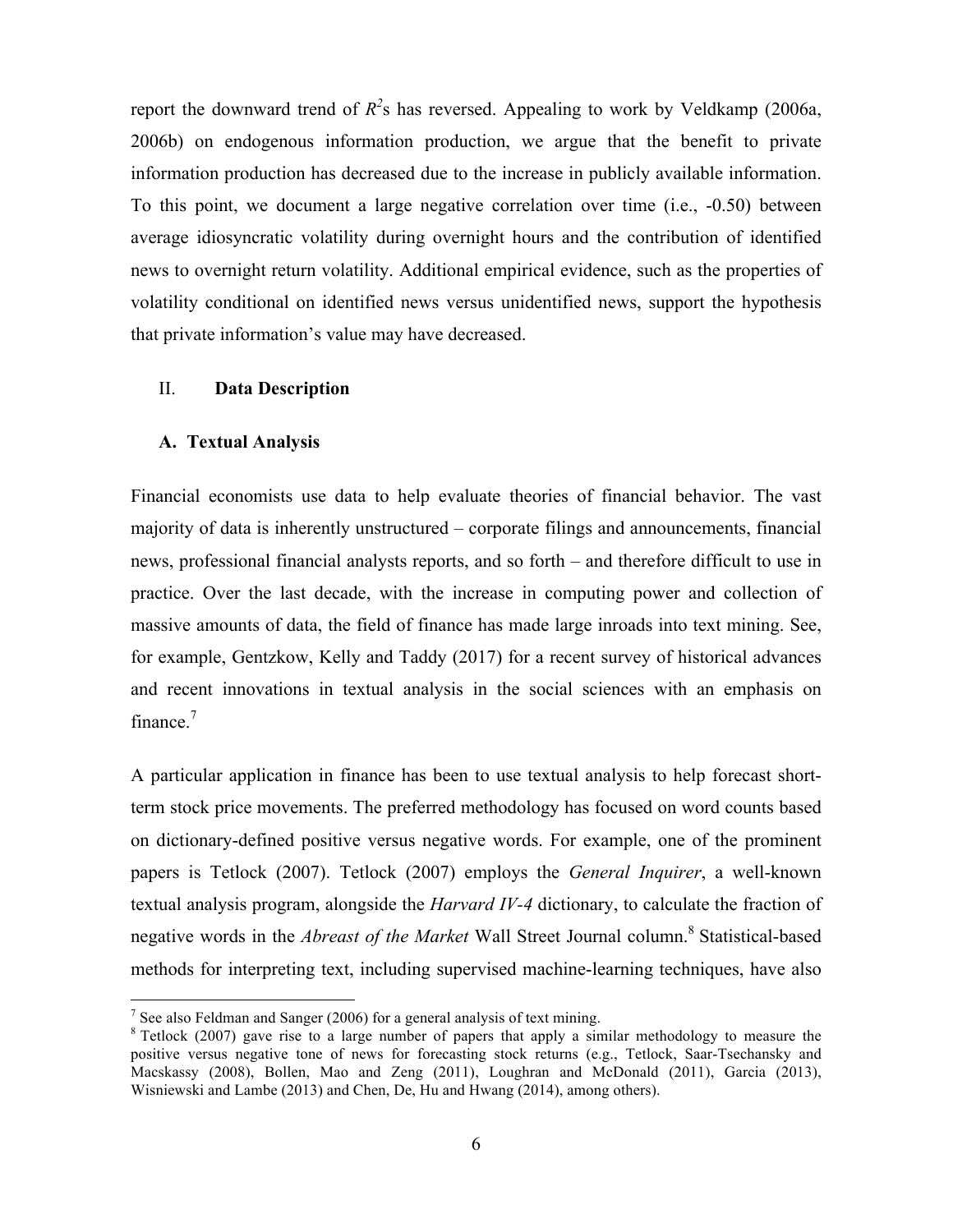been employed to forecast stock returns. Supervised learning involves the researcher fitting a model to a training data set in which the outcome (e.g., the news sentiment) has been predetermined, and then applying the results to a much broader data set for testing.<sup>9</sup> The earliest example in finance is Antweiler and Frank (2005) who apply language algorithms to analyze internet stock message boards posted on "Yahoo Finance" to help predict stock return movements.<sup>10</sup>

A growing literature in finance and accounting now uses textual analysis to measure the content and tone of documents for applications beyond stock market prediction.<sup>11</sup> While this paper also uses textual analysis, the focus of this paper is quite different. We are not interested in identifying the sentiment of the news *per se*, but rather its saliency. Specifically, we use textual analysis to identify events relevant to companies, such as new product launches, lawsuits, analyst coverage, news on financial results, mergers, *et cetera*. While stock tickers and words associated with specific events in a given article are fairly straightforward to identify, linking a particular company to a specific event in that same article is not trivial. We use two independent methodologies from separate commercial platforms, both based on supervised learning, to identify these events. Supervised learning is particularly appropriate for this application because an extensive, highly accurate training data set of company events in news articles can be created.

The first approach, *Visual Information Extraction Platform (VIP)*, uses a mixture of a rulebased information extraction platform and a trained support vector machine classifier in order to identify event instances for companies and measure sentiment from text contained

<sup>&</sup>lt;sup>9</sup> Unsupervised learning methods contrast with supervised learning ones to the extent the outcome (e.g., the news sentiment) is not observed and instead must be inferred from some assumed structure. For a recent example of this approach to economics, see Hansen, McMahon, and Prat (2014) who study the transcripts of FOMC meetings.<br><sup>10</sup> See also Das and Chen (2007), Jegadeesh and Wu (2013) and Heston and Sinha (2014).

<sup>&</sup>lt;sup>11</sup> See, for example, Li (2008), Feldman, Govindaraj, Livnat, and Segal (2010), Davis, Piger and Sedor (2011), Tetlock (2011) and Loughran and McDonald (2014) who use a dictionary-based approach and Li (2010), Hanley and Hoberg (2011), Hoberg and Phiiips (2010, 2016), Grob-Klubmann and Hautsch (2011), Kogan, Routledge, Sagi and Smith (2011), and Manela and Moreira (2017) who employ machine learning-based applications to decipher either the content or sentiment of the text.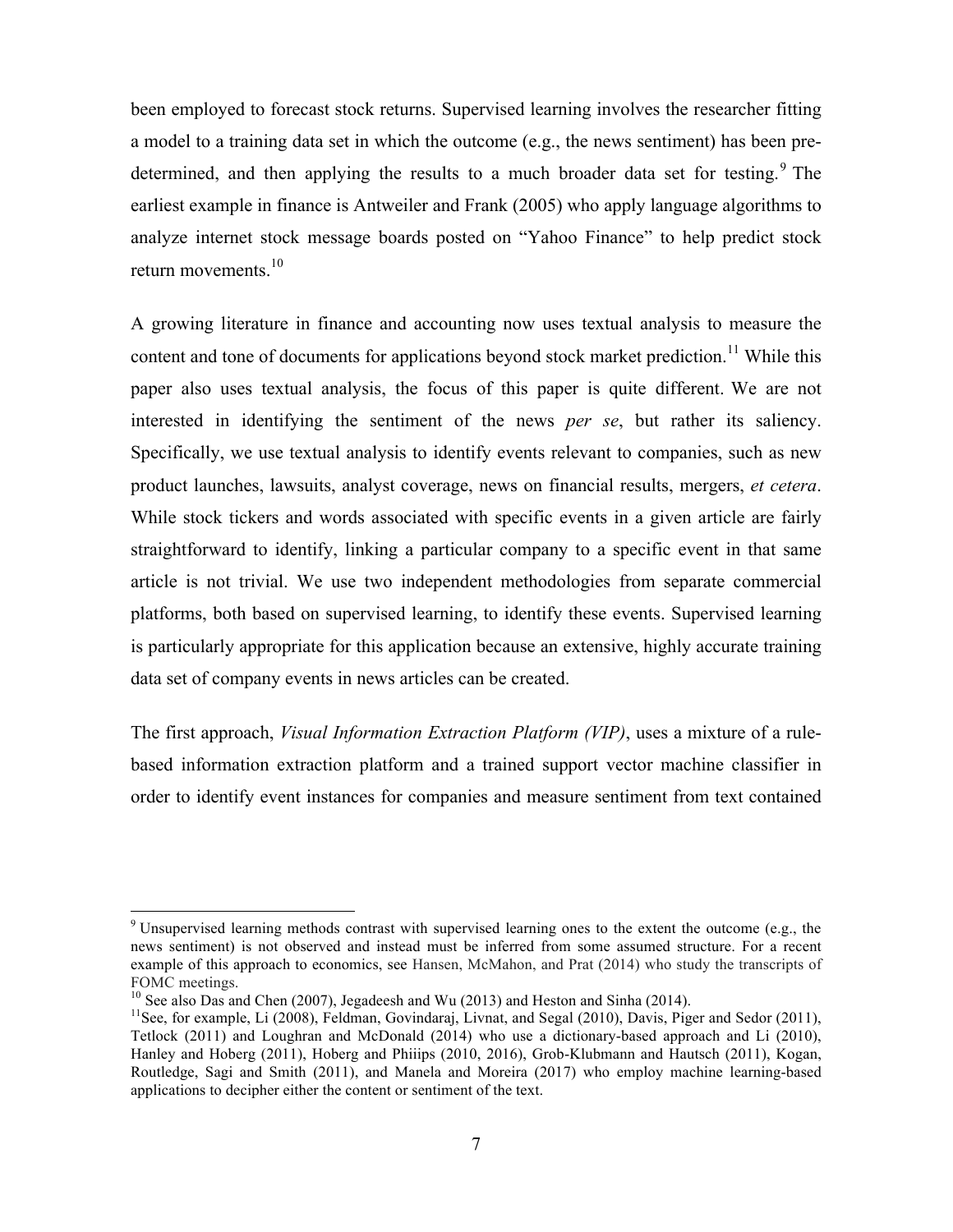in financial news. <sup>12</sup> We apply *VIP* to Dow Jones Newswire because we want to focus on breaking news about the firm that matches a specific date and time. (Of course, some of the news might be analysis from the Dow Jones newsroom and may not be a breaking story.) For this reason, we purposefully do not expand to other media outlets and websites. *VIP* conditions on firm-specific events and thus parses out which news items are more likely to be relevant for firm valuation. These events include those covered by Capital-IQ and reported in a cross-section of academic event studies. There are ninety event subcategories which are further categorized into one of 18 categories: *Business Trends, CSR Brand, Capital Returns, Deals, Earnings Factors, Employment, Facility, Financial, Financing, Forecast, General, Investment, Legal, Mergers & Acquisitions, Product, Ratings, Stock and Stock Holdings*. (See Appendix A for a comprehensive list.)

To better understand how the methodology works, a random training sample of 2,000 articles on S&P500 firms were chosen and then read by finance-knowledgeable readers. Approximately half the articles could be matched to the set of event types. The sample of these news days were then used as training data by the *VIP* textual analysis classifier. After training on the smaller sample, the *VIP* classifier was then applied to the approximate 840,000 stock/day observations with news (many of which contain multiple articles) on S&P500 firms from 2000-2015.

Specifically, for each of the articles from the training sample, *VIP* looks for words and phrases connected to the event subcategories. For example, consider the *Employment* category. Changes in the CEO, an executive of the firm or a board member; executive compensation; and employment issues including, among other items, strikes and changes in the workforce are all flagged. Sentences involving these words or phrases are trained on a support vector machine classifier given *VIP* knows which article is truly about the event. Across all the articles, VIP then uses the support vector machine model to classify each sentence involving the relevant words and phrases into one of the events or possibly no

 <sup>12</sup> As is the case with other commercial platforms (such as *RavenPack* also used in this study), much of the interest is related to measuring sentiment. This is not a focus of this paper as our use of these platforms is in identifying whether a piece of news is potentially relevant for the firm's valuation.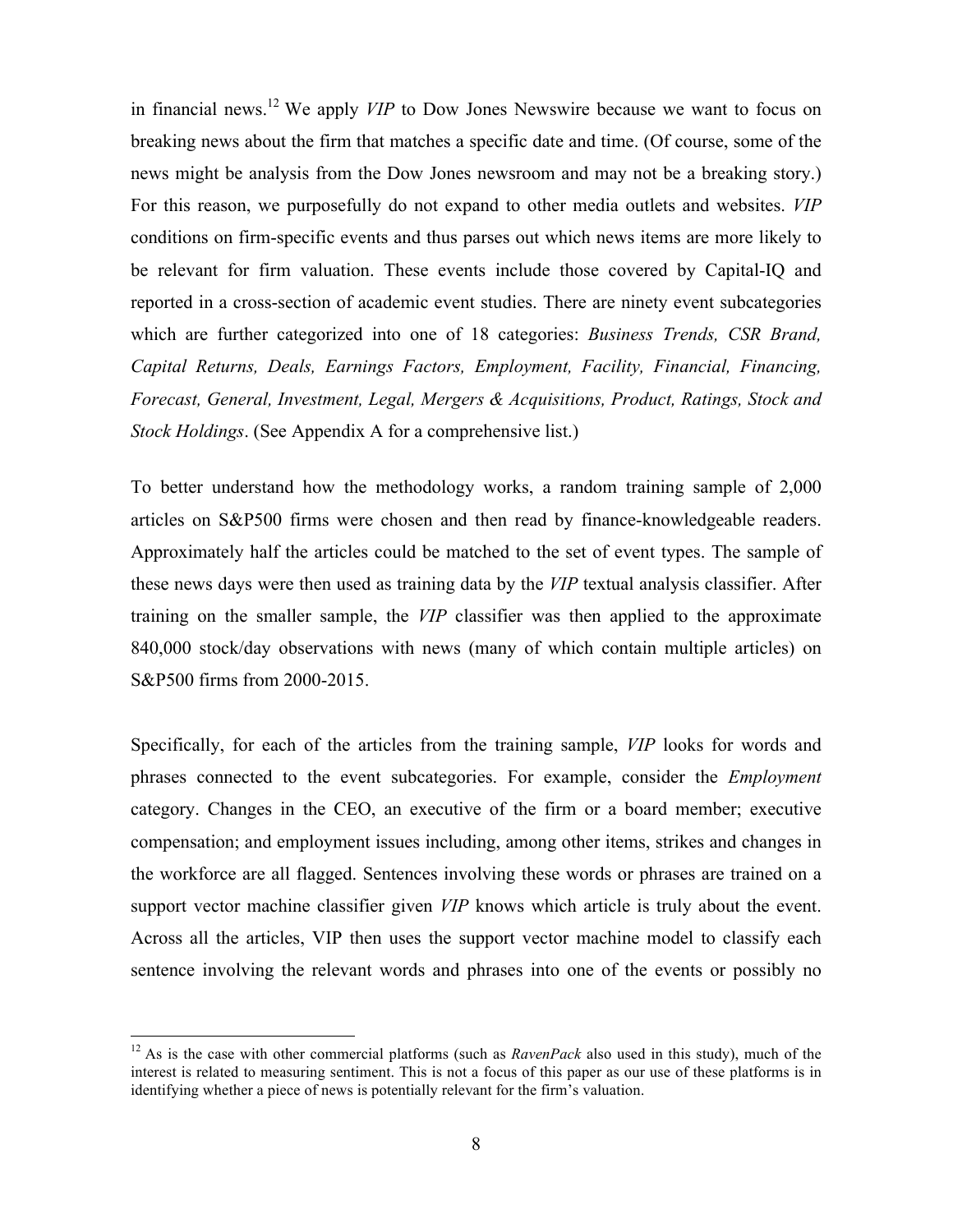event based on its cosine similarity with the "identifying" versus "non-identifying" sentences.<sup>13</sup> The machine learning procedure therefore cuts down on false positives.

A significant difficulty arises because candidate sentences that may contain events often do not mention the specific name or ticker of the company which is the subject of the sentence. The methodology underlying *VIP* helps resolve these indirect references by analyzing the flow of the article and by utilizing anaphora resolution techniques<sup>14</sup>. In particular, using coreference resolution techniques (Lee, Chang, Peirsman, Chambers, Surdeanu and Jurafsky (2013)), *VIP* applies rules to relate topic sentences to the last active company name or to its indirect reference such as "the company", "the firm", "it" etc. The benefit of the classifier therefore is that it allows the researcher to determine whether a significant event occurred for a particular firm at a specific time of day across *all* Dow Jones Newswire stories. Of potential interest to researchers, the online dataset includes the ticker-event-date dataset used in this paper (full day, open to close, and close to open).<sup>15</sup>

The second methodology comes from *RavenPack, Inc*., which represents an industry standard for asset management firms in terms of news analytics. *Ravenpack* uses machine learning algorithms to process text from not only the Dow Jones newswire but also the *Wall Street Journal*, direct regulatory feeds, and thousands of social media websites, into a machine-readable content to identify a company's news in terms of "relevance" and a "sentiment". Specifically, every time a company is reported in the news, *RavenPack*  produces 16 fields such as a time stamp, company identifiers, scores for relevance, novelty and sentiment, and unique identifiers for each news story. Because *RavenPack* casts a wide net, many of the news stories that link to a stock ticker are not relevant for the firm's valuation. As a result, *RavenPack* provides a relevance score from 0 to 100. While this score is a black box, a relevance score of 100 generally coincides with the company playing

<sup>&</sup>lt;sup>13</sup> For a discussion of cosine similarity and its use in supervised learning in text processing, see, for example, Manning, Raghavan and Schütze (2008).<br><sup>14</sup> Anaphora resolution, a key issue with natural language processing, is the problem of resolving references to

earlier or later items in the discourse (see Mitkov (1999) for a survey). <sup>15</sup> The *VIP* dataset can be downloaded here:

https://www.dropbox.com/s/ilw2l2pb9nh6kpm/InformationTradingVolatility\_DataFile.csv?dl=0.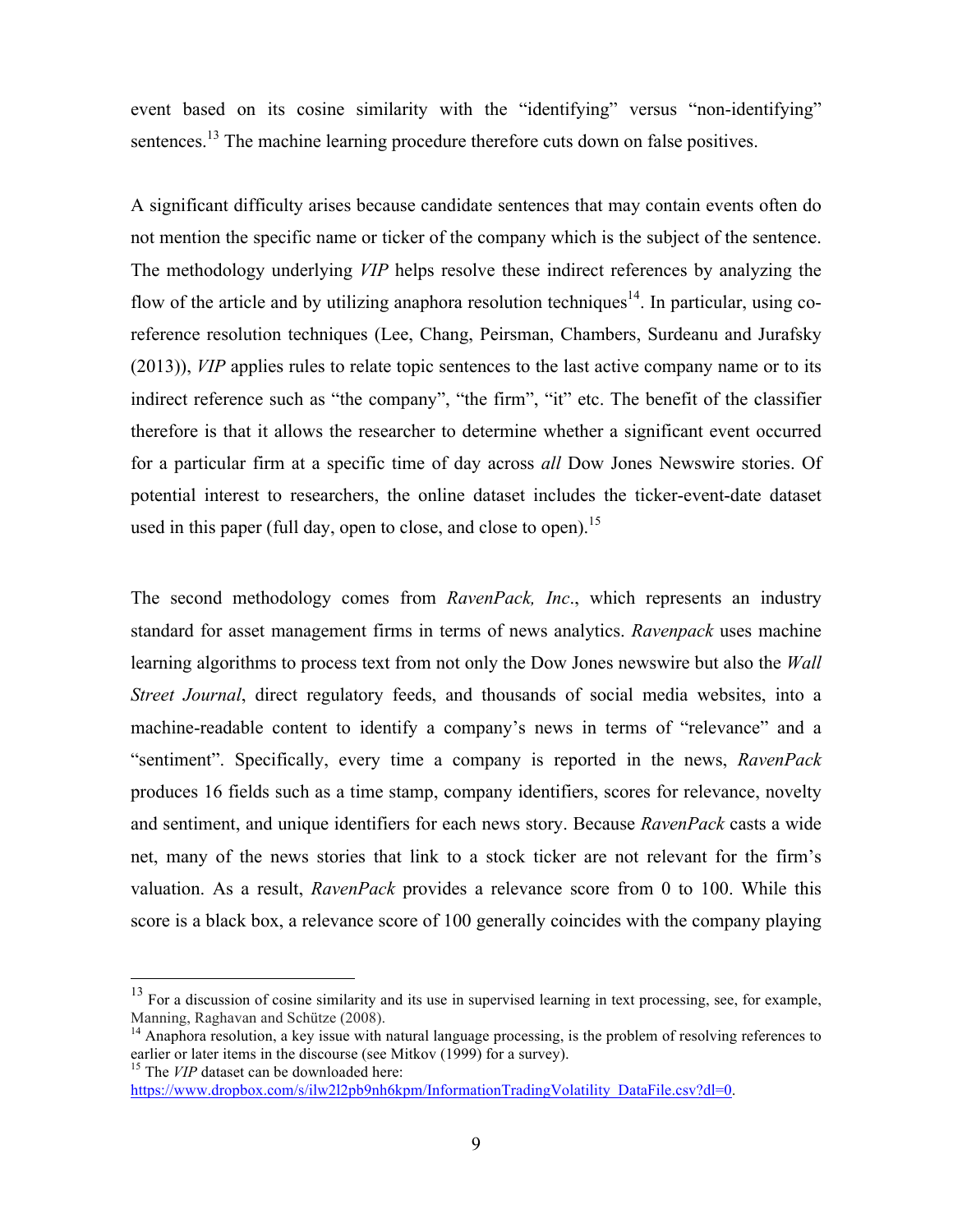a main role in the story and the article type being identified. *RavenPack* itself recommends a score of at least 90 (and possibly 100) to identify relevance.

While both methodologies apply different approaches to different data - *VIP* uses the Dow Jones newswire while *RavenPack* uses more sources albeit with a relevance score - each database contains a unique observation for every article and includes a time stamp plus a number of variables that identify the content and form of the article. Perhaps not surprisingly, the results using both methods are qualitatively similar. Because the specific event is identified under *VIP* and made available for researchers, for the remainder of the paper, we document results using the *VIP* identification of specific events. That said, for two of the key tables, Appendix B duplicate the findings using *RavenPack*.

## **B. Data Set Construction**

As described above, not all days a firm is mentioned in a news story are relevant in terms of breaking news. We want to condition on firm-specific events which are more likely to be relevant for firm valuation. The primary dataset used in this paper consists of all documents that pass through the Dow Jones Newswire from January 1, 2000 to December 31, 2015. For computational reasons, and to minimize issues related to poor tradability, we limit ourselves to S&P500 companies with at least 20 trading days during the period. Over the sample period, the dataset therefore includes a total of 896 companies. To avoid survivorship bias, we include in the analysis all stocks in the index as of the first trading day of each year. We obtain price and return data from CRSP.

To ensure that the analysis does not suffer from a look-ahead bias, we use the article timestamp and line it up with the trading day. Specifically, we consider as date *t* articles those that were released between 16:00 on date *t-1* and 16:00 on date *t*. Date *t* returns are computed using closing prices on dates *t-1* and *t*. We also perform an analysis using trading hours (open-to-close) and overnight (close-to-open) returns. For these returns, open-close news is defined as news arriving during trading hours and close-open news is defined as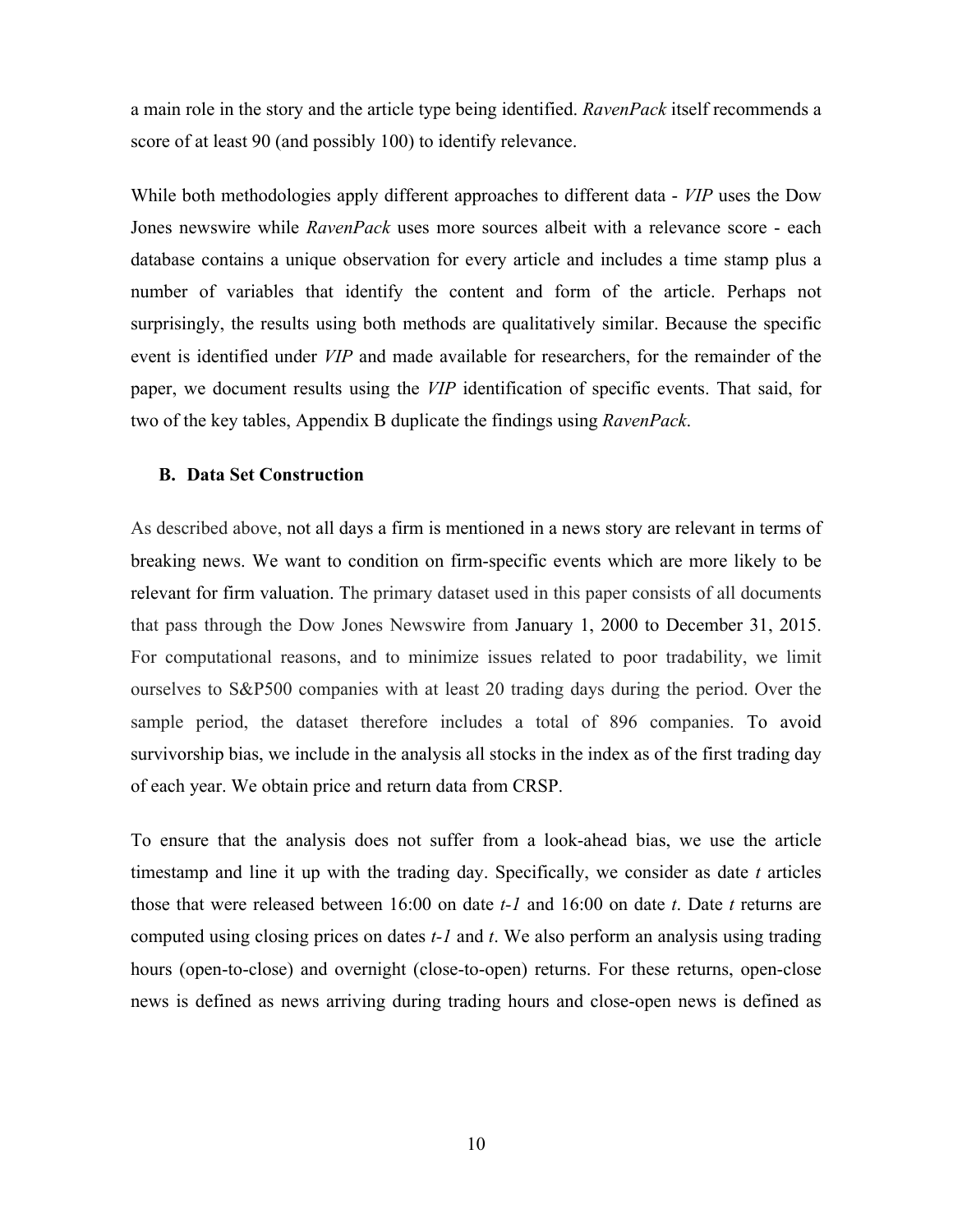news arriving after trading hours.<sup>16</sup> Articles released overnight (weekends and holidays) are matched with the next available trading day. *VIP* methodology processes each article separately and generates an output file in which each article/stock/time stamp is represented as an observation.

For each of the aforementioned observations, *VIP* reports the total number of words in the article, the number of relevant words in the article, and any possible identified events (and sub-events) as described in II.A above. A key feature of the methodology is its ability to differentiate between relevant news for companies (defined in our context as those related to specific firm events) as opposed to unidentified firm events. For each news story, therefore, our application of *VIP* produces a list of relevant events connected to this company and to this particular piece of news. Note that multiple events may be connected to a given story.

As shown below, *VIP* and *Ravenpack*'s event identification are successful to the extent stock prices move much more on event days than unidentified news days. One possible explanation is reverse causality, that is, once stock prices move, the media or analysts make up the news. While clearly this can take place, note that the identified news are specific events related to the firm as described in Appendix A. The specificity of the event creates a high hurdle for manufacturing news. Further, a number of days with identified news have low volatility, while some days with no or unidentified news have high volatility. As a final comment, for some of the applications to follow, different return behavior is produced, conditional on whether the news is identified compared to the size of the stock price move. That said, the issue of reverse causality in text processing in finance deserves greater scrutiny.

This issue aside, our goal is to analyze the difference in return patterns based on the type of information arrival. We therefore classify each stock/period into one of three types:

<sup>&</sup>lt;sup>16</sup> In this paper, we define as trading hours by the hours during which the stock exchange is open. Trading also takes place during overnight hours, rising from approximately 5% trading volume in the early part of the sample to as much as 15% in the latter part. Whether this level of volume is sufficient to induce privateinformation based trading is an open question though Jiang, Likitapiwat and McInish (2012) analyze afterhours trading around earning announcements and document informational efficiency during these hours.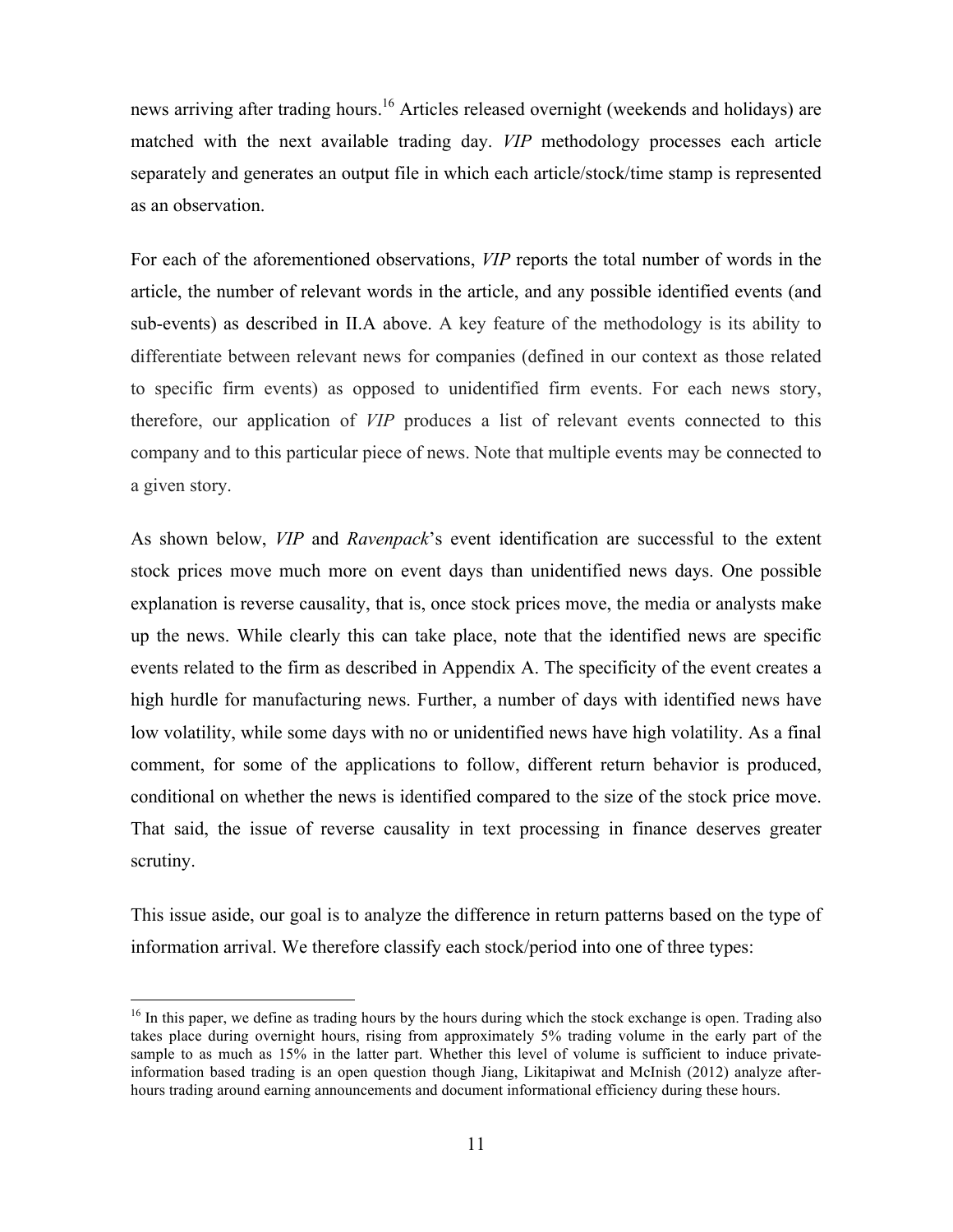- 1. *No news* observations without news coverage.
- 2. *Unidentified news* observations for which none of the news coverage is identified by one of the eighteen categories.<sup>17</sup>
- 3. *Identified news* observations for which at least some of the news coverage is identified as being related to one of the above categories.

As mentioned in Section II.A above, we limit our analysis to the Dow Jones Newswire in an attempt to capture breaking news that is more likely to contain new and relevant information. News on other media sites may also contain unique information which our methodology will miss if this news does not appear on the Dow Jones Newswire (or appears much later). The impact of this assumption will be to reduce the relative power of our identified news measure. While arguably less an issue for the large firms (S&P500 constituents) studied here, extensions of our methodology to small firms, with a more local following, deserves greater examination.

Nevertheless, conditional on being classified as *identified news*, we provide a further breakdown of identified news, with a subset of these days being denoted as *complex news* days, defined as *identified news* days with more than two events (either categories or subcategories). The motivation for separating out multiple event days is twofold. On the one hand, there is a body of the behavioral finance literature that argues and documents investors have difficulty interpreting complex news and firms (e.g., Barber and Odean (2008), DellaVigna and Pollet (2006) and Cohen and Lou (2012)). Our multiple event days can be treated as such in that context. On the other hand, these complex days may simply be associated with more salient news, so these multiple event days represent more intense and relevant news days than single events days. Interestingly, as a preview, the latter interpretation seems to hold as complex news days tend to be more important in terms of variance contribution.

<sup>&</sup>lt;sup>17</sup> The *RavenPack* database provides a "relevance" score ranging from 0 to 100 for each news story. This score is a measure of how closely a company is related to the specific event underlying the story. In the analysis to follow, we denote scores of "100" as identified news, and all other scores associated with news as unidentified. Under this classification, *RavenPack* identifies "relevant" news on par with *VIP* (e.g., 17.2% versus 21.6% of all days).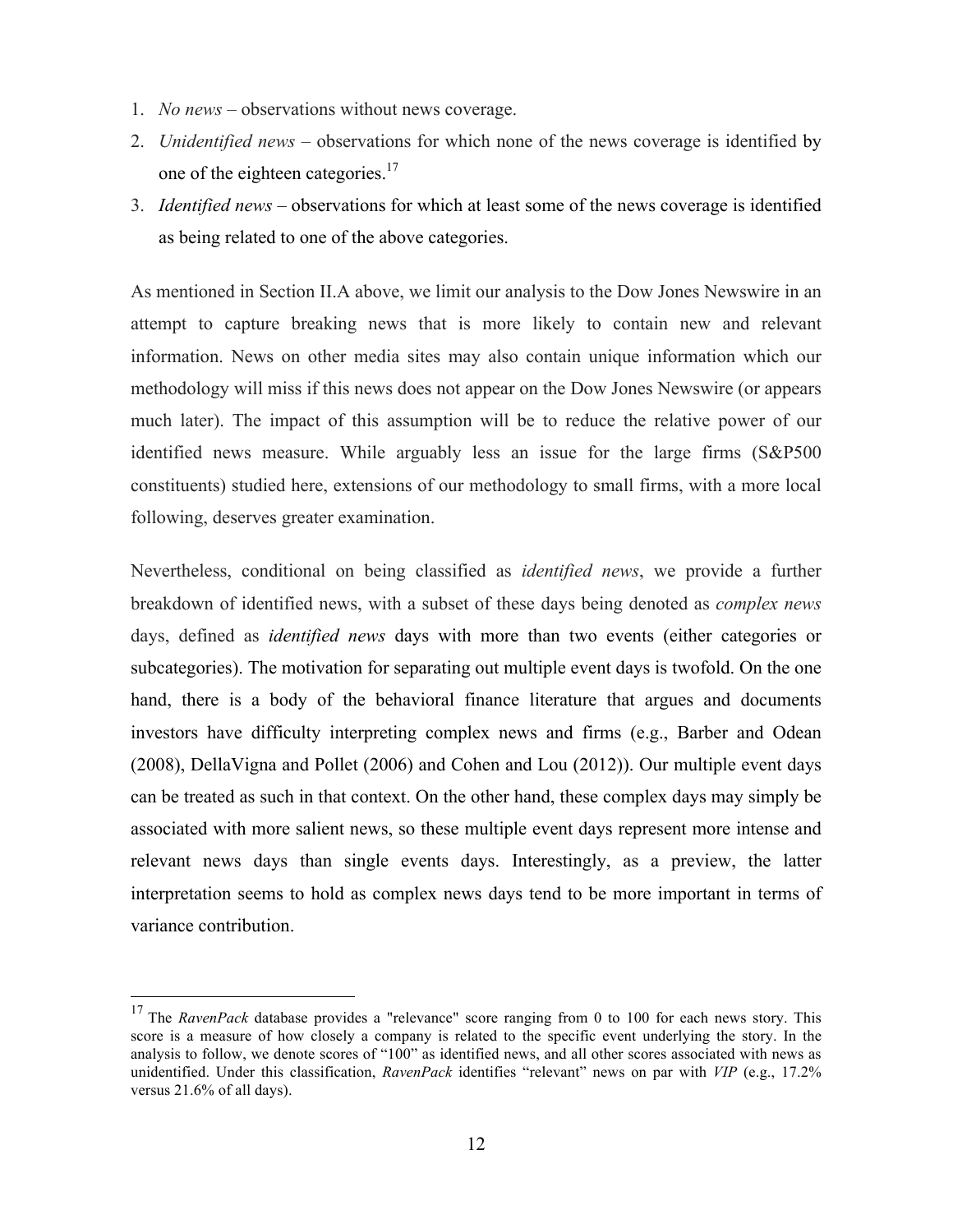In addition, we consider three periods covering news and returns:

- 1. *DAY* the full trading day, including trading hours and the night hours during which the market is closed, until the start of trading the next day.
- 2. *TRDNG* trading hours (from open to close).
- 3. *OVRNT* overnight (from close to open).

The news story may be stale in terms of the event's timing, so that the event occurred sometime earlier. In that case, using the time-stamp on the news article as a proxy for when the event occurred would reduce our power to link information with price movements.

Figure 1 and Table 1 provide an overview of the data. For each hour over the 24-hour period, Figure 1 provides the average number of S&P500 firms that have news stories, either identified by a specific event or unidentified. While much of the news (both identified and unidentified) hovers around trading hours, the peak of the news events occurs in the hour or two just before and after trading hours. This finding is consistent with Bradley, Clark, Lee and Ornthanalai (2014) who document that analyst upgrades and earnings announcements primarily occur outside the trading hours.

To be more precise, the first column in panel A of Table 1 reports the number of observations under each of the day classifications documented by *VIP*. The majority of days have no news coverage, i.e., 1,112,341 of 1,952,175 (or 57.0%) stock/day observations contain no news reported on the Dow Jones Newswire<sup>18</sup>. There are 839,834 news days, out of which 417,889 (or 49.8%) days do not have an identified topic news event. Of the 421,945 identified news days, only 124,824 (or 29.6%) are complex news days. Table 1 also observes that identified news days contain a larger number of articles compared with unidentified news days (4.9 vs. 1.9 per stock/day). While the number of words per article does not seem to vary much by day type, the number of relevant words (as identified by *VIP*) is much larger on identified news days (119 vs. 70).

<sup>&</sup>lt;sup>18</sup> As a comparison, the last column of Table A.2 in the Appendix reports the number of observations under each day classification using *Ravenpack* data. *Ravenpack* casts a much wider net in terms of news events as only 21.76% of days have no coverage. However, of some importance, the vast majority of the days with news coverage in *Ravenpack*, 78.0%, have a relevance score less than 100% and are considered unidentified.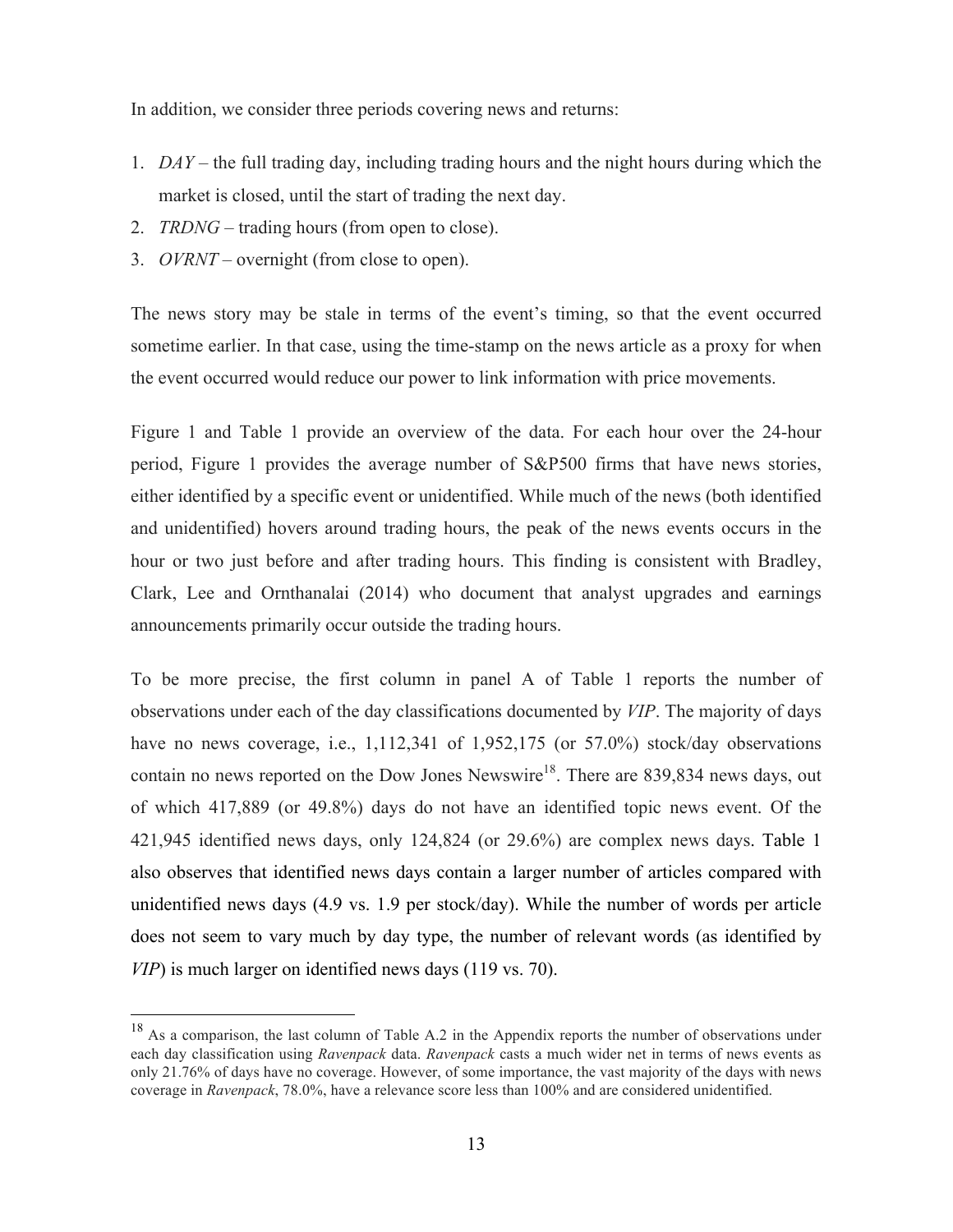Panels B and C of Table 1 report similar statistics but now broken down between trading hours and overnight. As mentioned above, the most interesting result is that, while the number of unidentified events is similar, more relevant news coverage occurs during periods when the market is closed versus open. For example, the ratio of news days unidentified, identified and complex - to total number of days - is respectively 15.1%, 11.4% and 2.5% during trading hours versus 15.9%, 15.4%, and 4.2% overnight.<sup>19</sup> While this finding may have something to do with when news crosses the "wire", as opposed to when it takes place, it nevertheless suggests a continual volume of news throughout a day, with perhaps more value-relevant news occurring after the close of trading (see, for example, Bradley, Clark, Lee and Ornthanalai (2014)). This fact will be useful when the return distributions are compared across different types of news.

#### III. **Return Volatility and News**

A basic tenet of financial economics is that asset prices change in response to unexpected fundamental information. Section II.B describes a wide variety of news types from unidentified to identified to identified complex news. What differential impact does this news assortment have on the distributional properties of returns? Identifying which news is relevant is important because a number of empirical results in the literature depend on showing that the distributional properties of stock prices are similar on news versus no news periods.

Early work, primarily though event studies, seemed to confirm a strong link between prices and specific events. (See, for example, Ball and Brown (1968) on earning announcements, Fama, Fisher, Jensen and Roll (1969) on stock splits, Mandelker (1974) on mergers, Aharony and Swary (1980) on dividend changes, and Asquith and Mullins (1986) on common stock issuance, among many others.) However, since Roll's (1988) provocative presidential address showing little relation between stock prices and news (used as a proxy for information), the finance literature has provided many analyses which demonstrate little

<sup>&</sup>lt;sup>19</sup>Ravenpack provides similar findings to the extent that identified news events are more common during the overnight hours than during the trading day, with unidentified news events being equally likely. As mentioned above, however, *Ravenpack* captures many more news days (albeit with less importance) once their relevance score is relaxed.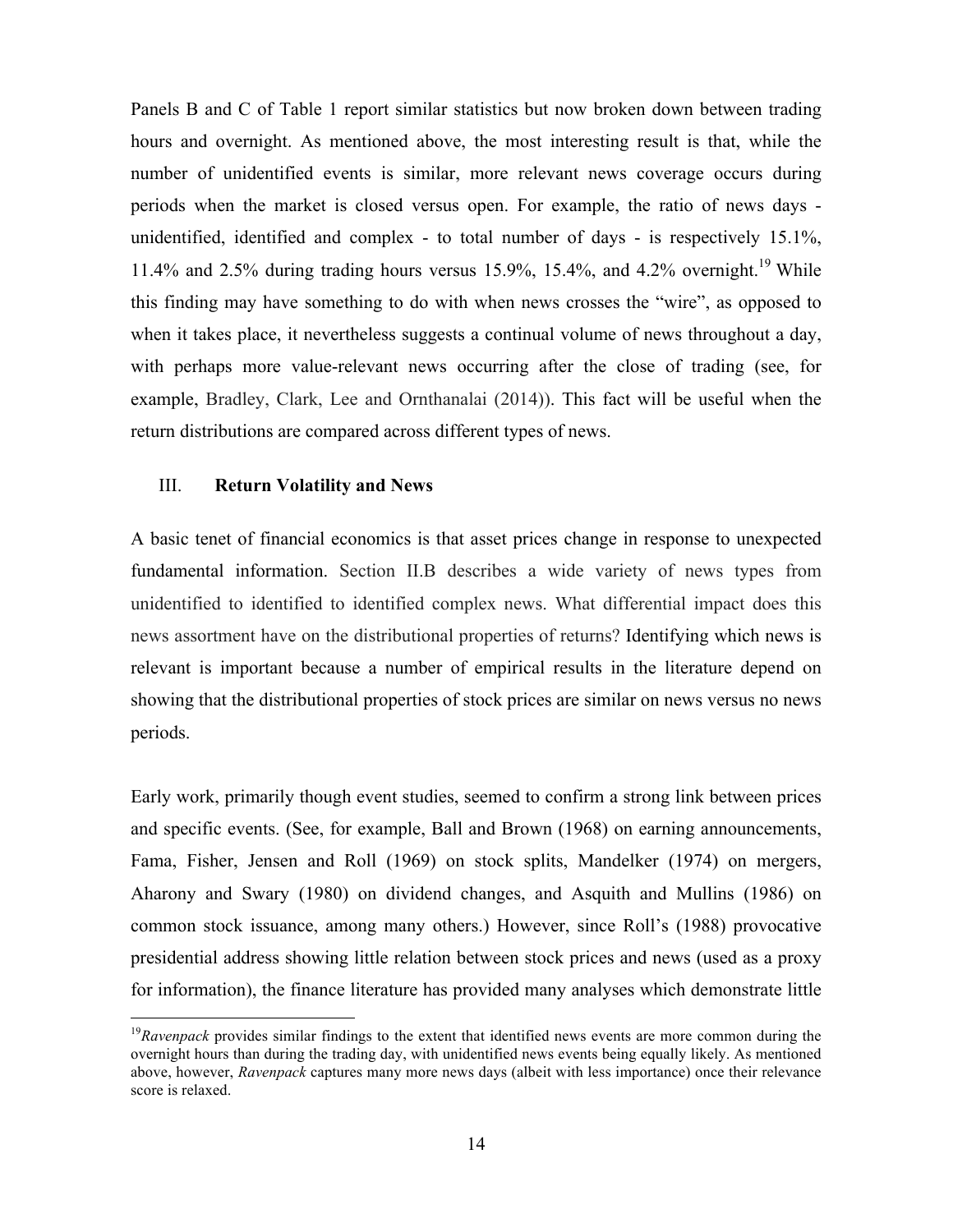relationship between prices and news, e.g., see Shiller (1981), Cutler, Poterba and Summers (1989), Campbell (1991), Berry and Howe (1994), Mitchell and Mulherin (1994), and Tetlock (2007), to name a few.<sup>20</sup> The conclusion from this literature is that stock price movements are largely described by irrational noise trading or through the revelation of private information through trading. As pointed out in Section II, however, one of the issues with this literature may be the inability to recognize which news is relevant or not.

In this section, we document the properties of stock return variance ratios with that of identifying periods of relevant news. The first analysis we perform is a simple comparison of variance ratios of stock returns during periods with different amounts of relevant news. As a first pass at the data, Table 2 provides a breakdown of news stories by the distribution of returns. If identified news days proxy for information arrival, then we should find that news arrival would be concentrated on days with large return movements, positive or negative. To relate news arrival intensity with returns, we assign daily returns into percentiles separately for each stock and year: bottom/top 10% (i.e., the extreme 20% of returns), moderate 40% of return moves, and the smallest 40% return moves. We perform the assignment for each stock separately to control for cross-sectional variation in total return volatility, and perform the assignment for each year separately to control for systematic time-series variations in average return volatility, e.g., 2008-9. The columns in Table 2 group observations according to this split. For each of these columns, we compare the observed intensity of different day types to the intensity predicted under the null that these distributions are independent. The results in each row report the difference between the observed intensity and the null in percentage terms.

Table 2A reports the results for daily returns. First, we find that no news days are less concentrated among days with large price changes. They are 7.9% less likely to be extreme

 $\overline{a}$ 

<sup>&</sup>lt;sup>20</sup> Some recent exceptions are Griffin, Hirschey and Kelly (2011), Engle, Hansen and Lunde (2011) and Neuhierl, Scherbina and Schlusche (2013). While the focus of each of these papers is different, these papers provide some evidence that better information processing allows researchers to establish a stronger relation between prices and news.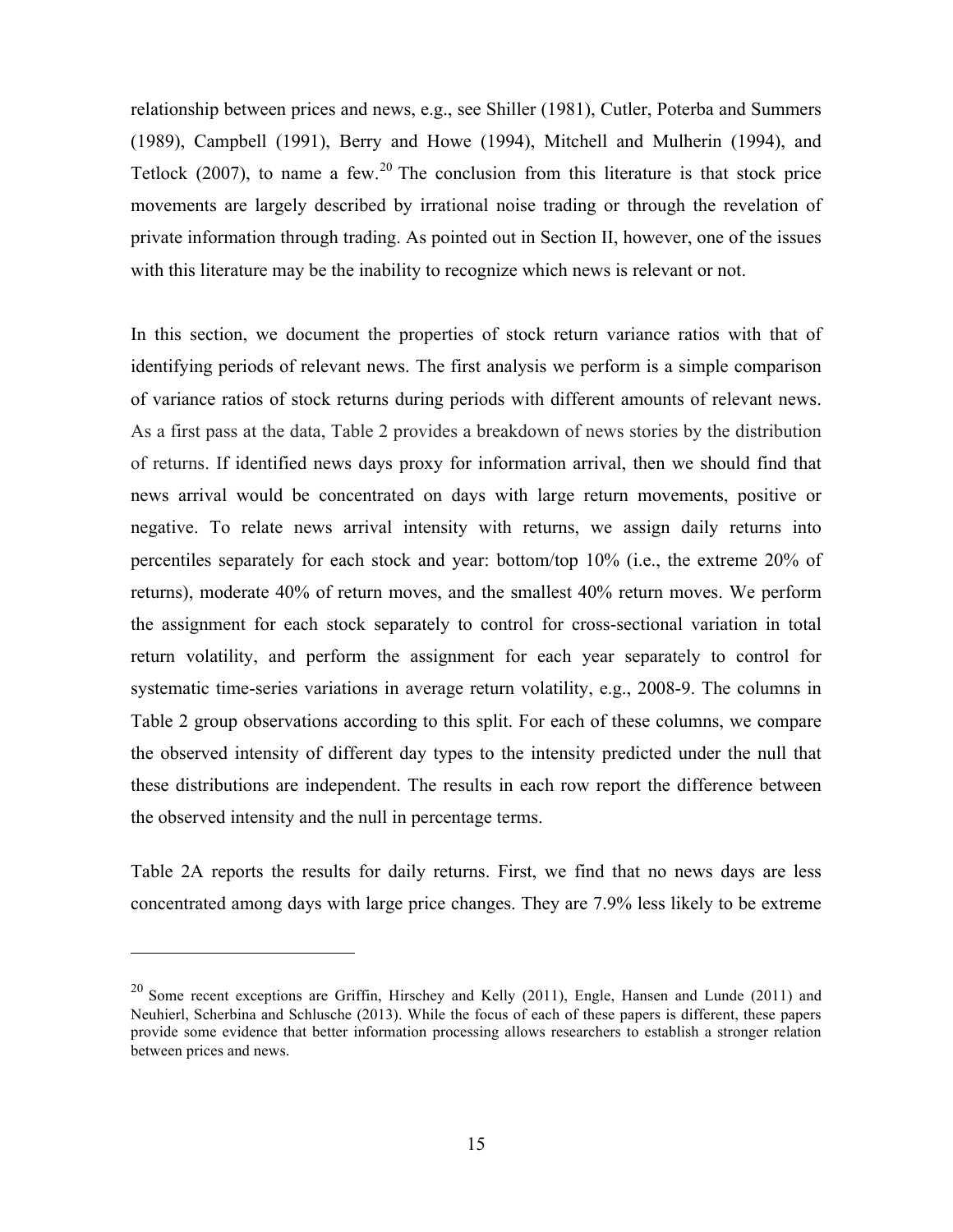relative to the unconditional. Interestingly though, we observe very little evidence of extreme price changes on news days when we cannot identify a specific event tied to the news: only 0.5% more than the expected fraction of our defined "extreme" days. *Ex-ante*, one might have imagined that large price moves would have generated "news" stories, but this result shows no mechanical relation between news and firm volatility. Second, in sharp contrast to these results, identified news days are 24.9% more likely to coincide with the bottom 10% and top 10% of return days. That is, identified news days are much more likely to be extreme return days. Third, this pattern is much more pronounced for complex news days; these days are 63.3% more likely to coincide with extreme returns days. This finding provides some evidence that investors recognize the importance of these days.

In line with the existing literature, we study the link between news arrival and volatility by computing daily return variations on no news days, unidentified news days, identified news days and complex news days. Specifically, for each stock we compute the average of squared daily returns on these day types. We then calculate the ratio of squared returns on unidentified news days to no news days, and the ratio of squared returns on different types of identified news days to no news days.21 For example, if both unidentified and identified news days have no additional effect on stock volatility, then these ratios should be distributed around one.

The last three columns of Table 2A report the distribution of these variance ratios. Consistent with the aforementioned results, we find that the median variance ratio of unidentified news days to no news days is close to one (i.e., 1.16) while the variance ratio of identified news days exceeds two (i.e., 2.17). The result appears quite robust, with over 90% of stocks exhibiting variance ratios exceeding one on identified news days. These results are much larger for complex news days, with 4.23 times the variance ratio. As additional evidence, Figure 2 depicts the distribution of these ratios across the 832 stocks for which these ratios are available (out of 896), winsorized at  $10<sup>22</sup>$  As evident, the ratios are not distributed around one for either unidentified or identified news days. However, the

<sup>&</sup>lt;sup>21</sup> We include only stocks with at least 20 observations for all day classifications.<br><sup>22</sup> Here again we eliminate stocks with insufficiently many observations in each day type, similarly to the footnote above.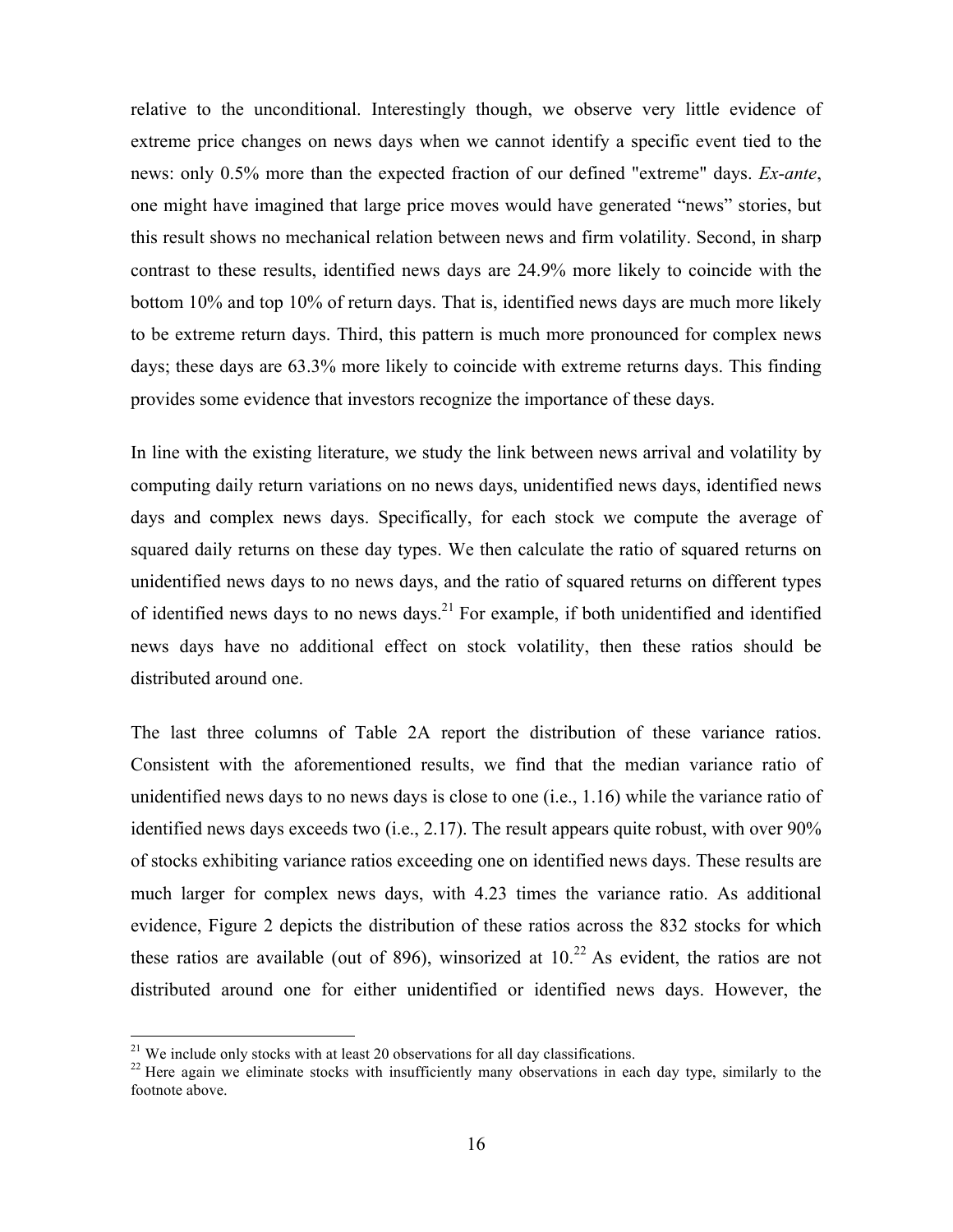difference in distributions between unidentified and identified news days' ratios is clear: the variance ratio is much higher on identified news days compared with unidentified news days. Note that Table A.2 in the Appendix provides a similar analysis to Table 2A using the *Ravenpack* data source, confirming the above findings.

## A. **Variance Ratios During Trading Hours and Overnight**

The results above clearly demonstrate that the news classification procedure has power to distinguish between days on which price-relevant information arrives. This subsection uses this news classification to revisit some well-known conclusions about the predominant role of private information arrival on stock return volatility.

French and Roll (1986) compute variance ratios of stock returns during trading hours and overnight to study the role of trading on return volatility. They document considerably more variability of returns during trading hours than overnight both on an absolute and hourly basis. French and Roll (1986) explore three possible explanations. First, public information may arrive more frequently during trading hours. They provide evidence against this hypothesis by showing that volatility drops over weekday exchange holidays when presumably information is still flowing. Complementary to this finding, Table 1, Panels B and C of this paper show that identified, i.e., relevant, news seems to be generated a little less during trading hours than overnight (i.e., 11.4% and 2.5% for identified and complex news versus 15.4% and 4.2%, respectively).

Second, appealing to behavioral finance, trading itself may generate noise and thus higher volatility. Supply and demand shocks, possibly weakly related to fundamentals, affect prices through elastic supply and demand curves. Third, private information, not public information, may be the primary source for volatility. That is, private information is gradually revealed through trading, thus generating higher volatility during trading hours. French and Roll conclude that the evidence favors the latter channel and strongly supports private-information, rational, trading models. (See also Barclay, Lizenberger and Warner (1990), Madhavan, Richardson and Roomans (1997), Ito, Lyons and Melvin (1998), and Barclay and Hendershott (2003), to name a few).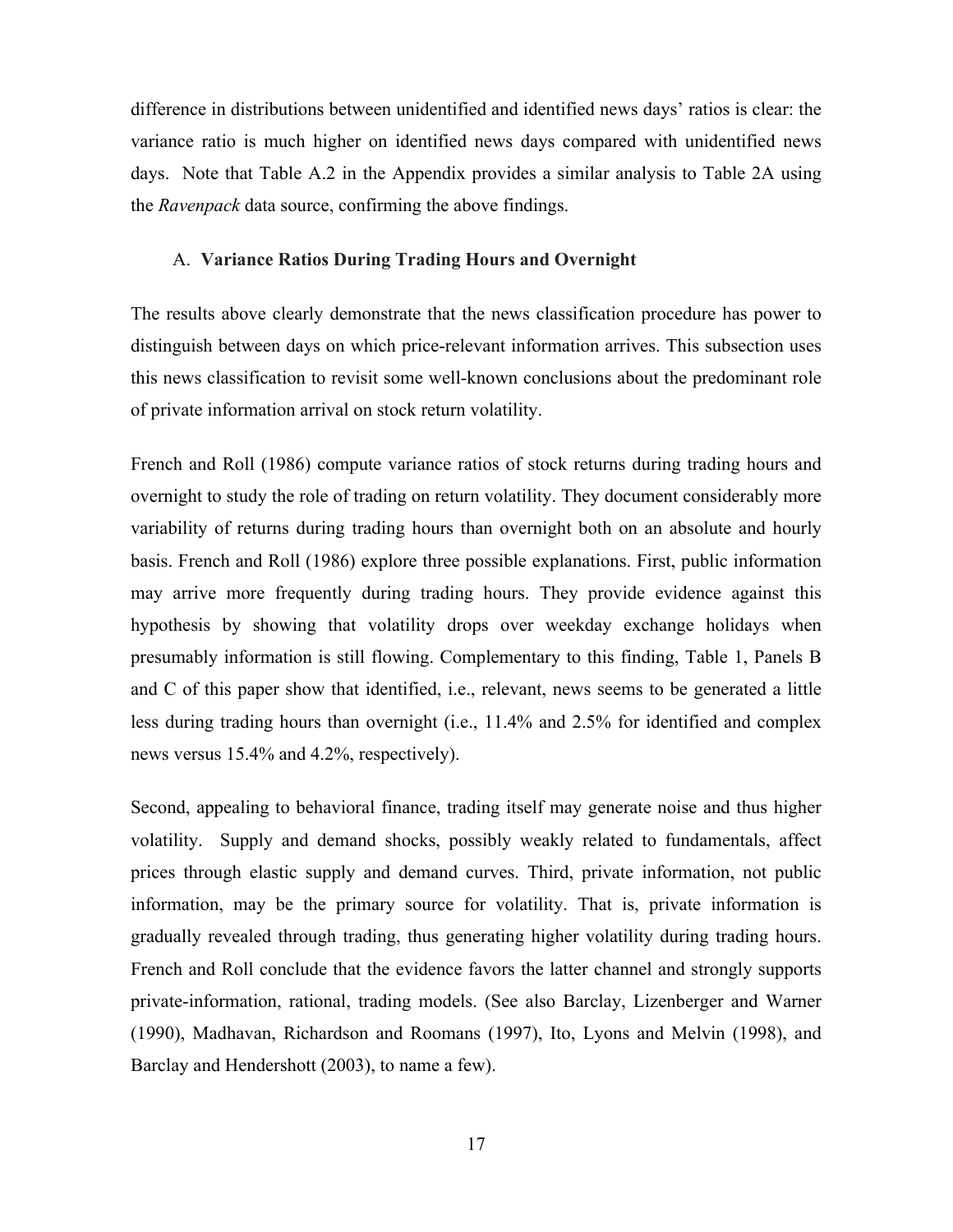As described in the introduction, a number of papers compare return variances during trading hours and overnight as a way of isolating relevant information (e.g., Jones, Kaul, and Lipson (1994), Fleming, Kirby and Ostdiek (2006), and Jiang, Likitapiwat, and McInish (2012)). These papers document that significant volatility occurs overnight, concluding that public information is an important component of price variability. Consistent with these studies, in this subsection, we reexamine the results of Table 2A, but now break the returns and news type data into trading hours and overnight. Specifically, Table 2, Panels B and C (and Table A.2, panels B and C in the Appendix) compare variance ratios of stock returns on unidentified news, identified news, and complex news days to no news days, conditional on trading versus no trading hours.

With respect to the existing literature on stock return variances during trading hours versus overnight, Table 2, panels B and C, confirms the stylized fact on variance ratios for S&P500 firms – the median trading hours daily return volatility is 2.02% versus 1.20% overnight, that is, 68% higher. On the surface, this result is consistent with the conclusions in French and Roll (1986) and others that the major source for return volatility is not public information, but instead either private information revealed by trading or noise trading. Moreover, return variances are relatively higher during trading days with no news, that is, on days without discernible public information. Specifically, median return volatility during trading hours versus overnight is 1.90% versus 0.92%, respectively; that is, 107% higher on no-news days.

Tables 2 Panels B and C, however, reveal a different story when the news can be identified, and especially so when the news is complex. Specifically, on identified news days, the median trading day volatility is 2.51% versus overnight volatility of 2.09%, in other words, only 20% higher on identified versus 68% for unidentified news days. Equally important, the identified news median volatility of 2.09% overnight is higher in magnitude than the volatility during trading hours on no-news days (i.e., 1.90%). This latter result is important for understanding the source of volatility and illustrates the importance of public versus private information in explaining return variability. These results are even stronger for complex news. In particular, overnight volatility is similar to trading hours volatility, i.e.,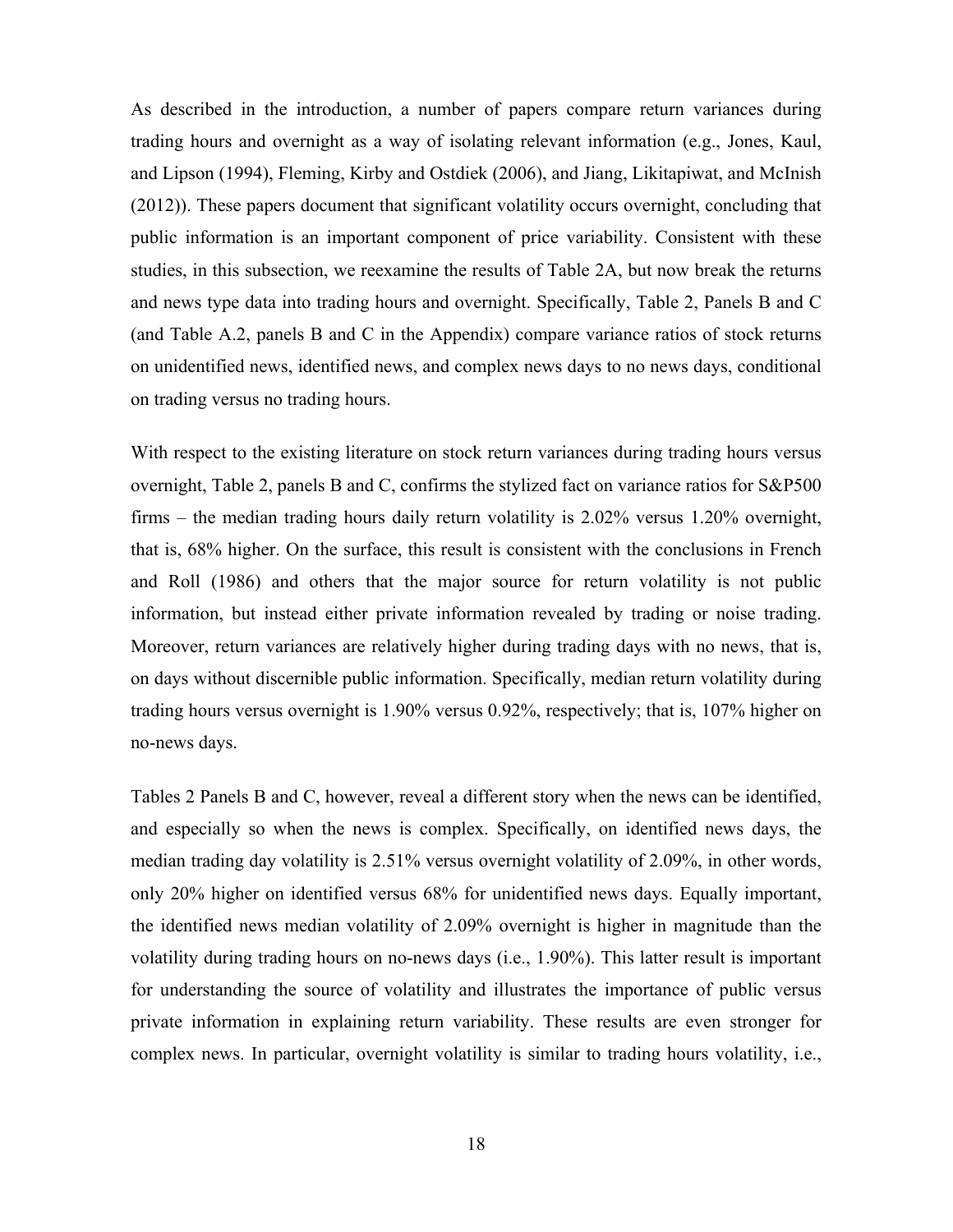3.10% versus 3.01%. These results suggest that public information, when appropriately identified, is a much more important source of volatility than previously considered.

A corollary of these findings relates to return variances conditional on various news types, both overnight and during trading hours. Specifically, overnight, the median variance ratio of returns on unidentified news, identified news and complex news days to no news days is 1.26, 4.76, and 10.11, respectively. This contrasts with significantly lower variance ratios during trading hours, i.e., 1.25, 1.78, and 2.42, respectively, for the various news types.

On the one hand, this result supports the idea that private information (or noise trading) is an important determinant of stock return volatility. That is, variance ratios are lower during trading hours when private information can be revealed through trading in contrast to overnight. Of course, as described in footnote 17, trading also occurs during overnight hours. This trend towards overnight trading has increased over our sample period albeit still at low volume levels (e.g., Jiang, Likitapiwat and McInish (2012)). Nevertheless, as a first approximation, the bifurcation between trading and overnight hours seems to capture important differences. On the other hand, on identified and complex news days, the variances are 78% to 142% higher than no news days, even during trading hours. That is, when one can identify relevant information, this information clearly plays an important role in explaining stock return volatility. This finding is amplified overnight, when much less trading takes place during overnight hours. Overnight, the stock return variances are 376% to 900% higher on identified news and complex news days relative to no news days. We confirm these results qualitatively using *Ravenpack* data, reported in the Appendix, Table A.2, panels B and C.

# IV. **Return Variance Decomposition**

Section 3 presents overwhelming evidence that (i) there is greater return variation on days with specific news events, and (ii) this greater return variation diverges depending on whether the news is released during trading or overnight. The evidence, however, does not quantify how important news are for *overall* return variability. Our goal is to quantify the contribution of public information to stock return volatility. We cannot simply estimate the return volatility on days with public information because return volatility exists on days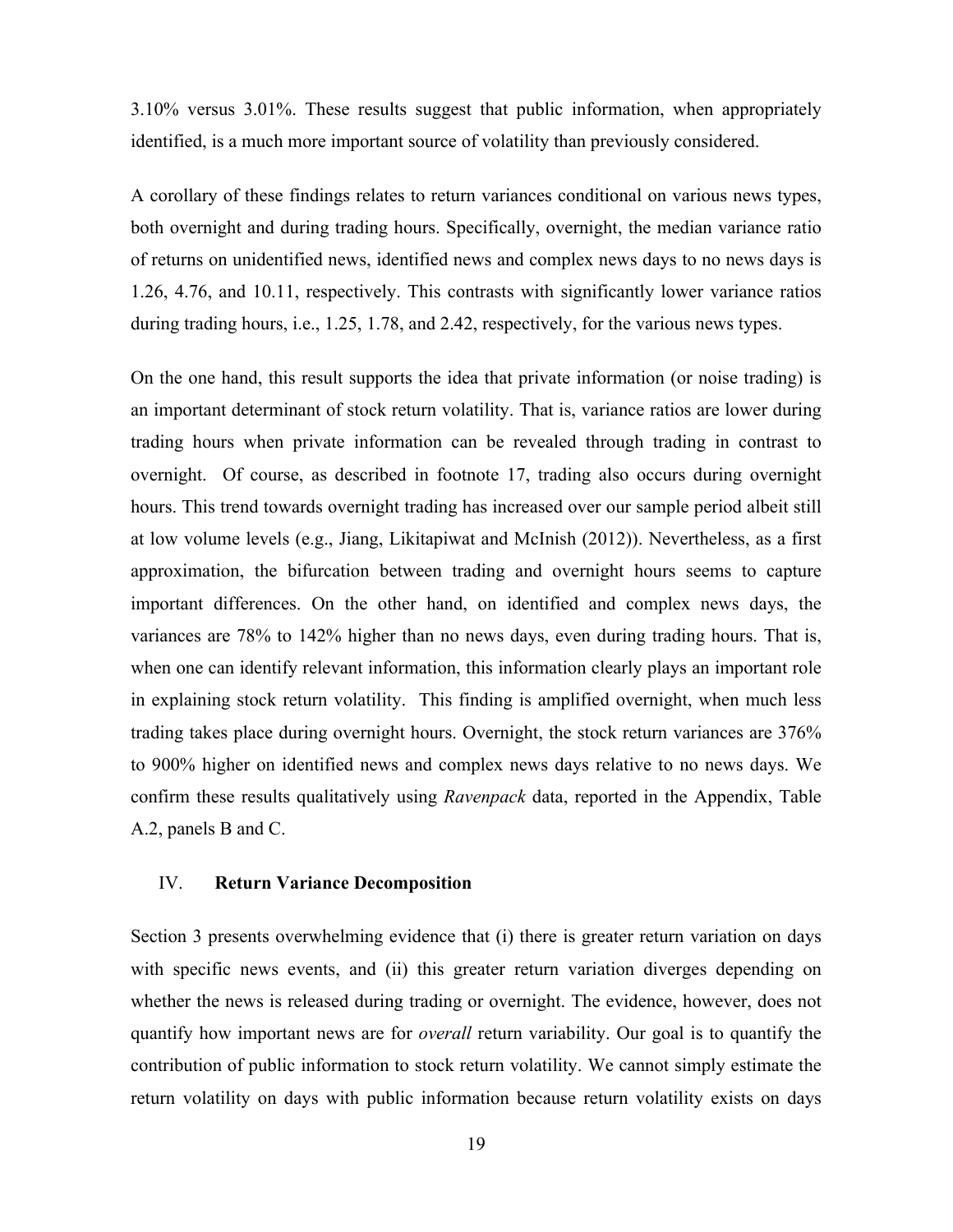without any relevant information. In this section, we suggest a simple model that lets us decompose total return variance into return variances that is due to private information, public information, and noise. In addition, we separate out stock return variance into its systematic and idiosyncratic component to further isolate the impact of news.

Assuming no serial correlation, daily return volatility can be broken up into two components: trading hour return volatility and overnight return volatility. (We address this assumption below.) These returns can further be separated into components conditional on identified news versus no news/unidentified news days, that is,

$$
\sigma_{\text{DAT},jt}^2 \approx p_{\text{OFRT:News},jt} \sigma_{\text{OFRT:News},jt}^2 + p_{\text{OFRT:NoNews},jt} \sigma_{\text{OFRT:NoNews},jt}^2 + p_{\text{TRDNG:News},jt} \tag{1}
$$
\n
$$
+ p_{\text{TRDNG: News},jt} \sigma_{\text{TRDNG:News},jt}^2 + p_{\text{TRDNG:NoNews},jt} \sigma_{\text{TRDNG:NoNews},jt}^2
$$

where  $\sigma_{DAY,j}^2$  is the daily return variance of firm *j* at time *t*;  $\sigma_{OVRNT:News,jt}^2$  is the overnight return variance of firm *j* at time *t* conditional on relevant information being released;  $\sigma_{\text{OVRNT:NoNews}, j_t}^2$  is the overnight return variance of firm *j* at time *t* conditional on no relevant information;  $\sigma_{\text{TRDNG:News}, j_t}^2$  is the trading day return variance of firm *j* at time *t* conditional on relevant information being released;  $\sigma_{TRDNG:NoNews,j}^2$  is the trading day return variance of firm *j* at time *t* conditional on no relevant information; and *p* represents the pseudoprobability of news and no-news days. Equation (1) is written as an approximation because overnight and trading day returns may be correlated, in other words, prices may not follow a random walk.

Assuming that the return volatility due to public information is independent of other sources of return volatility, equation (1) can be rewritten as a regression equation:

 $\sigma_{\text{Interval},jt}^2 = \alpha + \beta_{\text{OVRNT:News}} I_{\text{OVRNT:News},jt} + \beta_{\text{TRDNG:News},jt} I_{\text{TRDNG: Noves},jt} + \beta_{\text{TRDNG: NoNews},jt} I_{\text{TRDNG: NoNews},jt} + \varepsilon_{jt} \quad (2)$ where  $\sigma_{Interval, j_t}^2$  is the squared daily return,  $I_{OVRNT:News, j_t}$  is 1 if relevant information is made public overnight;  $I_{TRDNG:News, it}$  is 1 if relevant information is made public during the trading day; and  $I_{TRDNG:NoNews,jt}$  is 1 if no relevant information is made public during the trading day. Because equation (2) pools the time-series and the cross-section together, in the analysis we include fixed effects for firms and time.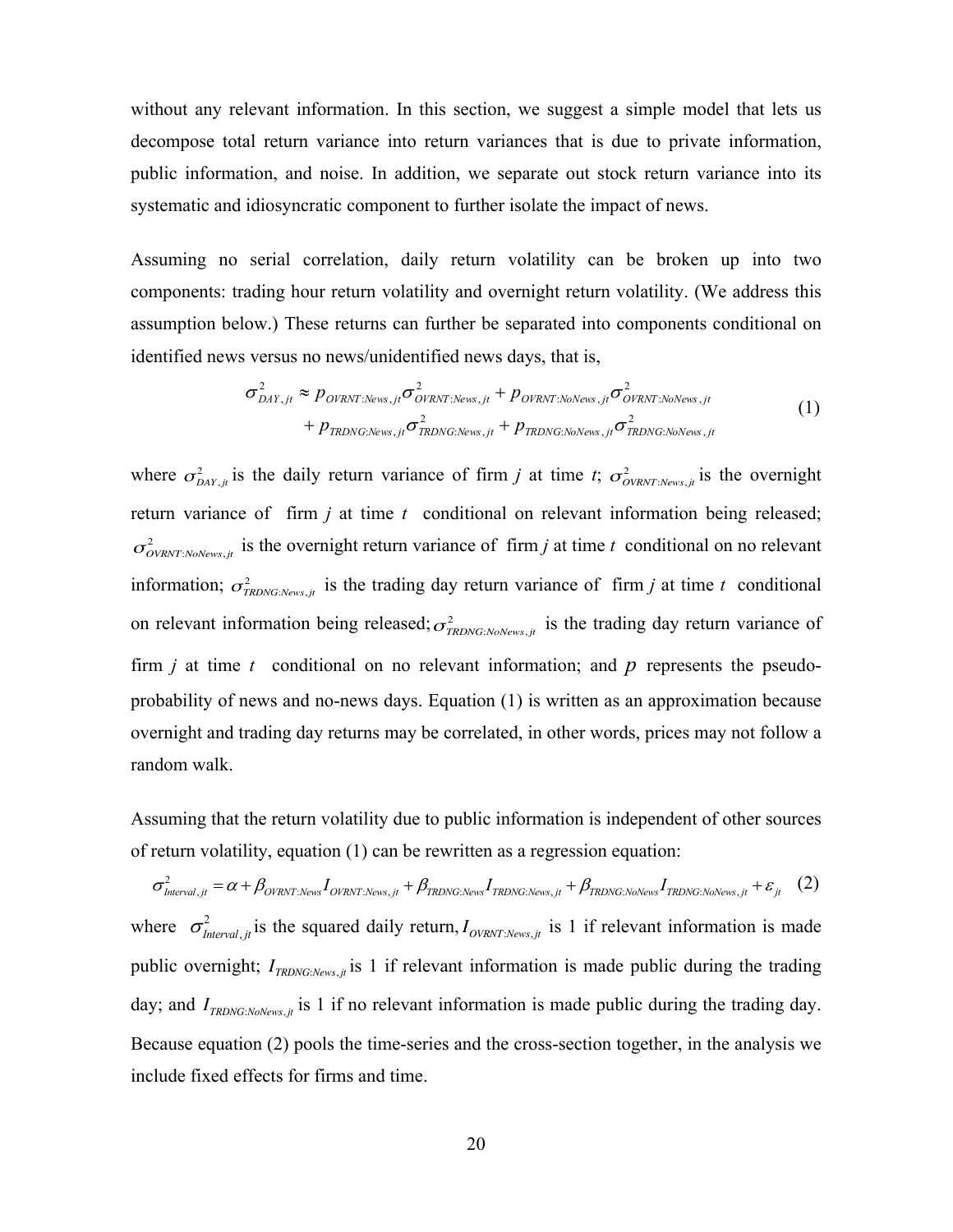The overall variance contribution of news is a product of (i) the intensity of news arrival, and (ii) the impact of news upon arrival. The parsimonious model above allows us to estimate the impact of news upon arrival, controlling for other drivers of variance. The frequency of identified news days during trading hours and overnight provides us with a measure of the intensity of news arrival. Intuitively, holding the level of overall variance constant, an increase in either of these two components means that a larger fraction of variance is explained by the arrival of public news.

Table 3A and 3B respectively provide estimates of the coefficients from regression equation (2). We use different measures of variance as the dependent variable: the first column uses raw returns, the second column uses excess returns over the market return, and the third through sixth columns use idiosyncratic returns from a market model regression with various combinations of fixed effects. The last column focuses on complex news events. The results are robust to all these specifications with the proviso that identified news explains less raw return variance than idiosyncratic variance because identified news are focused on capturing firm specific, not market-wide, events. For the discussion that follows, we therefore focus on the idiosyncratic volatility estimates provided in the sixth column, which includes firm and date fixed effects, as it controls for variations in variance across firms and time.

First and foremost, the return variance impact of news is positive and large. The coefficient  $\beta_{\text{OFANT:News}} = 4.75 \text{ can be interpreted as the incremental variance contribution of public}$ information during closing hours, while  $(\beta_{TRDNG:News} - \beta_{TRDNG: Now} = 6.53 - 2.49 = 4.04)$ represents the variance contribution of public information during trading hours.<sup>23</sup> To gauge the economic magnitudes of these identified news deltas, 4.75 and 4.04, note that the unconditional variances during overnight and trading hours are respectively 1.47 and 3.68 (Panel B, sixth column). The economic contribution of news to stock return variance is

 $23$ As pointed out above in Section II.A and shown in Table 2, Panels B and C, the volatility overnight conditional on identified news is higher than the volatility during trading hours on no-news days, thus reversing French and Roll's (1986) result comparing day and night volatility. Table 3A demonstrates the efficacy of this finding using the regression equation (2) with, for example,  $\beta_{\text{OVNT:news}}=4.75>2.49=\beta_{\text{TRDNG:NoNews}}$ . This result is statistically significant and holds across the various specifications (including those presented below in Table 5 below)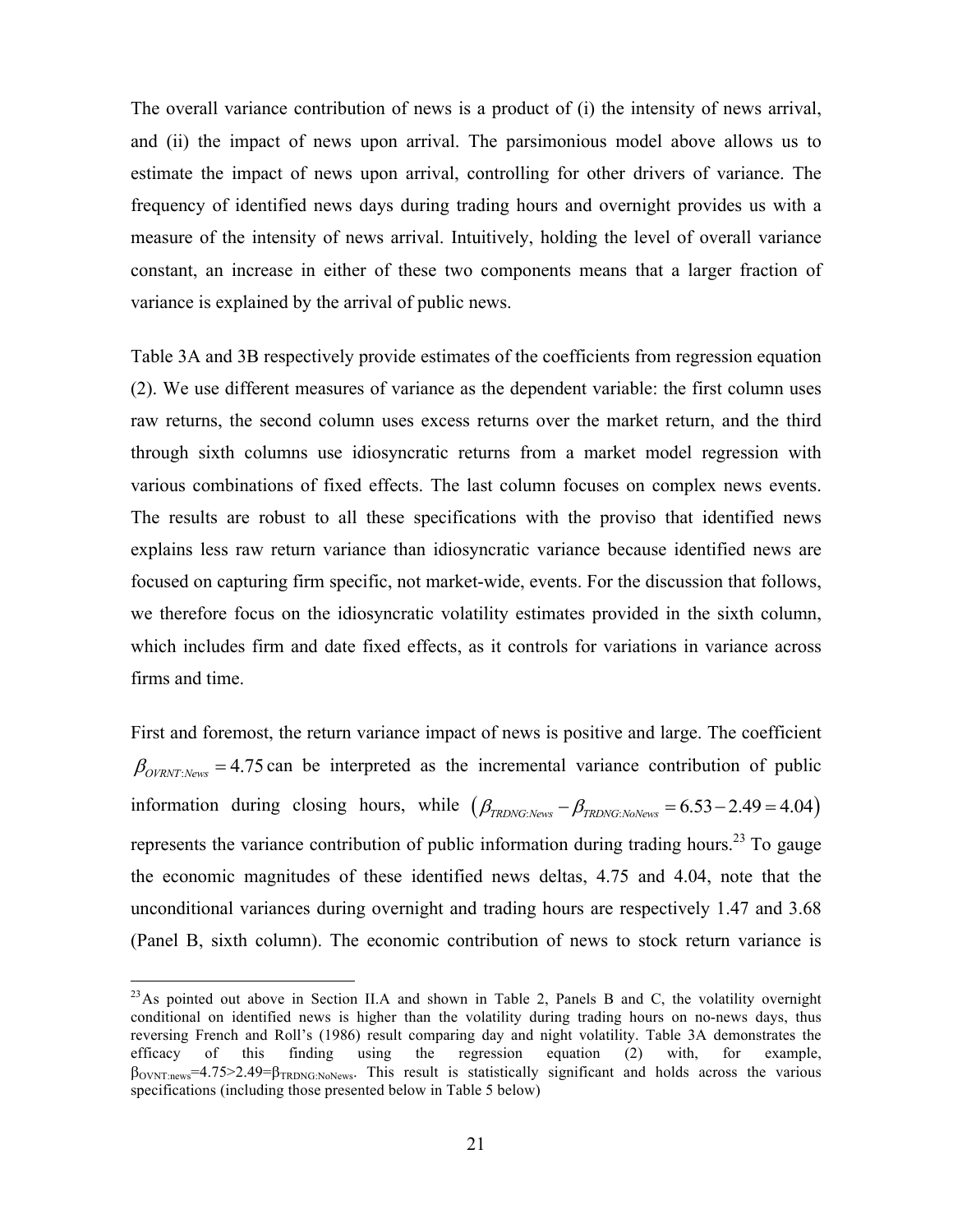therefore large, with the relative increase of variance due to news more pronounced during overnight hours.

Second, as shown in Table 1 and repeated here in Table 3B, the fraction of overnight news days (15.32%) is marginally higher than those of trading hours (11.32%). Coupled with the incremental news contribution result discussed above, the contribution of news to overnight volatility is much greater compared to its contribution during trading hours. Specifically, 49.59% of overnight return volatility is explained by identified news compared to only 12.43% of the volatility during trading hours. 24

Third, the final column parses out the identified news even further by focusing on complex news days. Specifically, in Panel A, the variance impact of complex news is two-three times higher,  $\beta_{\text{OVRNT:ComplexNews}} = 11.35$  and  $(\beta_{\text{TRDNG:ComplexNews}} - \beta_{\text{TRDNG: NoNews}} = 11.48 - 2.47 = 9.01)$ . Panel B shows that the news deltas are magnitudes higher on these days. Even though complex news days cover only 27% (i.e.,  $4.19\frac{\%}{15.32\%}$ ) and 22% (i.e.,  $2.48\frac{\%}{11.32\%}$ ) of news days for overnight and trading hours, respectively, 32.4% and 6.1% of idiosyncratic variance is explained, i.e., 65.3% and 48.8% of the identified news days' contribution to variance.

We compare this analysis with the one that uses the *Ravenpack* data source. The results are reported in Table A2, panels A and B, of the Appendix. Again, the qualitative results remain unchanged, providing further confirmation of the two approaches to the extent they apply different textual methodologies. The evidence broadly suggests that public news have a more significant role than previously considered to volatility, even outside of a small set of meaningful news days (i.e., earning announcements).

Beyond the relative magnitude of news variance contribution during trading hours and overnight, the results can be further broken down by the category of firm-level public news using the classifications provided in Appendix  $A^{25}$  Table 4 reports these findings. The most

 $24$  Overnight news variance contribution is equal to overnight fraction of news days (15.32%) times overnight news delta (4.75) divided by unconditional residual returns squared (1.47). The same holds for all news variance contribution calculations.

<sup>&</sup>lt;sup>25</sup> Note that the total fraction of identified news days is less than the sum of the fraction for each news category because some days include news on multiple categories. The implication of these multiple news days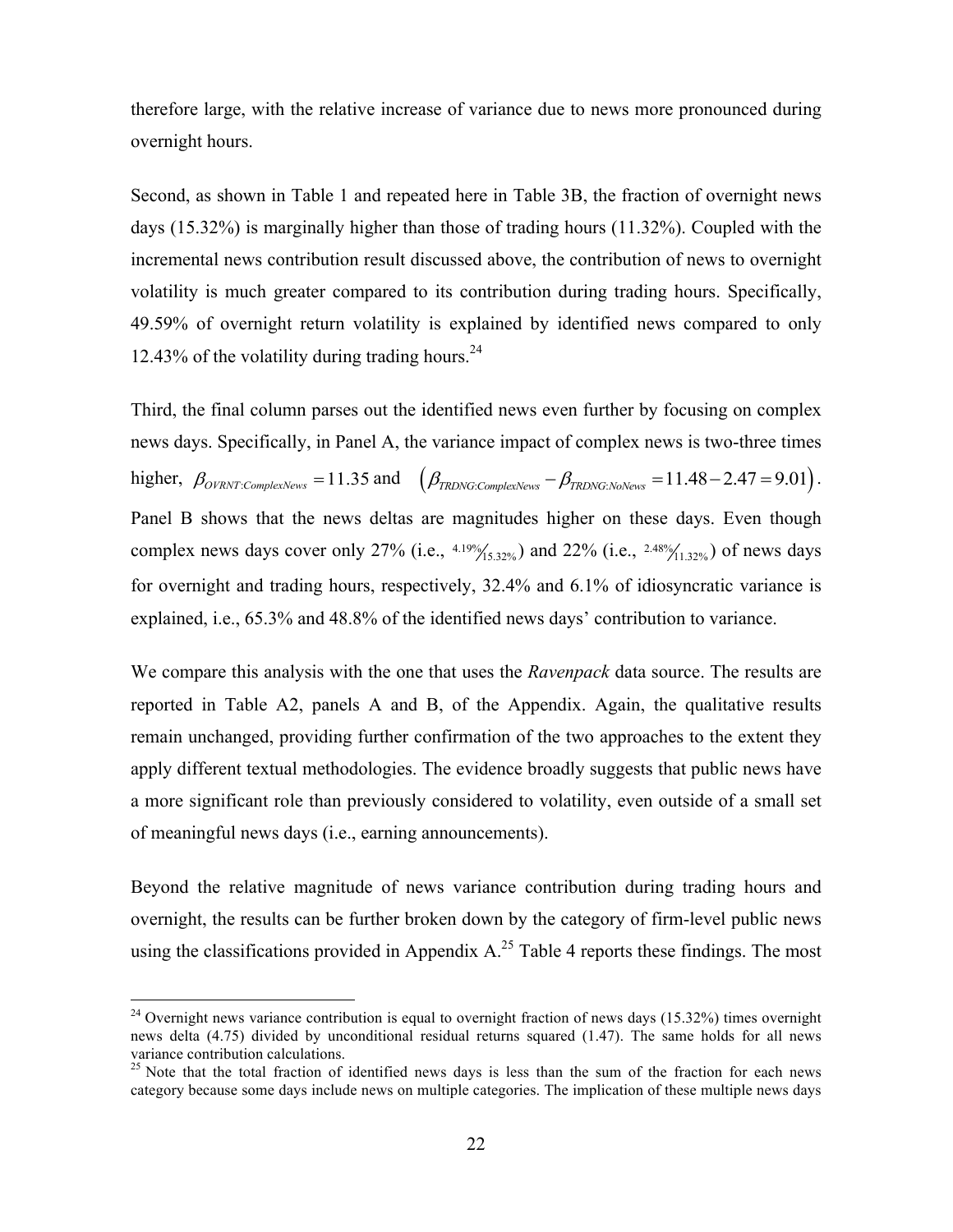striking result from Table 4 is that, irrespective of the news coming out during trading versus overnight hours, the relative importance of the specific category of news is preserved. In particular, the correlation across the 18 categories between trading and overnight variance contribution is 90.8%. In other words, even though the percentage contribution to variance is much higher overnight due to (i) a greater fraction of news, (ii) a higher news delta (impact), and (iii) lower overall volatility in overnight hours, the most important sources of news remain consistent. For example, the five same most important sources show up overnight and during trading hours (albeit in different order), respectively, *Financial*, *Forecasts*, *Mergers & Acquisitions*, *Earnings Factors*, and *Ratings* compared to *Financial*, *Ratings*, *Earnings Factors*, *Forecasts*, and *Mergers & Acquisitions*.

An additional interesting result is the effective zero correlation between an event being more likely and the event having greater impact. For overnight news, the most likely events in order are *Financial*, *Deal*, *Mergers & Acquisitions*, *Earnings Factors*, and *Forecast*, while the greatest impact ones are *Stocks*, *Ratings*, *Forecast*, *Financing* and *Financial*. For example, news about *Deals*, such as service and product deals, licensing, contracts and contract bids, partnerships, memorandum of understanding, pacts, joint ventures, collaborations, agreements, development partnerships, and technology implementation, are ranked second in frequency during both overnight and trading hours, yet only  $15<sup>th</sup>$  and  $13<sup>th</sup>$ out of 18, respectively, in terms of impact.

In addition to the cross-section of event types, there is also a wide cross-section of firm characteristics across the S&P500. Some of the non-valuation based characteristics include firm size, volume and firm age. A large literature documents in some form or another young and small stocks having greater volatility. The argument revolves around whether these firms are substantially more prone to either mispricing, or higher risk premia, or possessing more dynamic fundamentals due to their life cycle. (See, for example, Berk (1995), Chordia and Swaminathan (2000), Pastor and Veronesi (2003), Fama and French (2004), Brown and Kapadia (2007), Chun, Kim, Morck and Yeung (2008), and Fang and Peress (2009), among others.) Viewing these firm characteristics in light of the fraction of total overnight variance

is that the specific event-level news contribution variance will be an upper bound due to the assumption of full contribution by each event on these days.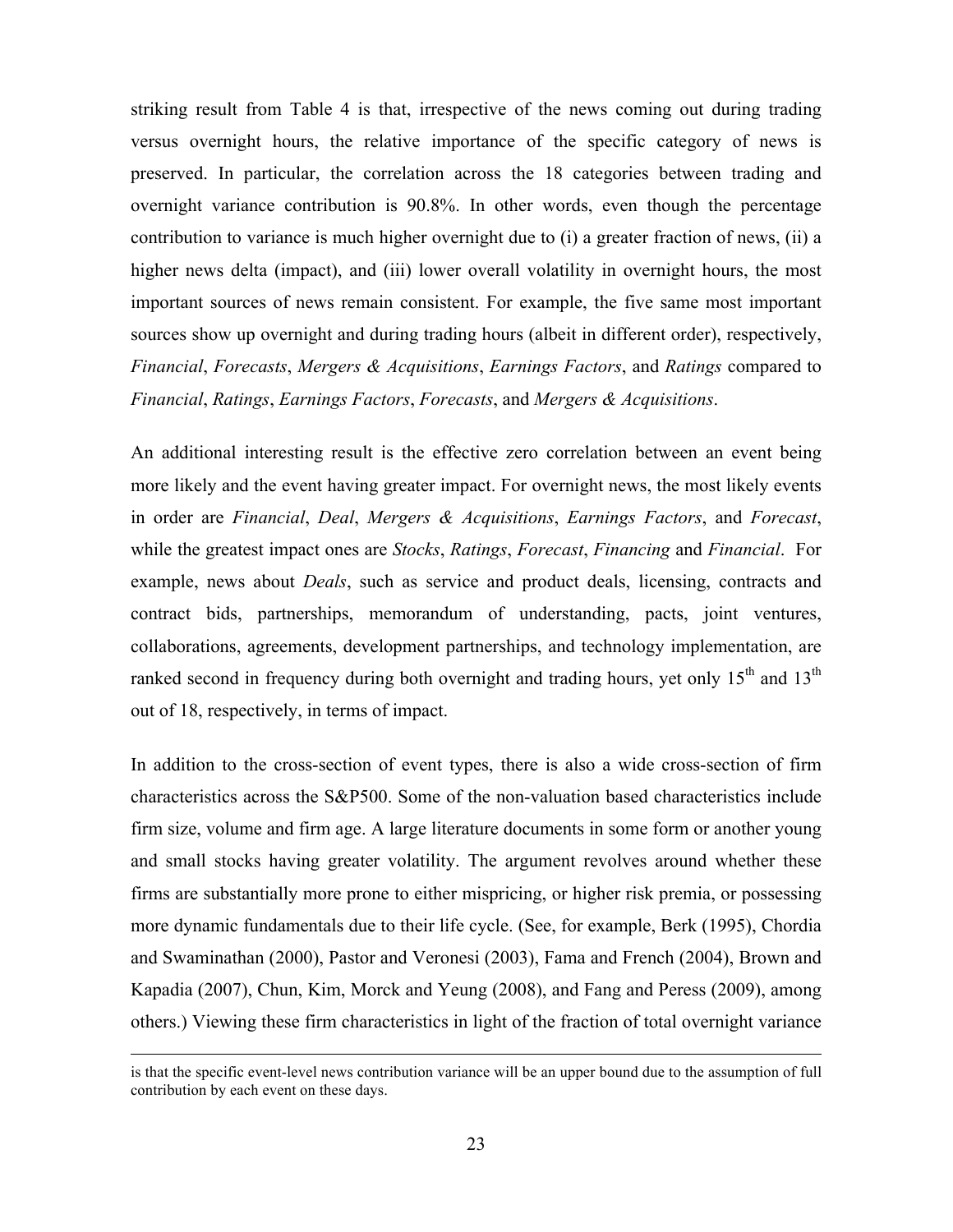attributable to news may provide insights on the drivers of return volatility and mispricing. While a detailed analysis is beyond the scope of this paper, we ask whether these crosssectional characteristics are correlated with each firm's identified news contribution to volatility (albeit for S&P500 firms). We follow standard sorts and break the sample into large versus small firms, high versus low volume and old versus young firms. We also consider a double sort based on size and volume.

Table 5 reports return variance decomposition of news for the breakdown of the main firm characteristics described above. Some interesting stylized facts emerge. Perhaps not surprisingly, size is an important factor describing the relative importance of news. On the one hand, the incremental delta of news is considerably higher for small relative to large firms both during overnight as well as during trading hours (e.g., 8.43 versus 3.52 overnight and 8.93 versus 2.81 during trading hours). In other words, news matters more for smaller firms. On the other hand, there is a much greater likelihood of relevant news being recorded for larger firms during both overnight and trading hours (e.g., 18.46% versus 9.50% overnight and 14.07% versus 6.36% during trading hours). While these effects offset, the more dominant factor is the frequency of news, with total return variance being explained by public news being equal to 50.74% and 12.85% for large firms versus 43.13% and 11.74% for small firms, during overnight and trading hours, respectively.

Firm size is highly correlated with firm volume. To analyze the volume characteristic separately, we adjust for firm size. That is, we assign firms into volume bins conditional on their size bins. We confirm that the double sort indeed results in volume being independent of size by computing the cross-sectional correlation of the orthogonalized characteristics with size (e.g., the empirical correlation is 0.013 for volume). Consider overnight returns. In contrast to the size characteristic above, high volume firms have both higher incremental news deltas overnight (e.g., 5.19 versus 4.26), as well as higher frequency of identified news (20.86% versus 9.99%). This leads to more return variance explained by public news overnight (e.g., 56.96% versus 40.68%). Similar results hold for trading returns albeit lower in magnitude.

These results suggest that firm characteristics play an important role in trading, information revelation and return volatility. They also highlight that for subsets of stocks, arrival of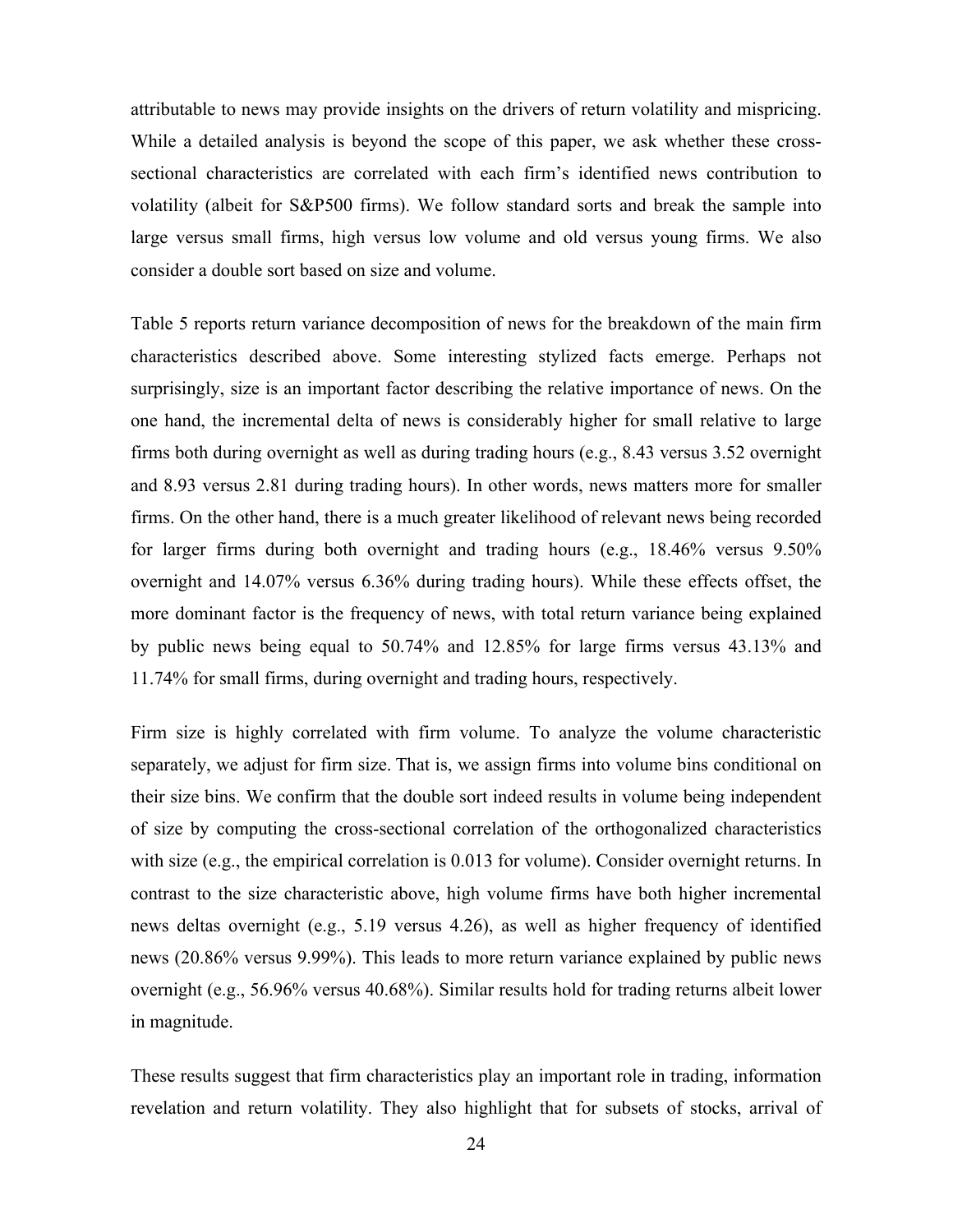public information in the form of news articles is a major source of overall volatility. Firm age also presents interesting results. The delta impact of news is higher for young firms but the likelihood of an identified news event is lower. The combination leads to approximately equal contribution to volatility for young and old firms, respectively, 50.2% versus 49.2% for overnight returns and 11.9% versus 13.8% for trading day returns. However, the stylized fact that the delta impact of news is 5.94 and 5.11 for young firms overnight and during the trading day, respectively versus 3.70 and 3.28 for older firms supports dynamic models of firms (e.g., Pastor and Veronesi (2003) and Chun, Morck and Yeung (2008)).

As mentioned above, this analysis assumes that overnight and trading day returns are uncorrelated, so that there are no spillover effects. In other words, the directional impact of overnight news is fully incorporated in the overnight return. To address the possibility of return spillover from one period to the next, we extend the four possibilities in regression equation (2) into eight possible states by conditioning also on the previous period being either a no-news versus news period. The results are reported in Table 6.

Most important, panel A of Table 6 shows only small spillover from trading day to overnight. The regression coefficients for overnight volatility are similar irrespective of what happened during the earlier trading day. For example, focusing again on the regression based on residuals with firm and date fixed effects (last column of Table 6), the coefficients on identified news days are 4.67 conditioning on lagged news versus 5.15 conditioning on no lagged news. What matters is whether an identified news event occurs overnight or not (e.g., 5.15 versus a coefficient of 1.02 for no news in the third row). In contrast, the evidence supports a spillover from overnight to the trading day. The regression coefficients are also higher on trading days with identified news, but considerably so if identified news occurred the previous overnight (e.g., 9.50 versus 4.56 comparing rows 4 and 5 of column 6).

Panel B of Table 6 extends these findings further. Note that Panel B effectively breaks up identified news-driven volatility into three pieces: (i) the volatility level, (ii) likelihood of news, and (iii) the impact of news arrival. Focusing overnight and on the last column of the panel, the volatility on an identified news day is unconditionally much higher when no news come out during the trading day (i.e., 5.75 versus 2.49). The higher unconditional volatility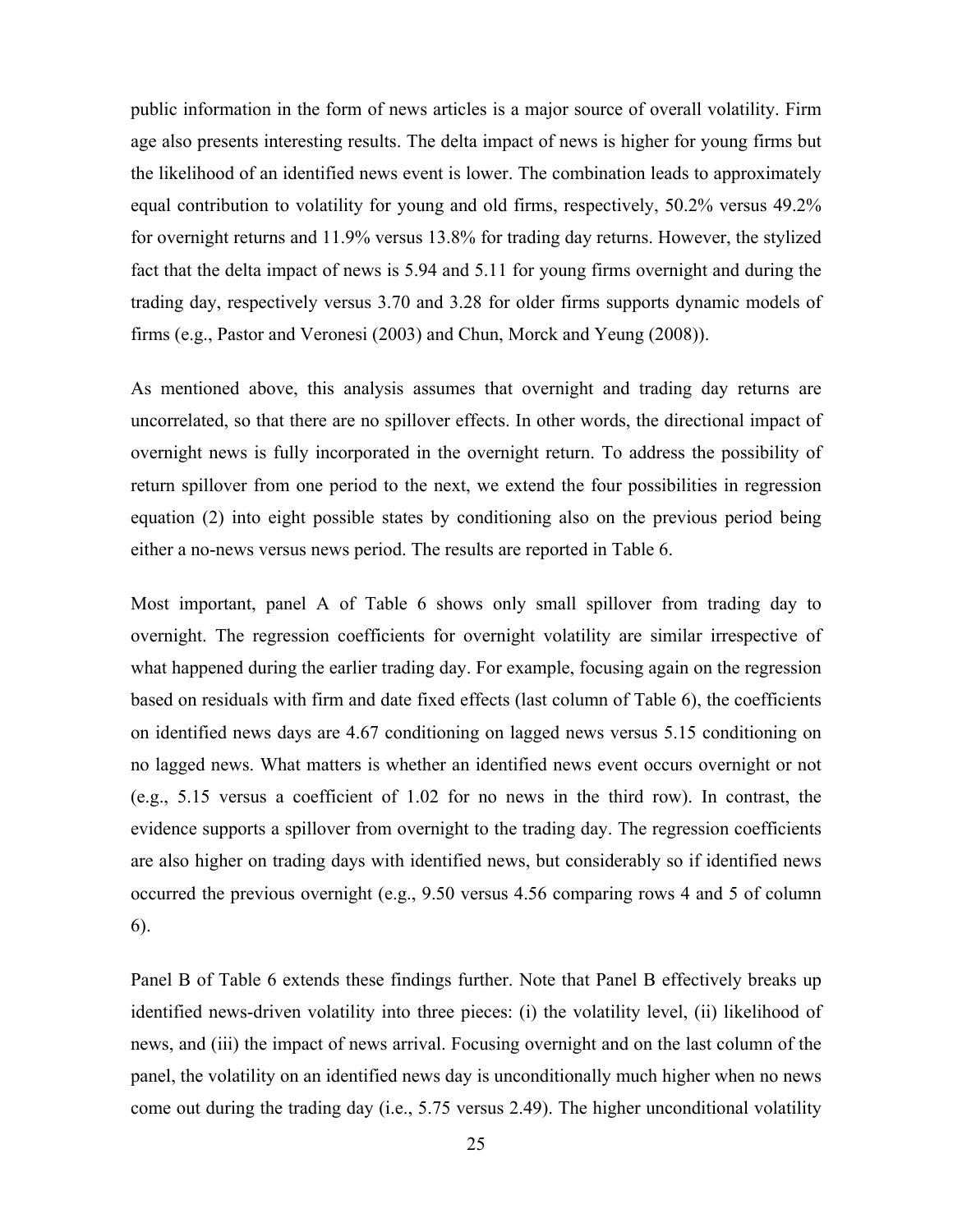is presumably due to overnight news being "new" if no news preceded it during the trading day. The impact of this news relative to no news days is also higher (i.e., 5.15 versus 3.66 conditional on no news during the earlier trading hours versus news) for similar reasons. The likelihood of news is much higher (i.e., 10.70% versus 4.62%) conditional on no news because no news periods are themselves more likely. These three pieces together explain why identified news' contribution to overnight volatility is higher following no news compared to periods when news events have occurred during the day (e.g., 41.18% versus 6.79%).

# V. **Applications**

# **A.** *R2* **and Noise Trading**

Complementary to the analysis of variance ratios across different trading periods is the question of how much of the variation in stocks prices is due to fundamental information about the firm versus aggregate market. A key paper on the question of whether stock prices reflect fundamental information is Roll (1988) (see also French and Roll (1986) and Black (1986)). In that paper, Roll (1988) argues that once aggregate effects have been removed from a given stock returns, the finance paradigm would imply that the remaining return volatility would be idiosyncratic. As a proxy for this firm specific information, Roll (1988) uses news stories generated in the financial press. His argument is that, on days without news, idiosyncratic information is low, and the  $R<sup>2</sup>$ s from aggregate level regressions should be much higher than on news days. Roll (1988) finds little discernible difference, leading to the well-known  $R^2$  puzzle. Working off this result, a number of other papers reach similar conclusions with respect to prices and news, in particular, Cutler, Poterba and Summers (1989), and Mitchell and Mulherin (1994).

Here, we duplicate the analysis of Roll (1988) to help understand the relation between news and returns. Broadly, we document two key findings using our more precise identification of news, with one result contradicting Roll (1988) and one further deepening Roll's (1988) puzzle. In particular, we find that when news appear *and* are relevant (i.e., can be identified), news does matter. However, there are not enough identified news events (and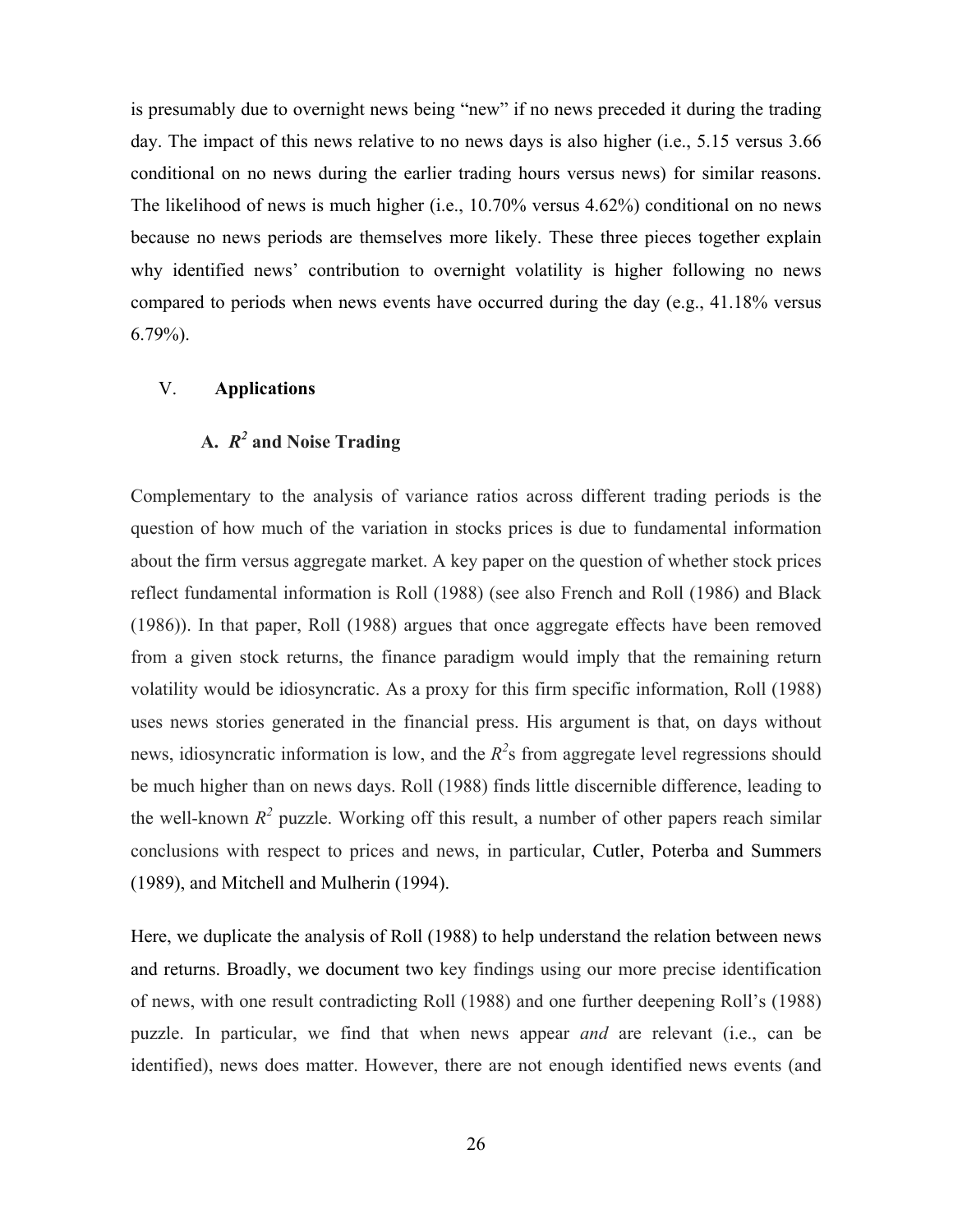aggregate movements) to fully explain stock returns. Moreover, we provide some evidence in the cross-section of expected returns that supports a noise trading hypothesis.

The documented stylized fact in Table 2, that variances are higher on days in which we can identify important events and on days with complex news, supports a relation between prices and fundamentals. As a more formal analysis, we reproduce the aforementioned Roll (1988) analysis for our setting. We estimate a one-factor pricing model and a four-factor pricing model separately for each firm and for each day classification: all, no news, unidentified news, identified and identified complex news.<sup>26</sup> The  $R^2$  are adjusted for the number of degrees of freedom.

Table 7 reports median  $R^2$  across firms for the different news types. Consider the median calculations for the one-factor model. The  $R^2$ s are similar on no news and unidentified news days (i.e., 34.5% vs. 33.9%). The magnitude of the  $R^2$ s and the similarity of these numbers between no news and news days (albeit unidentified) are consistent with Roll's puzzling results. However,  $R^2$ s are much lower on identified news days, i.e., 17.7%. The difference in  $R^2$  between identified news and no-news days is striking – the ratio of median  $R^2$  between identified news and no-news days is 1.95, in sharp contrast to Roll's results. Similar to the results from Table 2 with respect to variance ratios, the results in Table 7 are even more pronounced on complex news days, with  $R^2$ s being lower, i.e., 10.0%. These results appear to be robust to the pricing model. For example, using the typical four-factor model (the market, book-to-market, size and momentum factors), the ratio of median  $R^2$  between nonews and identified news days is only slightly lower (1.89 versus 1.95), and the  $R^2$ s between no-news and unidentified days is again similar.

Even though the drop in  $R^2$ s from no news days to identified news days is impressive, substantial unexplained variability in stock returns remains. That is, on days without news about the company on the Dow Jones wire, either identified or unidentified, the market (or four factor) regressions still only explain 34.5% (40.2%) of stock return variation. This finding suggests either a behavioral explanation or one based on trading-based private

<sup>&</sup>lt;sup>26</sup> We impose a minimum of 40 observations to estimate the regressions.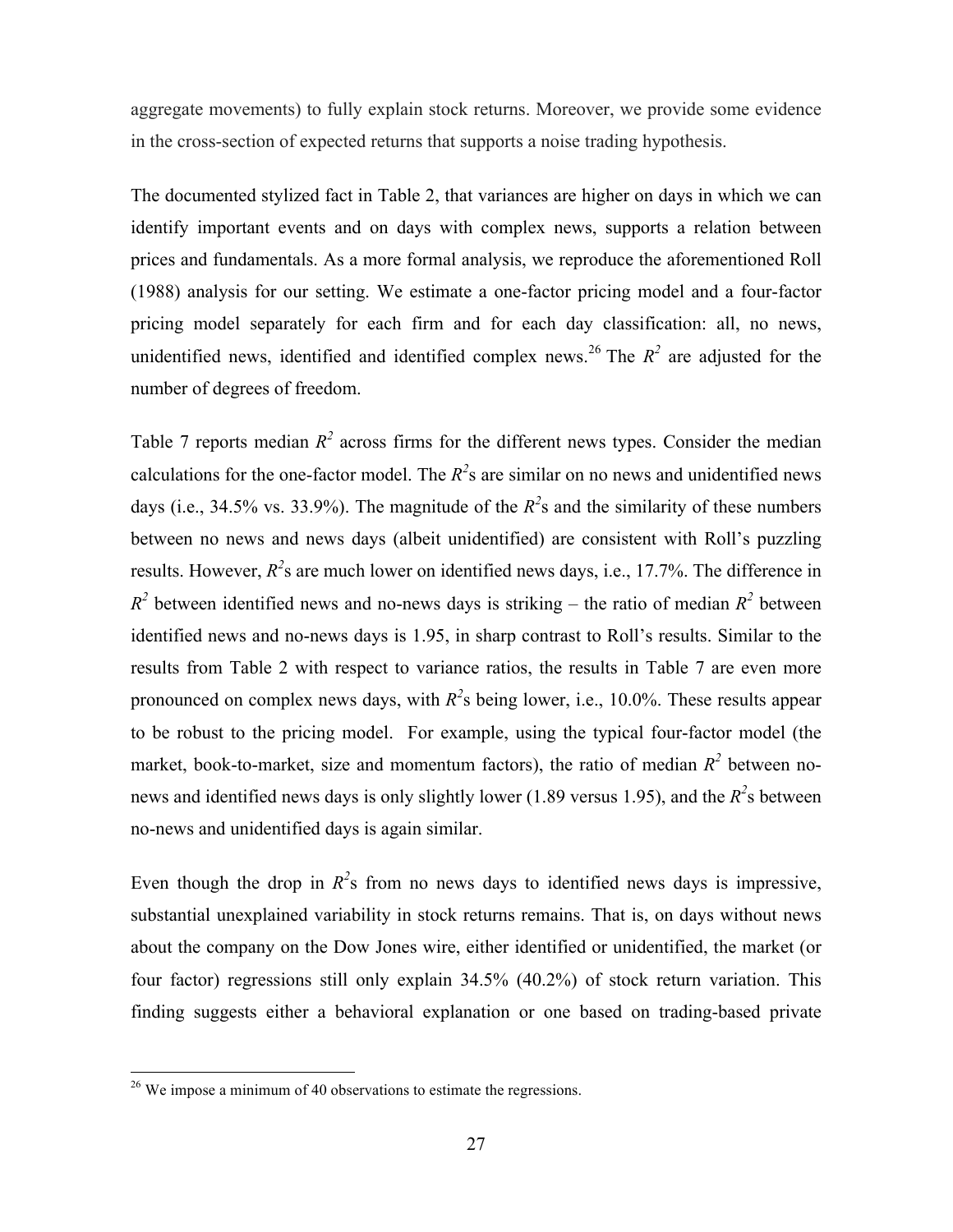information revelation.<sup>27</sup> We try to differentiate the behavioral from the private information explanation by repeating the  $R^2$  analysis for trading hours and overnight. This analysis is novel to the literature.

As described above, a popular explanation for the large spread between variance ratios during trading hours and overnight is the revelation of information through trading. This explanation has been offered for the surprisingly low  $R^2$ s on no news days (and, in our paper, unidentified news days) of a regression of stock returns on multiple factors. To evaluate this explanation further, we run factor regressions using trading hour returns and overnight returns, conditional on various types. These results are also reported in Table 7.

The results strongly support the hypothesis that when important public information is identified, this information matters for stock prices. During closing hours, when less trading takes place,  $R^2$ s for identified news and complex news days are 10.6% and 6.6%, respectively, compared to 17.2% and 14.7% during trading hours. That is, by conditioning on overnight periods with relevant public information but, by construction, with little private information trading or noise trading, the explanatory power of aggregate factors drops.

On the other hand, the results also deepen the behavioralist view, that there is a large amount of unexplained stock price variability. During closing hours, when private information revelation through trading is unlikely to be a source for unexplained variability, conditioning on either no news or unidentified news,  $R^2$ s are only 39.5% or 37.3% respectively. Furthermore, these  $R^2$ s are not that much higher than the  $R^2$ s of 27.6% and 25.8% during trading hours. These results fine-tune and extend the challenge for rational pricing.

To this point, De Long, Shleifer, Summers and Waldmann (1990) develop a model with noise trading that links asset price volatility and higher expected returns to the level of noise

 $27$  An alternative explanation not pursued here is that idiosyncratic stock returns movements of firm I may be large on no news days if a related firm J (e.g., in the same sector) has an identified news event, such as mergers, financial forecasts, earnings, etc. In other words, identified news on a subset of economically linked firms may in effect have relevant news for the remaining firms.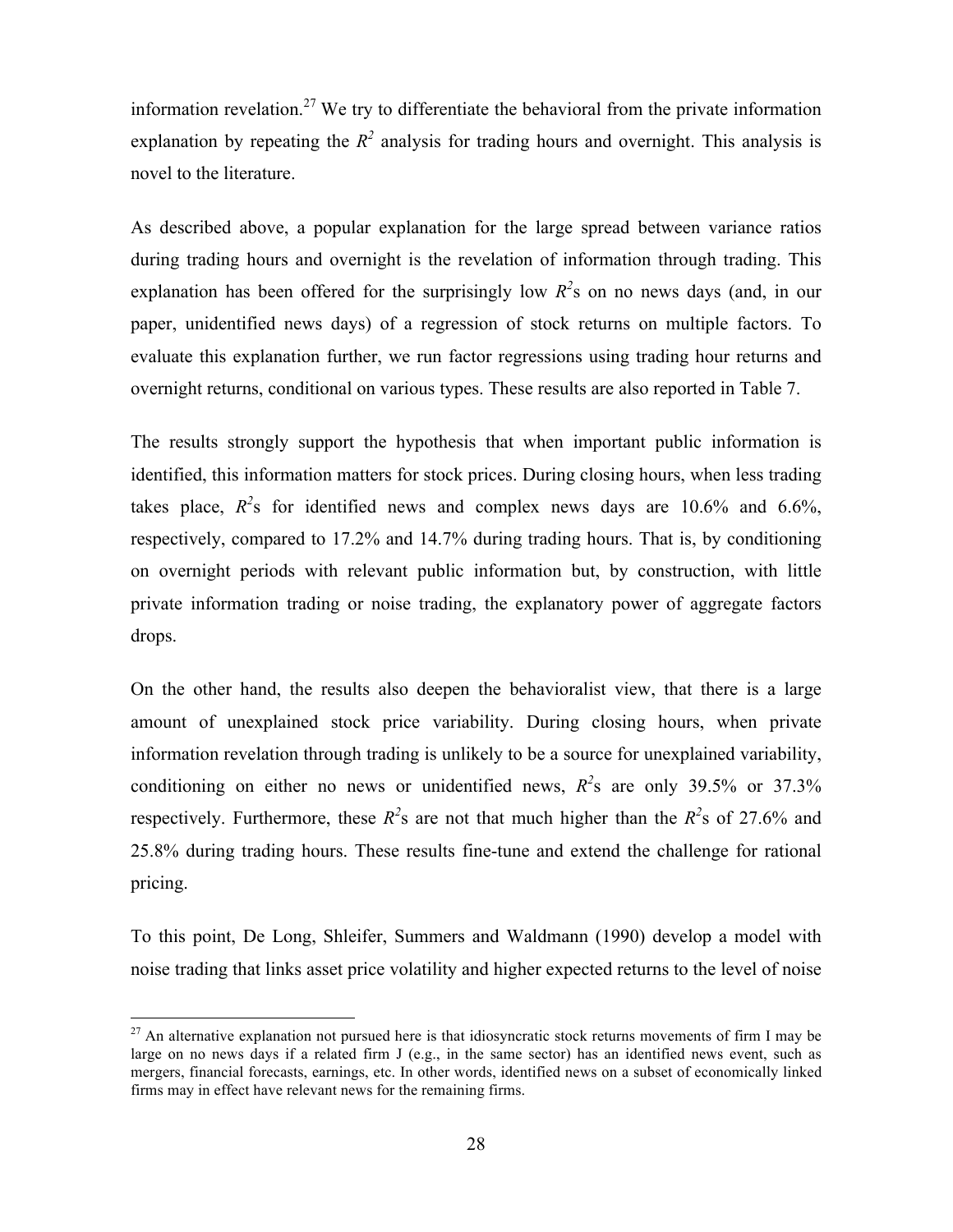trading. While their paper focuses on aggregate systematic risk, subsequent work also looks at the cross-section of stock returns (see, for example, Pontiff (1996), Daniel, Hirshleifer and Subrahmanyam (1998), Baker and Wurgler (2006) and Kumar and Lee (2006), among others).

Overnight, private information induced trading is unlikely to be the driver of variance given the low volume after hours. Thus, a natural interpretation of the fraction of overnight variance which is not news-driven is one of a proxy for mispricing. We run a pooled crosssectional regression year-by-year of average risk-adjusted returns of S&P500 firms on each firm's news variance contribution. These regressions are performed using various combinations of overnight and trading day variance contributions with and without various controls (such as size, value and momentum). $^{28}$ 

Table 8 reports the results. The first three columns demonstrate a significant negative relation between expected returns and identified news explained volatility derived from overnight returns. For example, interpreting the -0.875 in the first column, a one-standard deviation increase in the overnight news contribution to the variance of a stock (i.e., 7.03%) implies a 6.15% lower expected return on the stock in the following year. Columns 4-6 repeat the analysis for trading day returns. While the same result for the cross-section of expected returns holds, the economic magnitude is much smaller, with a one standard deviation shock leading to a 1% lower expected return. Indeed, when overnight and trading day variance contributions are both included (in the final column of Table 8), the overnight effect remains negative and statistically significant while the trading day effect becomes statistically indistinguishable from zero.

In other words, if one takes the view that unexplained overnight idiosyncratic volatility is driven by "noise", firms subject to greater noise trading have higher expected returns, an implication consistent with the noise trading hypothesis. For the trading day, the weaker relation between the cross-section of expected returns and unexplained volatility may be

<sup>&</sup>lt;sup>28</sup> The controls represent dummy variables if the firm is in the top two quintiles of size, book-to-market or momentum.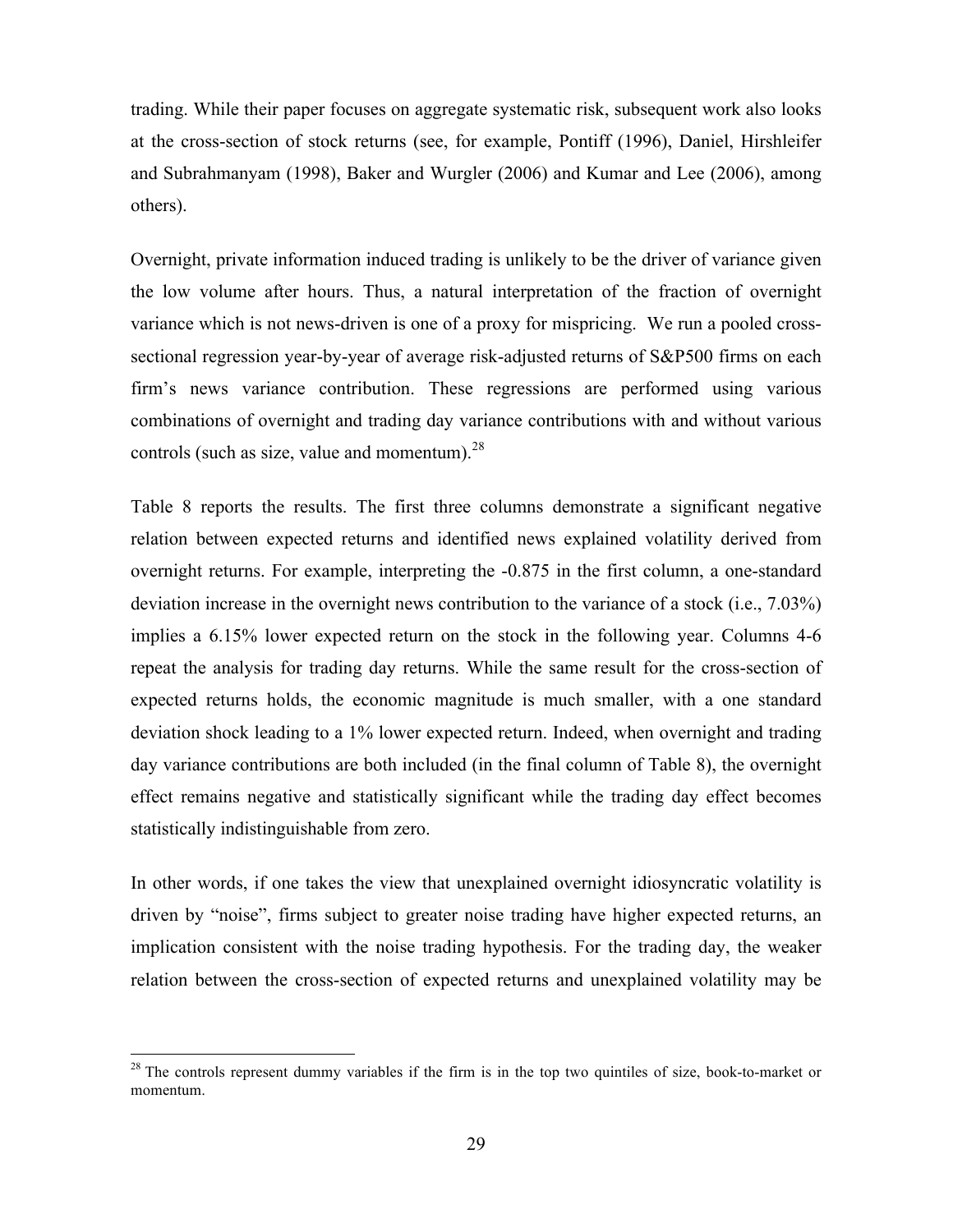due to idiosyncratic volatility being driven by private information-based trading, not just noise.

#### **B. Information Production and the Resolution of Uncertainty**

Morck, Yeung and Yu (2000) document higher market model  $R^2$ s for individual firm stock returns in emerging countries, as well as a general decline in market model  $R^2$ s in the U.S. from 1926 to the late 1990s. They argue and show support for the theory that better property rights (in developed countries and over time) lead to information production by arbitrageurs. This firm specific information is incorporated into stock prices and increases idiosyncratic volatility (see also Campbell, Lettau, Malkiel and Xu (2001)). This type of argument is formalized by Veldkamp (2006a, 2006b). In her model, with high fixed costs of information production, it is only worthwhile for arbitrageurs to produce information that impacts many firms, leading to more correlated stock returns in the cross-section and higher market model  $R^2$ s. As these costs decrease (or alternatively the benefits rise), more firmspecific information gets produced and idiosyncratic risk takes over.

In an update to their paper, Morck, Yeung and Wu (2013) document an interesting result. Over the last 15 or so years, the downward trend in market model  $R^2$ s for individual firm stock returns in the U.S. has reversed, and, financial crisis aside, has been drifting upward. For our sample of S&P500 firms, Table 9 documents year-by-year measures of the average level of idiosyncratic firm return variance and market variance, as well as the news variance contribution.

Even though our sample of firms (i.e., S&P500) differ from those of Morck, Yeung and Wu (2013), columns 2-4 of Table 9 confirm the result that both the level of idiosyncratic variance and the ratio of average idiosyncratic variance to overall market variance decrease from 2000 to 2015. For example, the coefficient of these variables with a linear time trend are -0.419 and -0.154, respectively (last row of the table). In the Veldkamp (2006a, 2006b) framework, this finding would correspond to either increasing costs or decreasing benefits to information production.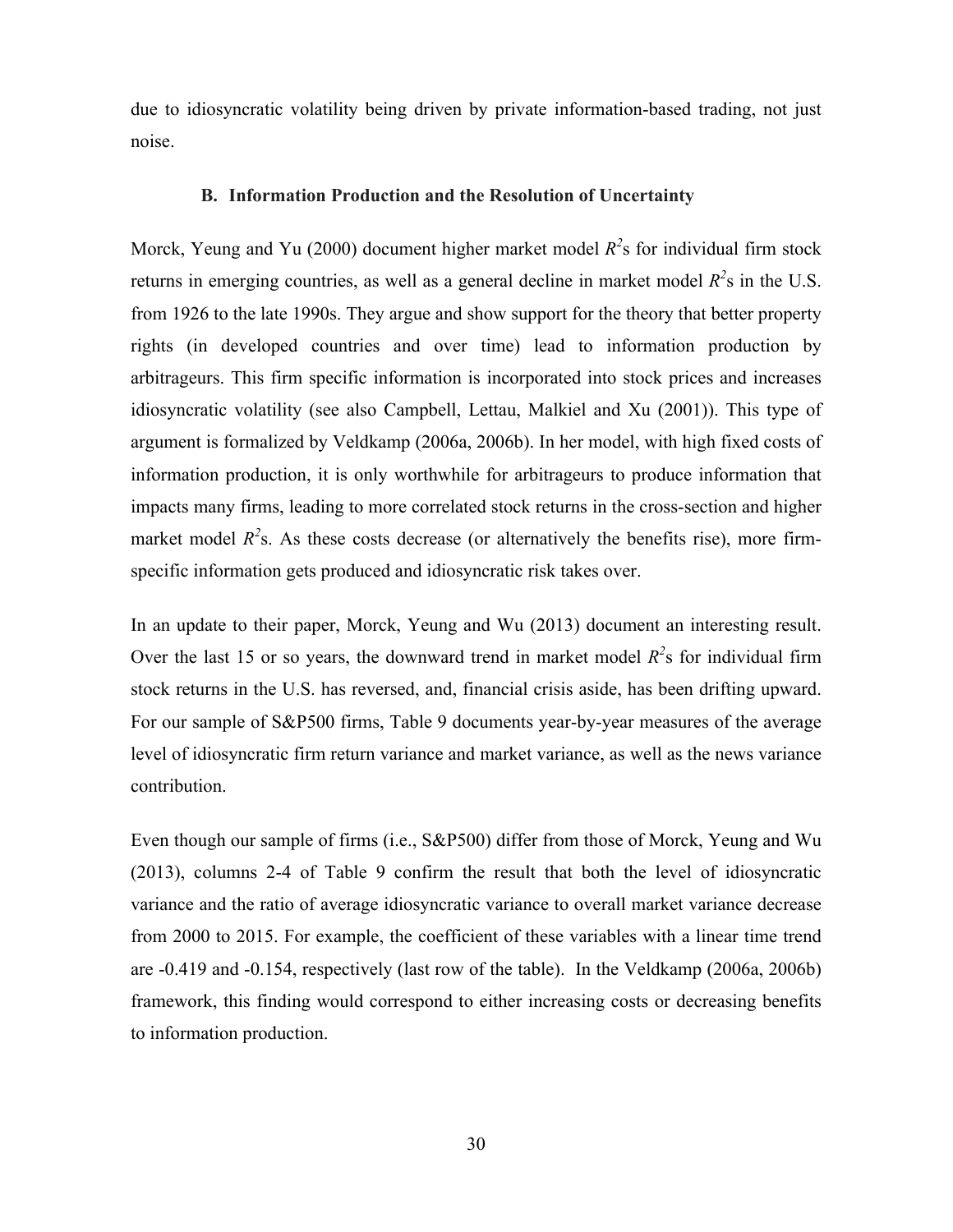As additional evidence, consider the case of overnight returns which better isolates public from private information-based volatility. To the extent an increase in variance contribution from public news reduces the benefit of information production, Veldkamp's model implies a corresponding decrease in the relative level of idiosyncratic variance.<sup>29</sup> Column 5 of Table 9 also shows a downward trend in average idiosyncratic variance during overnight hours with a time trend coefficient of -0.112 while, simultaneously, the contribution of identified news to return volatility has an upward time trend with a significant coefficient of 0.020.

To further investigate this result, consider trading day returns which in theory should incorporate private-information based trading. If we ignore noise trading and remove public information-based (i.e., identified news) variance, all that remains is private-information induced variance. Column 9 of Table 9 documents the time-series of the idiosyncratic variance level during trading hours arising from private information. Consistent with lower private information production, idiosyncratic variance trends downward with a time trend coefficient of -0.311.

If the value of private information relative to public information is indeed lower, then in Veldkamp's (2006a) framework two conditions need to be present. The first is that, as Veldkamp (2006a) points out, an independent volatility shock (i.e., one that does not resolve uncertainty) will increase the demand for information production. Arbitrageurs, however, will be less willing to produce this information if there is a surge in public information after volatility shocks, due either to firms disseminating this information or the media producing news. The second condition is that the public information should resolve uncertainty, i.e., lead to future lower volatility. As pointed out by Campbell, Lettau, Malkiel and Xu (2001), improved information about firm specific cash flows resolves uncertainty and decreases idiosyncratic return variance (though clearly increasing price volatility on the information release). This result would be interesting as it goes against standard autoregressive conditional heteroskedasticity (ARCH) models of volatility. That is, higher volatility today (i.e., arising from the public information shock) does not necessarily lead to

<sup>&</sup>lt;sup>29</sup>Other explanations for lower information production have been suggested. For example, Doidge, Karolyi and Stulz (2017) document a downward trend in publicly listed companies, thus potentially reducing the benefit of private information because information can be applied to fewer companies.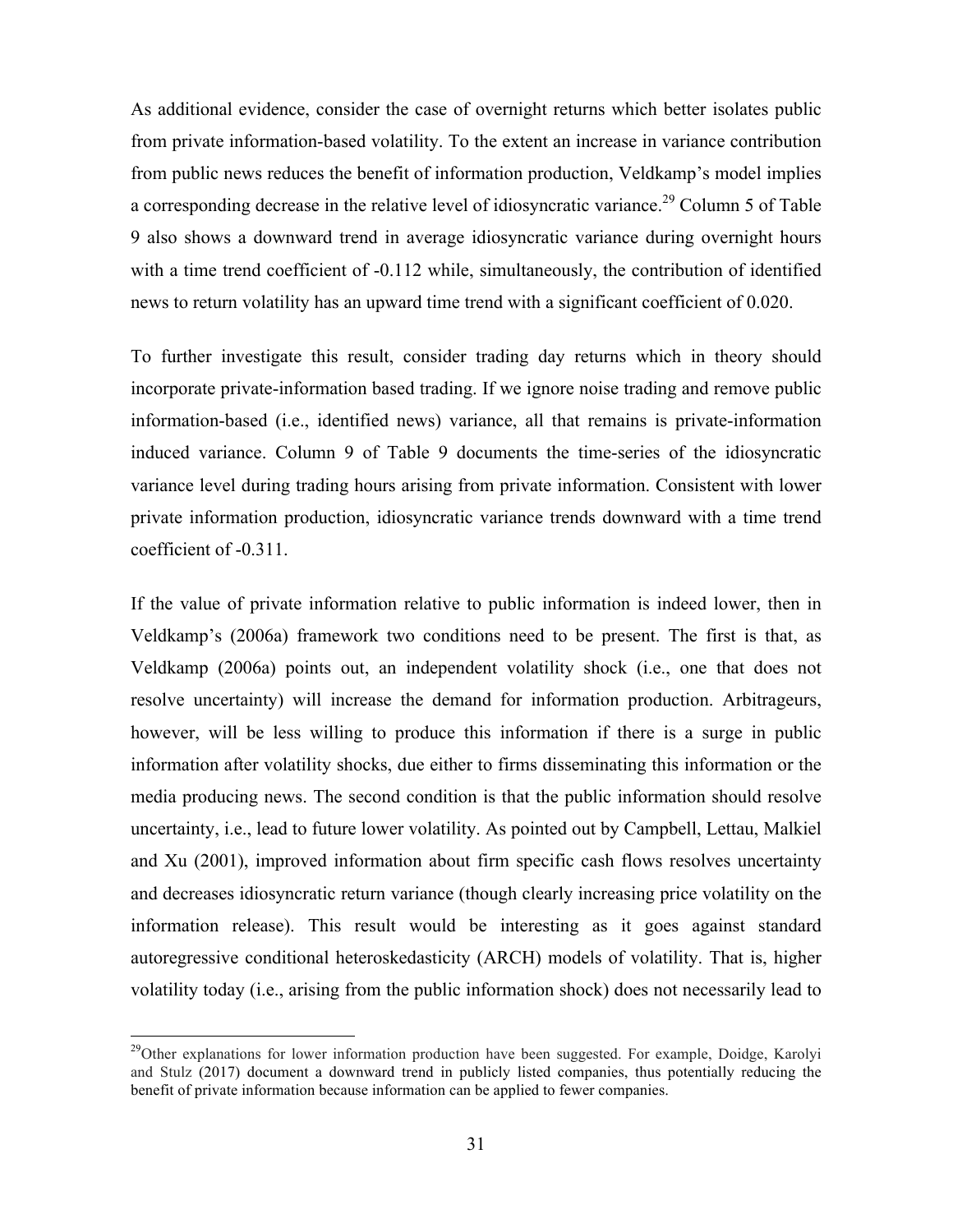high volatility next period. Table 10 documents stylized facts with respect to both of these implications.

With respect to the first implication, we construct a measure of the shock to idiosyncratic variance (week *t* relative to prior 4 weeks) on non-identified news days. In Veldkamp's (2006a) framework, high values of these measures should lead to greater private information production. The value of such information, however, will be diminished if large idiosyncratic volatility shocks also lead to higher future intensity of public information, i.e., identified news.

Table 10, Panel A reports a regression of the change in future identified news days on a spike in variance on unidentified news days.<sup>30</sup> The coefficients are positive and statistically significant. That is, spikes in variance (of unknown origin) lead to more public information. Consider column 2 of Panel A. The coefficient of 0.37, along with a standard deviation of 6.45, means that a one standard deviation increase in the volatility spike leads to 2.36% more identified news days (relative to the unconditional value of 21.6%), representing a 10.9% increase in news intensity. Ceteris paribus, the substantive increase in public information reduces the value of private information and thus is one possible explanation for the lower idiosyncratic variance.

With respect to the second implication, Panel B in Table 10 compares the time-series pattern of stock return variances (relative to the variance on all days) on identified news days versus unidentified news days with similarly high variance shocks (e.g., 2.76 on identified news days versus 2.63). On days leading up to the identified news, the variance ratio is higher than normal, going from 1.39, 1.39, 1.45, 1.49 to 2.16 on day  $t-5$  to  $t-1$ . Interestingly, and key to the above story, the variance ratio drops to 1.4, 1.27, 1.23, 1.21 and 1.20 over the following five days after the public information. In other words, while identified news produces significant volatility on the event day, this public information is for the most part fully revealed and subsequent volatility falls which, again, is consistent with a reduction in the value of private information-based trading.

<sup>&</sup>lt;sup>30</sup> The change in future identified news count is measured relative to the previous 20 days, either measured over the next day or averaged over the following week. The variance spike is measured as a variance jump of 1.5 or 2.0 times the variance over the past 20 days.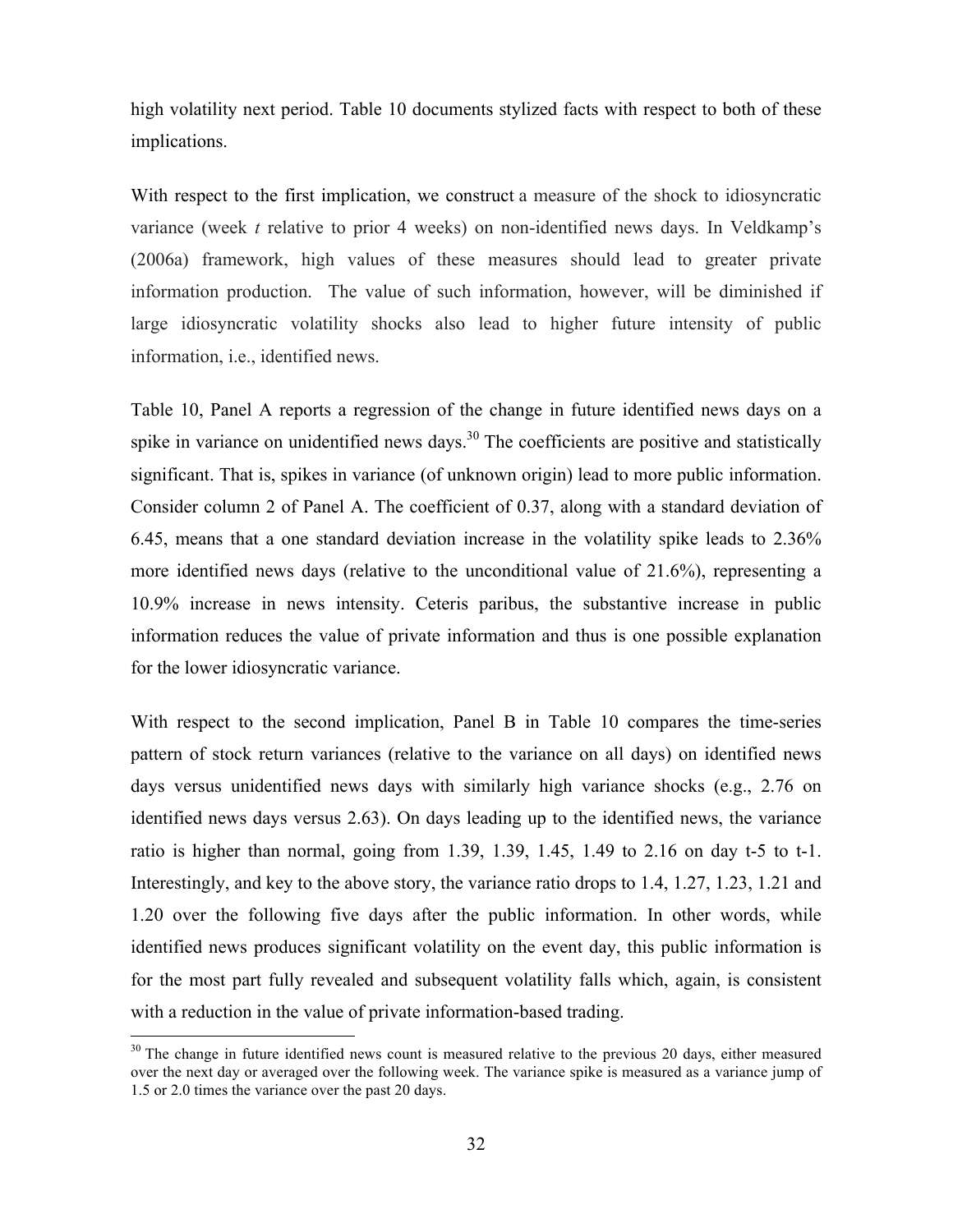In contrast, shocks on no-news days or unidentified news days are more consistent with the partial revelation of private information. While the variance ratio is high prior to the price shock at date t, i.e.,  $1.79$ ,  $1.82$ ,  $1.82$ ,  $1.86$  to  $1.72$  from t-5 to t-1, the variance ratio is similarly high after the shock, i.e., 1.90, 1.85, 1.82, 1.83 and 1.80 from date t+1 to t+5. In other words, there seems to be a fundamental difference in the time-series behavior of variance ratios around stock price shocks depending on whether the information is publicly identified or not.

Putting aside our potential explanation for the findings of Morck, Yeung and Yu (2000, 2013), the different time-series patterns of variances conditional on volatility shocks due to identified versus non-identified news are interesting their own right. The primary models of volatility, namely those related to autoregressive conditional heteroskedasticity (ARCH), may need to be adjusted depending on the source of the volatility shock.

# VI. **Conclusion**

Innovations in textual analysis allow researchers to better identify the relevance and content of news. Using a supervised learning methodology to identify firm-level events from the Dow Jones newswire, we provide an empirical methodology that allows us to isolate the portion of return variance due solely to the arrival of these events. The key takeaway is that, when relevant news can be identified, stock prices are closely linked to this news. Examples of results include variance ratios of returns on identified news days that are more than double those on no news and unidentified news days, and even more so overnight; incremental explained variance from public information around 50% overnight and 10% during trading hours; and model  $R^2$ s that are no longer the same on news versus no news days, but now are 17% versus 35%.

The paper, however, documents variance ratio patterns, market model  $R^2$ s, and relative variance contributions during overnight and trading hours, that in some way deepen the excess volatility puzzle described and analyzed in the literature. The information identifier methodology described in this paper may be useful for a deeper analysis of the relation between stock prices and information. For example, there is a large literature that looks at stock return predictability and reversals/continuation of returns depending on under-reaction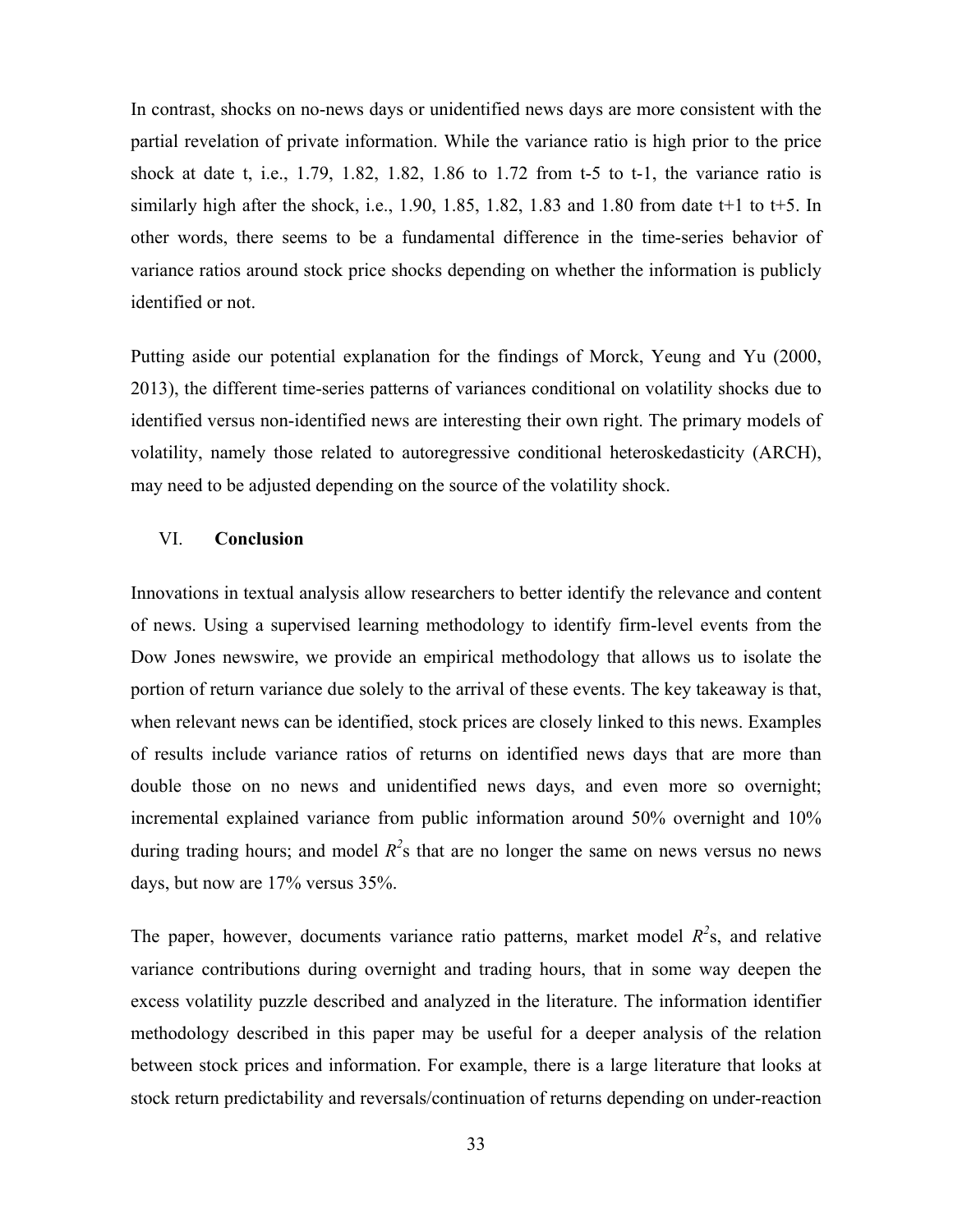or over-reaction to news (see, for example, Hirshleifer (2000), Chan (2003), Vega (2006), Gutierrez and Kelley (2008), Tetlock, Tsaar-Tsechansky, and Macskassy (2008), and Tetlock (2010)). This paper allows the researcher to segment this news into categories likely to lead to under- or over-reaction.

Moreover, a vast literature in behavioral finance argues that economic agents, one by one, and even in the aggregate, cannot digest the full economic impact of news quickly. Given this database of identified events, it is possible to measure and investigate "complexity" and its effect on the speed of information processing by the market. For example, "complexity" can be broken down into whether more than one economic event occurs at a given point in time, how news (even similar news) gets accumulated through time, and cross-firm effects of news. We hope to explore some of these ideas in future research.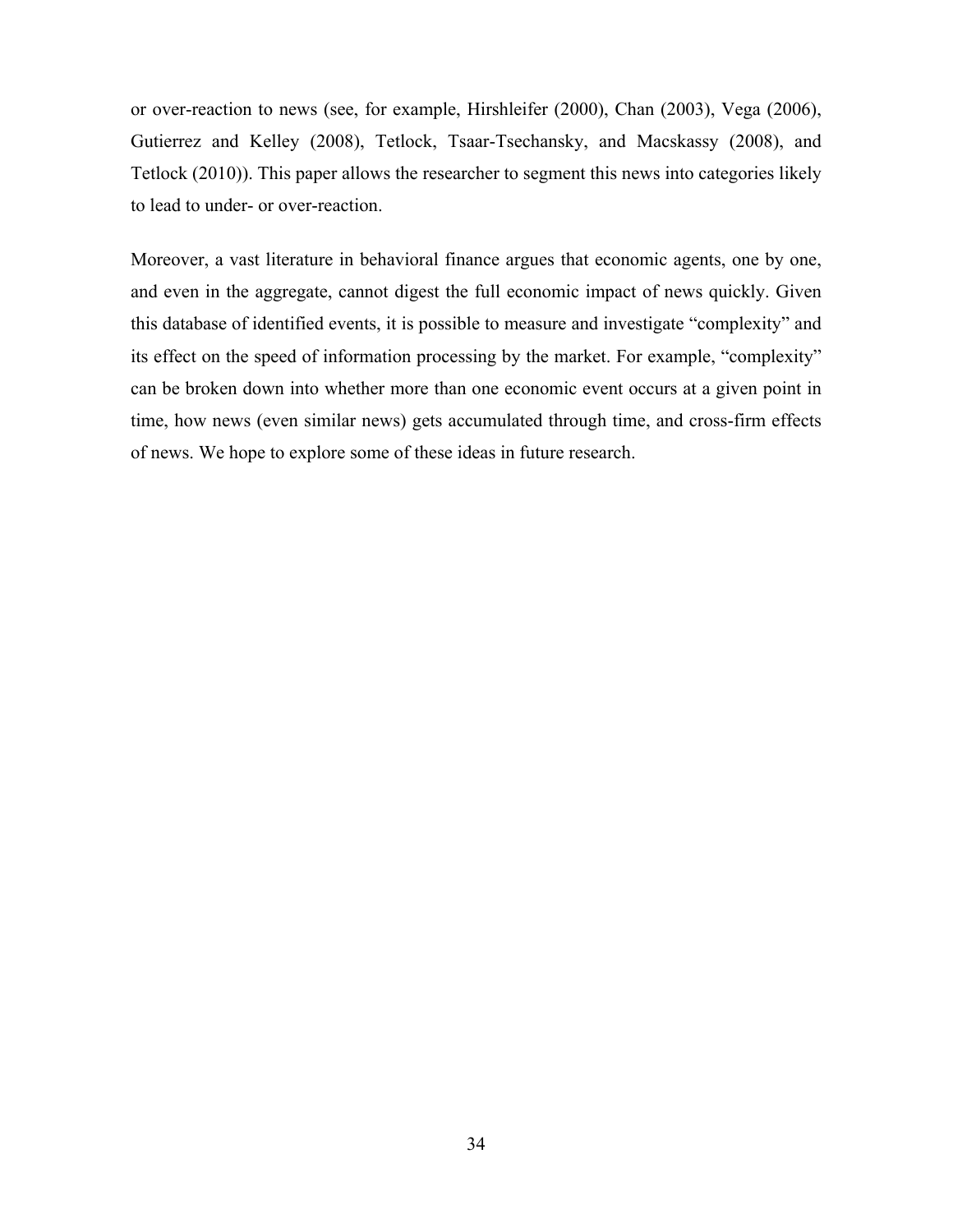#### **References**

Admati, A. and P. Pfleiderer, 1988, A theory of Intraday Patterns: Volume and Price Variability, *Review of Financial Studies* 1, 3–40.

Aharony, J., and I. Swary, 1980, Quarterly Dividend and Earnings Announcements and Stockholders' Returns: An Empirical Analysis, *Journal of Finance* 35, 1–12.

Antweiler, W., and M. Z. Frank, 2005, Is All That Talk Just Noise? The Information Content of Internet Stock Message Boards, *Journal of Finance* 59, 1259–1293.

Asquith, P., and D. W. Mullins, 1986, Equity Issues and Offering Dilution, *Journal of Financial Economics* 15, 61–89.

Baker, M. and Wurgler, J., 2006. Investor sentiment and the cross-section of stock returns. *Journal of Finance*, *61*(4), pp.1645-1680.

Ball, R., and P. Brown, 1968, An Empirical Evaluation of Accounting Income Numbers, *Journal of Accounting Research* 6, 159–178.

Barber, B., and Odean, T., 2008. All that glitters: the effect of attention and news on the buying behavior of individual and institutional investors. Review of Financial Studies 21, 785–818.

Bollen, Johan, Huina Mao, and Xiaojun Zeng. "Twitter mood predicts the stock market." *Journal of computational science*2, no. 1 (2011): 1-8.

DellaVigna, S., and Pollet, J., 2006. Investor inattention, firm reaction, and friday earnings announcements. Journal of Finance 64, 709–749.

Barclay, M.J., Litzenberger, R.H., and J.B. Warner, 1990, Private information, trading volume, and stock-return variances, *Review of Financial Studies*, 3, 233-254.

Barclay, M., and T. Hendeshott, 2003, Price Discovery and Trading After Hours, *the Review of Financial Studies*, 16(4), 1041-1073.

Berk, J. B., 1995, A Critique of Size-Related Anomalies, *Review of Financial Studies* 8(2), 275-286.

Berry, T. D., and K. M. Howe, 1994, Public Information Arrival, *Journal of Finance* 49, 1331– 1346.

Black, F., 1986, Noise, *Journal of Finance* 41, 529–543.

Bradley, Daniel, Jonathan Clarke, Suzanne Lee, and Chayawat Ornthanalai, 2014, "Are analysts' recommendations informative? Intraday evidence on the impact of time stamp delays." *Journal of Finance* 69, no. 2: 645-673.

Brown, Gregory, and Nishad Kapadia, 2007, "Firm-specific risk and equity market development." *Journal of Financial Economics* 84.2: 358-388.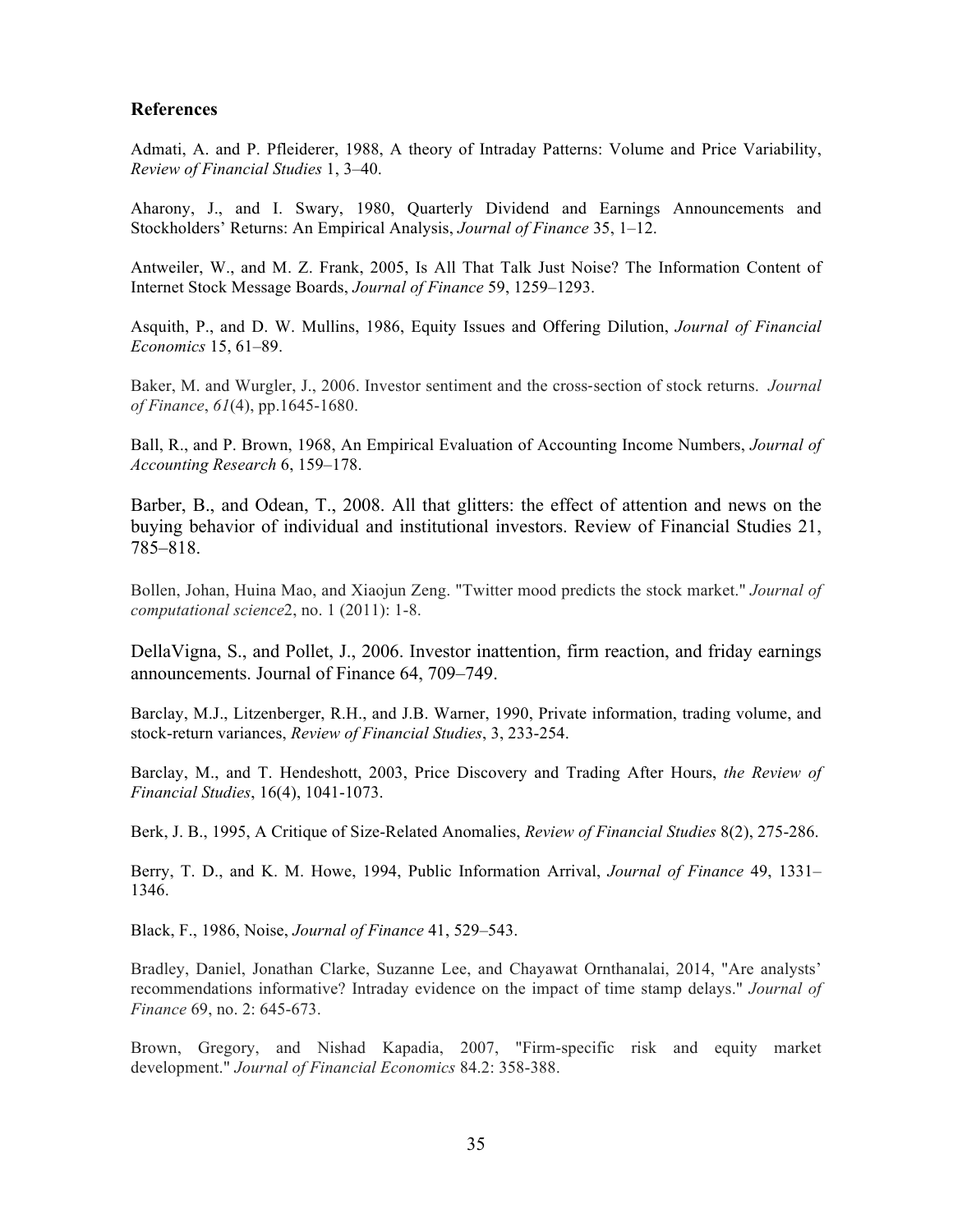Campbell, J. Y., 1991, A Variance Decomposition for Stock Returns, *Economic Journal* 101, 157– 179.

Campbell, J.Y., Lettau, M., Malkiel, B.G. and Xu, Y., 2001. Have individual stocks become more volatile? An empirical exploration of idiosyncratic risk. *Journal of Finance*, *56*(1), pp.1-43.

Dougal, Casey, Joseph Engelberg, Diego Garcia, and Christopher A. Parsons. "Journalists and the stock market." *The Review of Financial Studies* 25, no. 3 (2012): 639-679.

Chan, W. S., 2003, Stock Price Reaction To News And No-News: Drift And Reversal After Headlines, *Journal of Financial Economics* 70, 223–260.

Chen, Hailiang, Prabuddha De, Yu Jeffrey Hu, and Byoung-Hyoun Hwang. "Wisdom of crowds: The value of stock opinions transmitted through social media." *Review of Financial Studies* 27, no. 5 (2014): 1367-1403.

Chordia, T., R. Roll and A. Subrahmanyam, 2011, Recent Trends in Trading Activity and Market Quality, *Journal of Financial Economics*, 101/2, 243263.

Chordia, Tarun, and Bhaskaran Swaminathan, 2000, "Trading volume and cross-autocorrelations in stock returns." *Journal of Finance* 55.2: 913-935.

Chun, Hyunbae, Jung-Wook Kim, Randall Morck, and Bernard Yeung, 2008, "Creative destruction and firm-specific performance heterogeneity." *Journal of Financial Economics* 89, no. 1: 109-135.

Cohen, L. and Lou, D., 2012. Complicated firms. *Journal of financial economics*, *104*(2), pp.383- 400.

Cutler, D. M., J. M. Poterba, and L. H. Summers, 1989, What Moves Stock Prices?, *Journal of Portfolio Management* 15, 4–12.

Cooper, M. J., M. T. Cliff, and H. Gulen, 2008, Return differences between trading and non-trading hours: Like night and day, Available at SSRN 1004081.

Daniel, K., D. Hirshleifer, and A. Subrahmanyam, 1998, Investor Psychology and Security Market under- and Overreactions, *Journal of Finance* 53, 1839–1885.

Das, S. R., and M. Y. Chen, 2007, Yahoo! For Amazon: Sentiment Extraction from Small Talk on The Web, *Management Science* 53, 1375–1388.

Davis, A. K., J. Piger, and L. M. Sedor, 2012, Beyond the Numbers: An Analysis of Optimistic And Pessimistic Language In Earnings Press Releases, *Contemporary Accounting Research* 29, 845–868.

De Long, J.b., A. Shleifer, L. H. Summers, and R. J. Waldmann, 1990, Noise Trader Risk in Financial Markets, *Journal of Political Economy* 98(4), 703-738.

Demers, E., and C. Vega, 2010, Soft Information In Earnings Announcements: News Or Noise?,Working Paper, INSEAD.

Doidge, C., Karolyi, G.A. and Stulz, R.M., 2017. The US listing gap. *Journal of Financial Economics*, *123*(3), pp.464-487.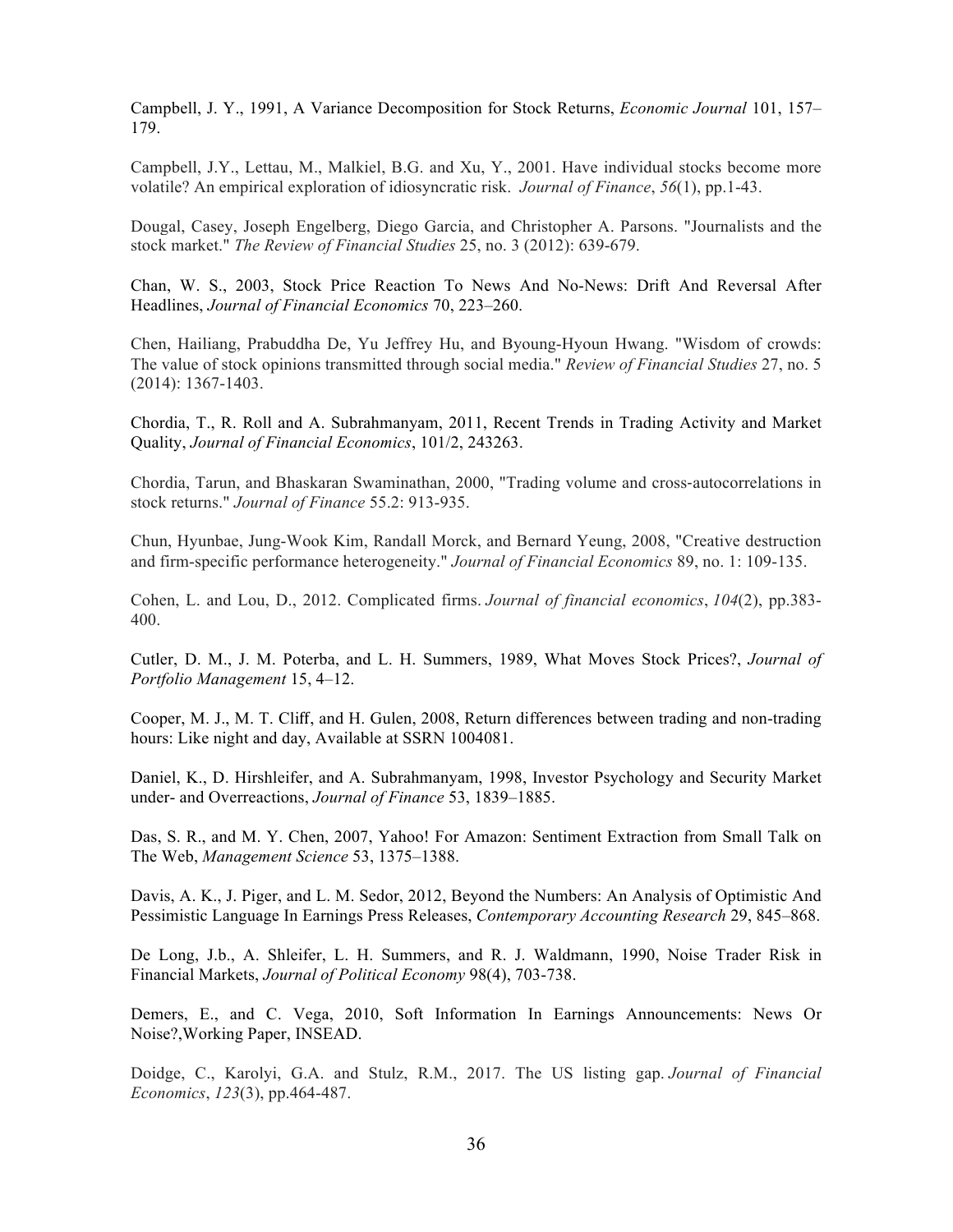Engelberg, J. E. , 2008, Costly Information Processing: Evidence From Earnings Announcements, Working Paper, University of North Carolina.

Engle, R. F, M. Hansen, and A. Lunde, 2011, And Now, The Rest of The News: Volatility and Firm Specific News Arrival, Working Paper.

Fama, E. F., L. Fisher, M. C. Jensen, and R. Roll, 1969, The Adjustment of Stock Prices to New Information, *International Economic Review* 10, 1–21.

Fama, Eugene F., and Kenneth R. French, 2004, "New lists: Fundamentals and survival rates." *Journal of financial Economics*73.2: 229-269.

Fang L., and J. Peress, 2009, Media Coverage and the Cross-Section of Stock Returns, *Journal of Finance* 64(5), 2023-2052.

Feldman, R., S. Govindaraj, J. Livnat, and B. Segal, 2010, Managements Tone Change, Post Earnings Announcement Drift and Accruals, *Review of Accounting Studies* 15, 915–953.

Feldman, R., and J. Sanger, 2006, The Text Mining Handbook, Cambridge University Press.

Fleming, J., C. Kirby and B. Ostdiek, 2006, Stochastic Volatility, Trading Volume, and the Daily Flow of Information, *Journal of Business*, 79/3, 1551-1590.

Foster, F., and S. Viswanathan, 1990, A theory of intraday variations in volumes, variances and trading costs in securities markets, *Review of Financial Studies*, 3, 593-624.

Francis, J., D. Pagach, and J. Stephan, 1992, The stock market response to earnings announcements released during trading versus nontrading periods, *Journal of Accounting Research*, 165-184.

French, K. R., and R. Roll, 1986, Stock Return Variances: The Arrival of Information and Reaction of Traders, *Journal of Financial Economics* 17, 5–26

Garcia, Diego. "Sentiment during recessions." *Journal of Finance* 68, no. 3 (2013): 1267-1300.

Gentzkow, Matthew, Bryan T. Kelly, and Matt Taddy. *Text as data*. No. w23276. National Bureau of Economic Research, 2017.

Glosten, L. R., and P. R. Milgrom, 1985, Bid, ask and transaction prices in a specialist market with heterogeneously informed traders, *Journal of Financial Economics* 14(1), 71-100.

Greene, J. T., and S. G. Watts, 1996, Price discovery on the NYSE and the NASDAQ: The case of overnight and daytime news releases. Financial Management 25, 19-42.

Griffin, J. M., N. H. Hirschey, and P. J. Kelly, 2011, How Important Is The Financial Media In Global Markets?, *Review of Financial Studies* 24, 3941–3992.

Grob-Klubmann, A., and N. Hautsch, 2011, When Machines Read the News: Using Automated Text Analytics to Quantify High Frequency News-Implied Market Reactions, *Journal of Empirical Finance* 18, 321–340.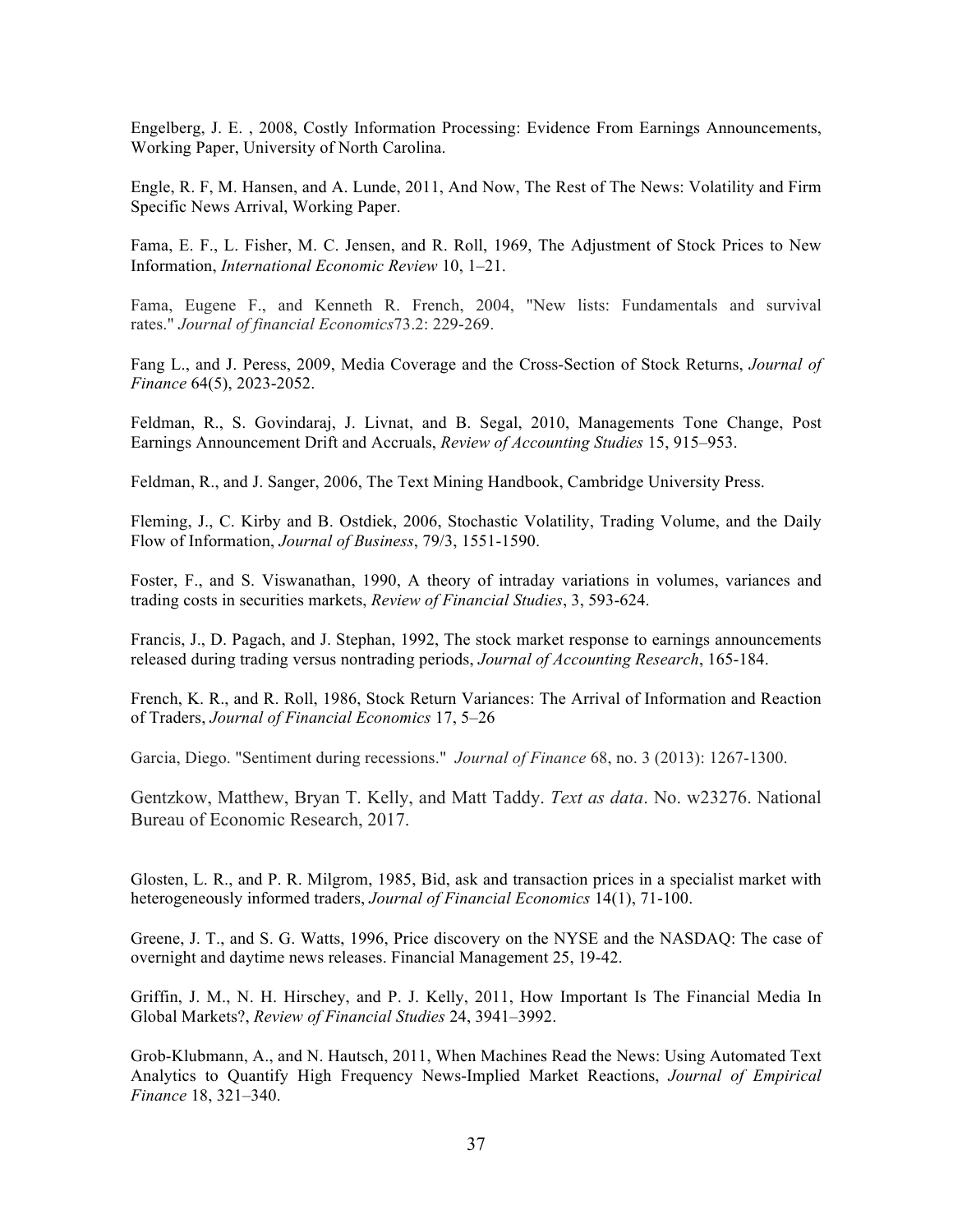Grossman, S. J., and J. E. Stiglitz, 1980, On the impossibility of informationally efficient markets *The American Economic Review*, 393-408.

Gutierrez, R. C., and E. K. Kelley, 2008, The Long-Lasting Momentum in Weekly Returns, *Journal of Finance* 63, 415–447.

Hanley, K. W., and G. Hoberg, 2012, Litigation Risk, Strategic Disclosure and The Underpricing Of Initial Public Offerings, *Journal of Financial Economics* 103, 235–254.

Hansen, Stephen, Michael McMahon, and Andrea Prat. "Transparency and deliberation within the FOMC: a computational linguistics approach." *The Quarterly Journal of Economics* (2014).

Heston, Steven L., and Nitish Ranjan Sinha. "News versus sentiment: Comparing textual processing approaches for predicting stock returns." *Robert H. Smith School Research Paper* (2014).

Heeyoung Lee, Angel Chang, Yves Peirsman, Nathanael Chambers, Mihai Surdeanu and Dan Jurafsky. Deterministic coreference resolution based on entity-centric, precision-ranked rules. Computational Linguistics 39(4), 2013.

Hirshleifer, D., 2001, Investor Psychology and Asset Pricing, *Journal of Finance*, 56, 1533– 1597.

Hoberg, Gerard, and Gordon Phillips. "Product market synergies and competition in mergers and acquisitions: A text-based analysis." *Review of Financial Studies* 23, no. 10 (2010): 3773-3811.

Hoberg, Gerard, and Gordon Phillips. "Text-based network industries and endogenous product differentiation." *Journal of Political Economy* 124, no. 5 (2016): 1423-1465.

Hong, H. and J. Stein, 2003, Differences of Opinion, ShortSales Constraints, and Market Crashes, *Review of Financial Studies*, 16 (2): 487-525.

Ito, T., R. Lyons and M. Melvin, 1998, Is There Private Information in the FX Market? The Tokyo Experiment, *Journal of Finance*, 53: 1111-1130.

Jegadeesh, Narasimhan, and Di Wu. "Word power: A new approach for content analysis." *Journal of Financial Economics* 110, no. 3 (2013): 712-729.

Jiang, C., T. Likitapiwat, and T. McInish, 2012, Information Content of Earnings Announcements: Evidence from After-Hours Trading, *Journal of Financial and Quantitative Analysis*, Volume 47, pp 1303-1330.

Jones, C.M., Kaul, G., and M.L. Lipson, 1994. Information, trading, and volatility, *Journal of Financial Economics*, 36, 127-154.

Kelly, M. A., and S. P. Clark, 2011, Returns in trading versus non-trading hours: The difference is day and night, *Journal of Asset Management* 12(2), 132-145.

Kogan, S., Routledge, B. R., Sagi, J. S., and N. A. Smith, 2011, Information Content of Public Firm Disclosures and the Sarbanes-Oxley Act, Working Paper.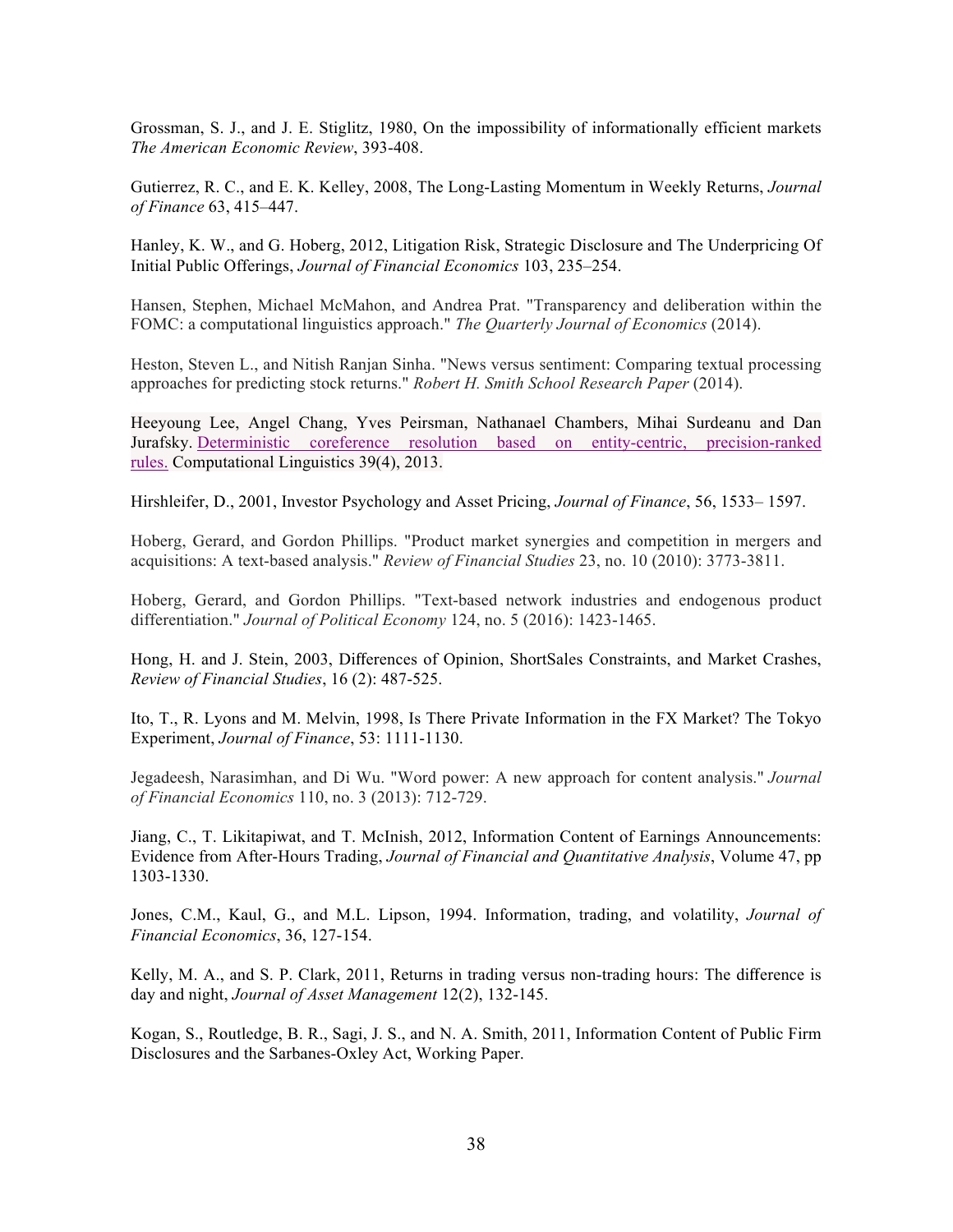Kumar, A. and Lee, C., 2006. Retail investor sentiment and return comovements. *Journal of Finance*, *61*(5), pp.2451-2486.

Kyle, A. S., 1985, Continuous auctions and insider trading, *Econometrica*, 1315-1335.

Li, Feng. "Annual report readability, current earnings, and earnings persistence." *Journal of Accounting and economics* 45, no. 2-3 (2008): 221-247.

Li, Feng. "The information content of forward-looking statements in corporate filings—A naïve Bayesian machine learning approach." *Journal of Accounting Research* 48, no. 5 (2010): 1049-1102.

Lou, D., C. Polk, and S. Skouras, 2018, "A Tug of War: Overnight Versus Intraday Expected Returns," working paper.

Loughran, T., and B. McDonald, 2011, When Is a Liability Not A Liability? Textual Analysis, Dictionaries, And 10-Ks, *Journal of Finance* 66, 35–65.

Loughran, Tim, and Bill McDonald. "Measuring readability in financial disclosures." *Journal of Finance* 69, no. 4 (2014): 1643-1671.

Madhavan, A., Richardson, M., and M. Roomans, 1997, Why do security prices fluctuate? A transaction-level analysis of NYSE stocks, *Review of Financial Studies*, 10, 1035-1064.

Mandelker, G., 1974, Risk and Return: The Case Of Merging Firms, *Journal of Financial Economics* 1, 303–335.

Manela, Asaf, and Alan Moreira. "News implied volatility and disaster concerns." *Journal of Financial Economics* 123, no. 1 (2017): 137-162.

Manning, Christopher D., Prabhakar Raghavan, and Hinrich Schütze. *Introduction to information retrieval*. Vol. 1, no. 1. Cambridge: Cambridge university press, 2008.

Milgrom, P., and N. Stokey, 1982, Information, trade and common knowledge, *Journal of Economic Theory* 26(1), 17-27.

Mitchell, M. L., and J. H. Mulherin, 1994, The Impact of Public Information on the Stock Market, *Journal of Finance* 49, 923–950.

Mitkov, Ruslan, 1999, Anaphora resolution: the state of the art, School of Langauge and Eropena Studies, University of Wolverhamton.

Morck, Randall, Bernard Yeung, and Wayne Yu. 2000, The information content of stock markets: why do emerging markets have synchronous stock price movements? *Journal of Financial Economics* 58.1: 215-260.

Morck, Randall, Bernard Yeung, and Wayne Yu. 2013, R2 and the Economy, *Annual Reviews of Financial Economics*, Vol. 5: 145-166.

Neuhierl, A., A. Scherbina, and B. Schlusche, 2013, Market Reaction to Corporate Press Releases, *Journal of Financial and Quantitative Analysis*, forthcoming.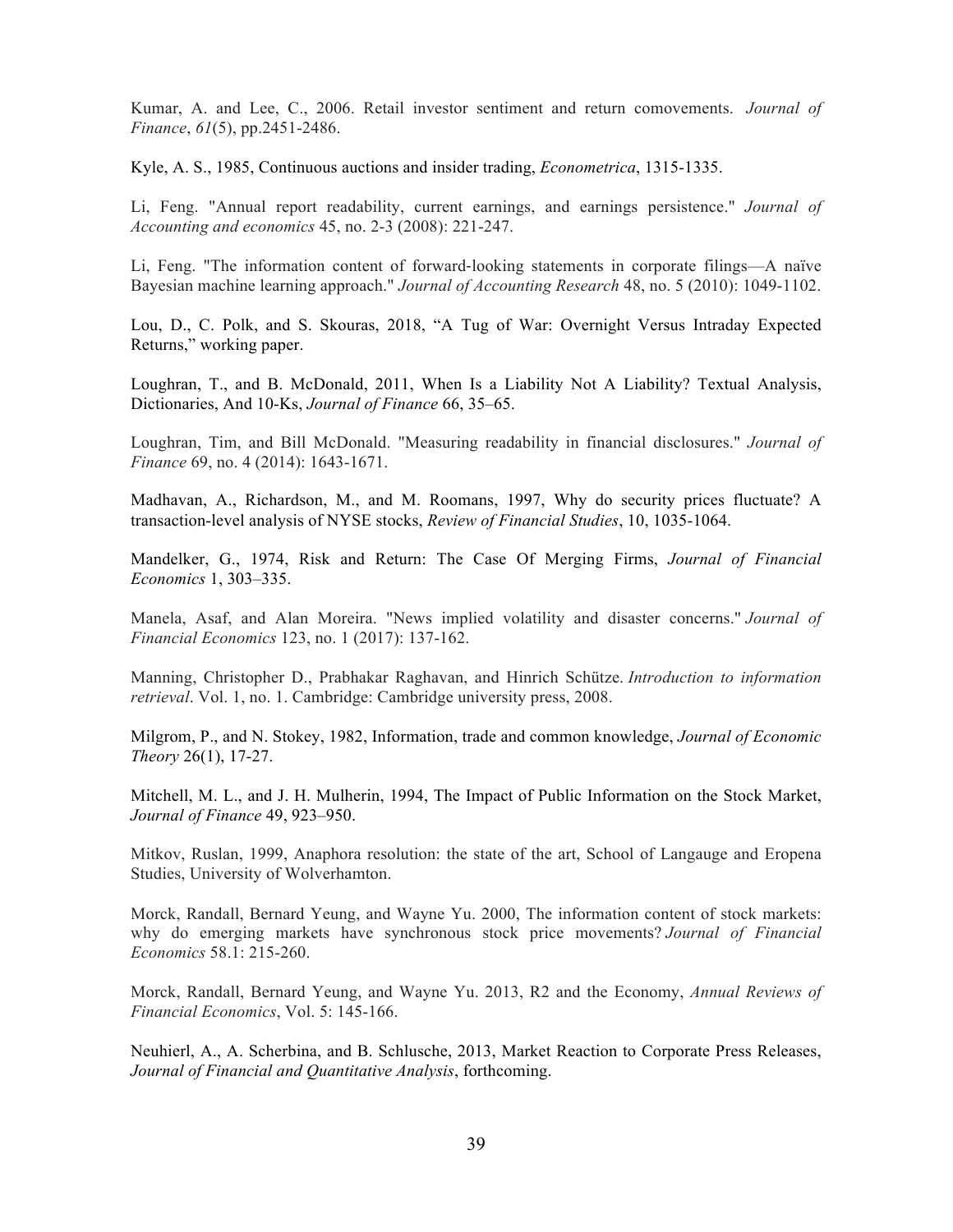Pástor, Ľuboš, and Veronesi Pietro, 2003, Stock valuation and learning about profitability, *Journal of Finance* 58.5: 1749-1789.

Pontiff, Jeffrey, 1996, Costly arbitrage: Evidence from closed-end funds, *The Quarterly Journal of Economics* 111.4: 1135-1151.

Price, S. McKay, James S. Doran, David R. Peterson, and Barbara A. Bliss. "Earnings conference calls and stock returns: The incremental informativeness of textual tone." *Journal of Banking & Finance* 36, no. 4 (2012): 992-1011.

Roll, R., 1984, Orange Juice and Weather, *American Economic Review* 74, 5, 861–880.

Roll, R., 1988, R2, *Journal of Finance* 43, 541–566.

Shiller, R. J., 1981, The Use of Volatility Measures in Assessing Market Efficiency, *The Journal of Finance* 36(2), 291-304.

Shleifer, A., 2000, Inefficient Markets: An Introduction to Behavioral Finance, Oxford University Press, Oxford.

Tauchen, G. E. and M. Pitts, 1983, The price variability volume relationship on speculative markets, *Econometrica*, 51, 485-505.

Tetlock, P. C., 2007, Giving Content to Investor Sentiment: The Role of Media in The Stock Market, *Journal of Finance* 62, 1139–1168.

Tetlock, P. C., 2010, Does Public Financial News Resolve Asymmetric Information? *Review of Financial Studies* 23, 3520–3557.

Tetlock, Paul C. "All the news that's fit to reprint: Do investors react to stale information?", *Review of Financial Studies* 24, no. 5 (2011): 1481-1512.

Tetlock, P. C., M. Saar-Tsechansky, and S. Macskassy, 2008, More Than Words: Quantifying Language To Measure Firms' Fundamentals, *Journal of Finance* 63, 1437–1467.

Vega, C., 2006, Stock Price Reaction to Public and Private Information, *Journal of Financial Economics* 82, 103–133.

Veldkamp, L.L., 2006a. Media frenzies in markets for financial information. *The American economic review*, *96*(3), pp.577-601.

Veldkamp, L.L., 2006b. Information markets and the comovement of asset prices. *The Review of Economic Studies*, *73*(3), pp.823-845.

Wisniewski, Tomasz Piotr, and Brendan Lambe. "The role of media in the credit crunch: The case of the banking sector." *Journal of Economic Behavior & Organization* 85 (2013): 163-175.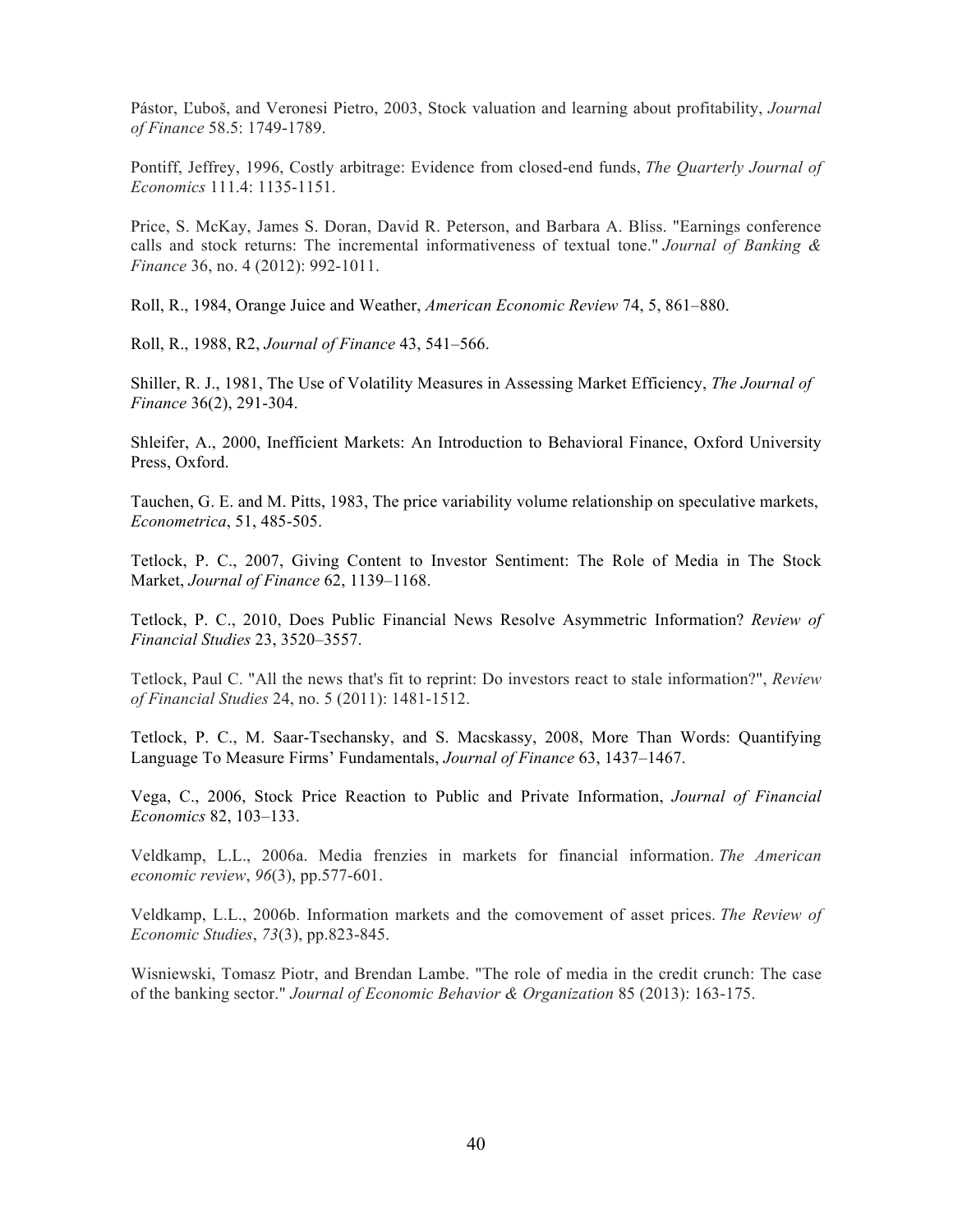# **Appendix A: Topic Identification**

**Business Trends**: Customer Traffic Increase, Customer Traffic Decrease, Consumer Spending Positive, Consumer Spending Negative, Market Share Increase, Market Share Decrease

**Capital Returns**: Stock Buy Back, Dividends

**CSR/Brand:** Scandal, Corruption, Social Responsibility, Environmental Responsibility, Company Image, Brand Image, Product Image, Credibility, Award, Sponsorship, Affiliations

**Deals**: Service Deals, Product Deals, Licensing, Contract Bid, Alliance, Partnerships, MOU, Pacts, Joint Ventures, Collaborations, Contracts, Agreements, Development Partnership, Tech Implementation

**Earnings Factors:** Tailwinds, Headwinds, Challenges & Pressures, Emerging Market Positive, Emerging Market Negative, Commodity Production, Manufacturing, Competition, Capacity Change, Currency Pressure, Currency Tailwind, Weather Positive, Weather Negative

**Employment:** CEO Change, Executive Change, Board Change, Executive Compensation, Employment Issues, Strikes, Workforce Increase, Workforce Decrease

**Facility**: Facilities Opening, Facilities Closing

**Financial:** Financial Results, Financial Results Beat, Financial Results Miss, Financial, Bankruptcy, Margin Expansion, Margin Pressure, Inventory Increase, Inventory Decrease, Restructuring

**Financing**: Equity Offering, Debt Financing, Private Equity Financing

**Forecast:** Guidance Change Positive, Guidance Change Negative, Forecast Negative, Forecast Positive, Non - Company Forecast, Company Growth, Company Growth Slowdown, Innovation, Category Expansion

**General:** Activists Actions, Company Update, Investment

#### **Investment**

**Legal:** Investigation, Indictments, Arrest Charges, Suspension Ban, Fraud, Money Laundering, Bribery, Settlement, Judgement, Lawsuit, Legal Issues, Regulatory issues

**Mergers & Acquisitions:** Merger & Acquisition, Acquisition of Startups, Merger of Equals, Asset Acquisition, Asset Sale, Synergy

**Product:** Product Recall, Product Trial Results, Product Approval, New Product Launch, Product Issues, Product Update, Product Technology, Product Functions, Product Features

**Ratings:** Analyst Rating, Price Target, Credit - Debt Rating, Rating Agency List

**Stocks**: Spin Off - Split Off, IPO

**Stock Holdings**: Fund Position, Inside Sell-Purchase, Index Change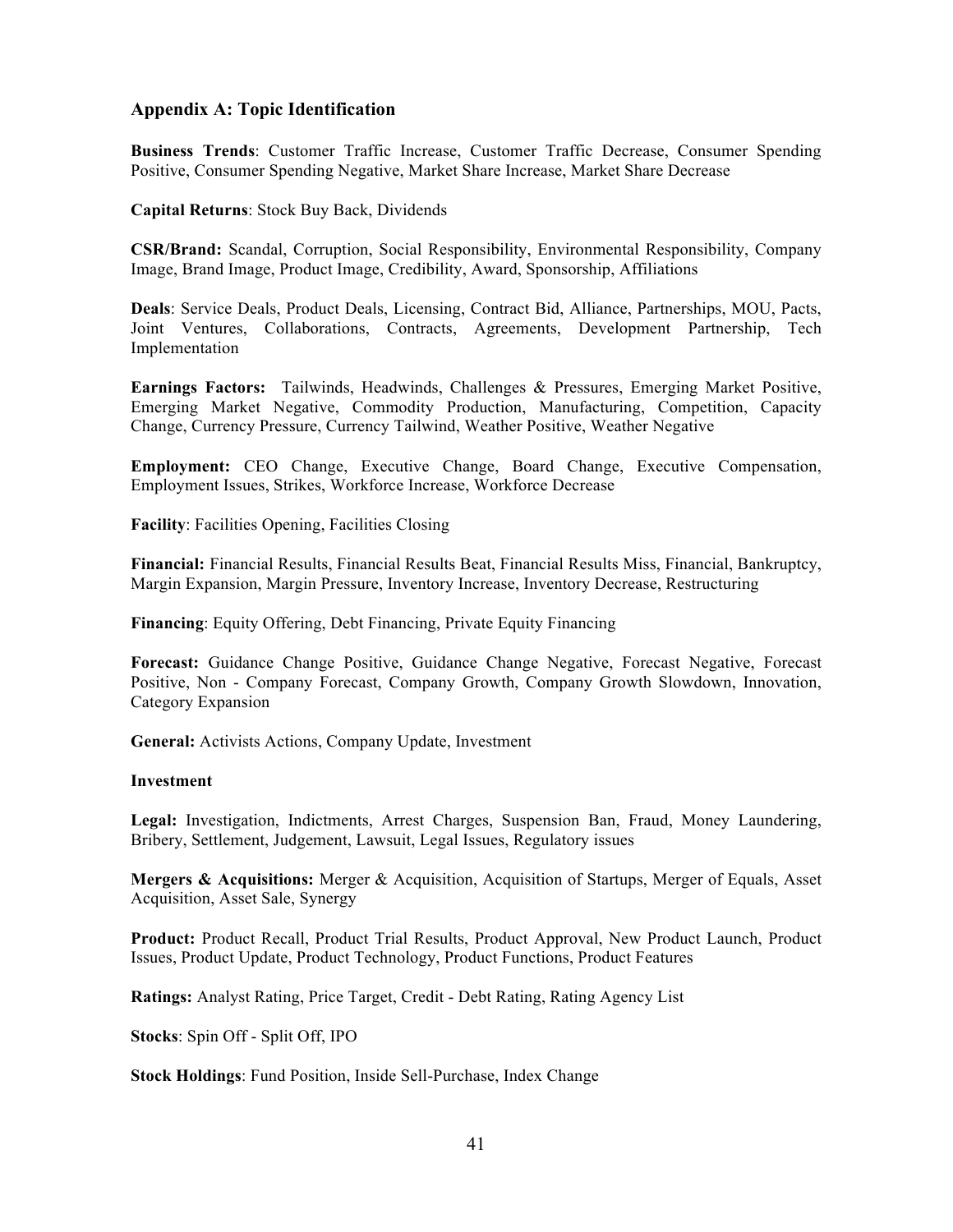# Tables

| Panel A: DAY     |           |             |              |                     |                                  |
|------------------|-----------|-------------|--------------|---------------------|----------------------------------|
|                  | $\#$ Obs. | $#$ Tickers | $#$ Articles | $#$ Words           | $#$ Relv. Words                  |
|                  |           |             | (daily)      | $(\text{per art.})$ | $(\text{per art.})$              |
| Total            | 1,952,175 | 896         | 3.4          | 319                 | 106                              |
| No News          | 1,112,341 | 895         | NA           | NΑ                  | NA                               |
| Unid News        | 417,889   | 888         | 1.9          | 313                 | 70                               |
| <b>Iden News</b> | 421,945   | 888         | 4.9          | 321                 | 119                              |
| Complex News     | 124,824   | 873         | 9.2          | 330                 | 129                              |
| Panel B: OVRNT   |           |             |              |                     |                                  |
|                  | $\#$ Obs. | $#$ Tickers | $#$ Articles | # Words             | $\overline{\text{#}$ Relv. Words |
|                  |           |             | (daily)      | $(\text{per art.})$ | $(\text{per art.})$              |
| Total            | 1,946,458 | 895         | 2.8          | 327                 | 114                              |
| No News          | 1,338,742 | 895         | NΑ           | NΑ                  | NA                               |
| Unid News        | 308,620   | 887         | 1.7          | 316                 | 75                               |
| <b>Iden News</b> | 299,096   | 886         | 3.8          | 333                 | 132                              |
| Complex News     | 81,803    | 862         | 6.9          | 345                 | 146                              |
| Panel C: TRDNG   |           |             |              |                     |                                  |
|                  | $\#$ Obs. | $#$ Tickers | $#$ Articles | # Words             | $#$ Rely. Words                  |
|                  |           |             | (daily)      | $(\text{per art.})$ | $(\text{per art.})$              |
| Total            | 1,946,458 | 895         | 2.3          | 307                 | 94                               |
| No News          | 1,432,131 | 894         | NΑ           | NΑ                  | NA                               |
| Unid News        | 293,353   | 886         | 1.7          | 308                 | 62                               |
| <b>Iden News</b> | 220,974   | 886         | 3.1          | 307                 | 117                              |
| Complex News     | 48,439    | 841         | 5.6          | 317                 | 134                              |

#### Table 1: Summary Statistics

The table reports summary statics on the number of tickerdate observations, the number of unique tickers, the average number of articles, words per article and relevant words per article. No News days are days on which no news appeared, Unidentified News days are days on which news appeared but did not contain any identified event (see Appendix A for a list of events), Complex News days are identified news days on which more than two different identified events (or sub-events) appeared. Panel A includes tickerdate definitions based on a close-close window ("DAY"), Panel B includes tickerdate definitions based on a close-open window ("OVRNT"), and Panel C includes tickerdate definitions based on an open-close window ("TRDNG").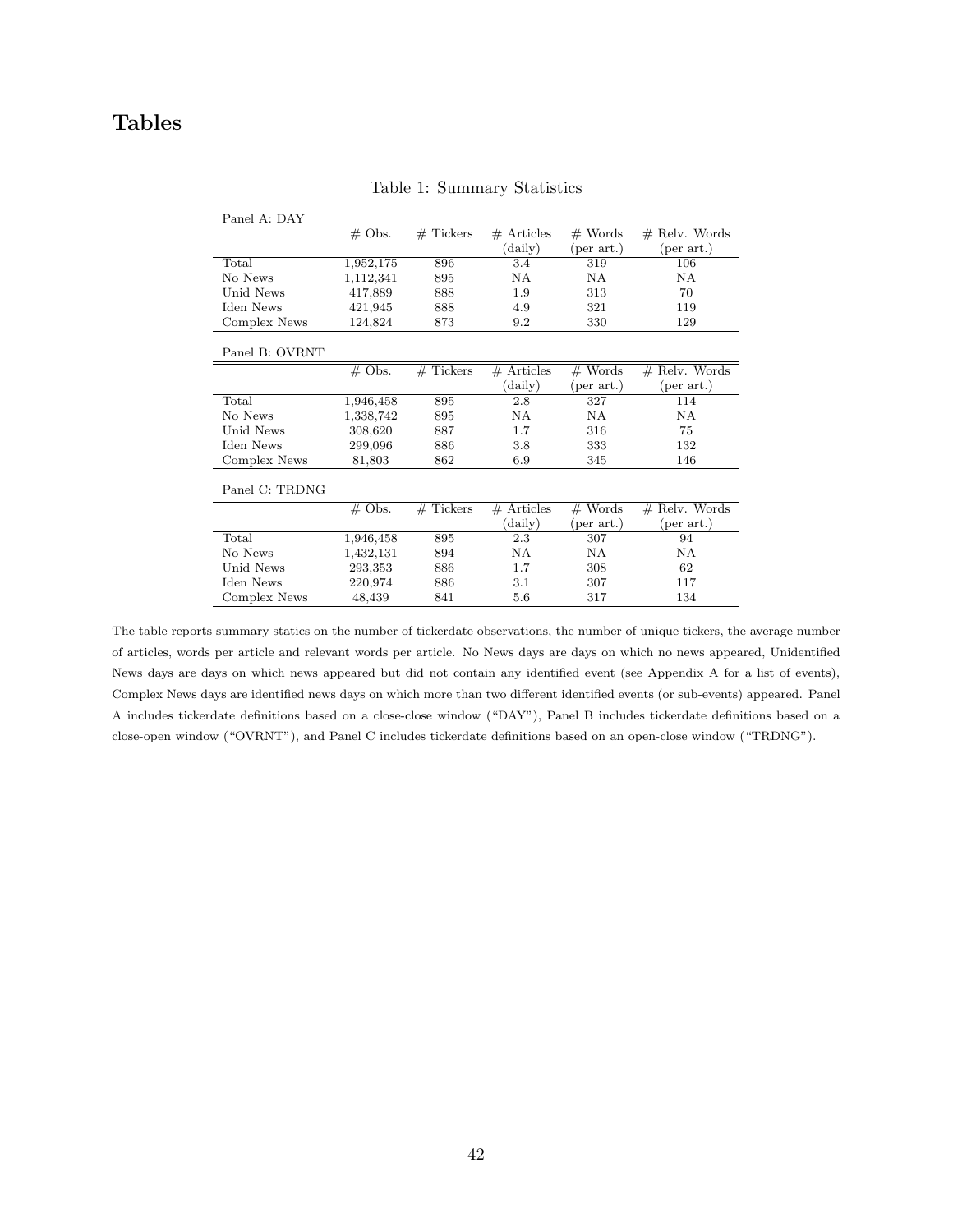| Panel A: DAY |              |               |            |        |                       |           |
|--------------|--------------|---------------|------------|--------|-----------------------|-----------|
|              |              | Return Rank   |            |        | Stock SD and Variance |           |
|              | 20\% Extreme | 40\% Moderate | $40\%$ Low | Med SD | N Tickers             | Var Ratio |
| Total        | $1.0\%$      | $-0.6\%$      | $0.1\%$    | 2.31   | 896                   | $1.22**$  |
| No News      | $-7.9\%$     | $0.6\%$       | 3.3%       | 2.04   | 890                   | 1.00      |
| Unid News    | $0.5\%$      | $-0.3\%$      | $0.1\%$    | 2.17   | 849                   | $1.16***$ |

Iden News 24.9% -4.2% -8.3% 2.96 839 2.17\*\* Complex News 63.3% -11.3% -20.4% 4.16 703 4.23\*\*

 $\text{Total}$  1.0% -0.7% 0.2% 1.20 895 1.49\*\* No News -7.0% 1.0% 2.5%  $\vert$  0.92 893 1.00 Unid News -1.9% -0.3% 1.3% | 1.05 831 1.26\*\* Iden News 39.6% -8.4% -11.4% | 2.09 818 4.76\*\* Complex News 98.9% -21.3% -28.2% 3.10 628 10.11<sup>\*\*</sup>

Return Rank Stock SD and Variance

 $\frac{20\% \text{ Extreme}}{1.0\%} \quad \frac{40\% \text{ Modern to}}{40\%} \quad \frac{40\% \text{ Low}}{0.2\%} \quad \frac{\text{Med SD}}{1.20} \quad \frac{\text{N} \text{ Tickers}}{895} \quad \frac{\text{Var Ratio}}{1.49^{**}}$ 

#### Table 2: Event Frequency Across Return Ranks and Variances

|--|

Panel B: OVRNT

|              |             | Return Rank   |            |        | Stock SD and Variance |           |
|--------------|-------------|---------------|------------|--------|-----------------------|-----------|
|              | 20% Extreme | 40\% Moderate | $40\%$ Low | Med SD | N Tickers             | Var Ratio |
| Total        | $1.0\%$     | $-0.6\%$      | $0.1\%$    | 2.02   | 895                   | $1.08**$  |
| No News      | $-4.3\%$    | $0.2\%$       | $2.0\%$    | 1.90   | 893                   | 1.00      |
| Unid News    | $7.5\%$     | $-1.5\%$      | $-2.3\%$   | 2.07   | 819                   | $1.25***$ |
| Iden News    | 26.6%       | $-4.1\%$      | $-9.2\%$   | 2.51   | 779                   | $1.78**$  |
| Complex News | 57.5%       | $-9.1\%$      | $-19.6\%$  | 3.01   | 457                   | $2.42**$  |

We assign daily returns into percentiles separately for each stock and year: bottom/top 10% (i.e., extreme 20% of returns), moderate 40% of return moves, and the smallest 40% return moves. For each of the first three columns, we compare the observed intensity of different day types to the intensity predicted under the null that these distributions are independent. The next three columns report the median standard deviation (per day type), the number of unique tickers, and the median variance ratio (across tickers), i.e., the median ratio (across firms) of squared return deviations on each day type divided by the squared deviations on no news days. For a description of day types, see Table 1. \*\*(\*) denote p-values lower than 5% (10%) obtained from a non-parametric test of the null that the median variance ratio is equal to one.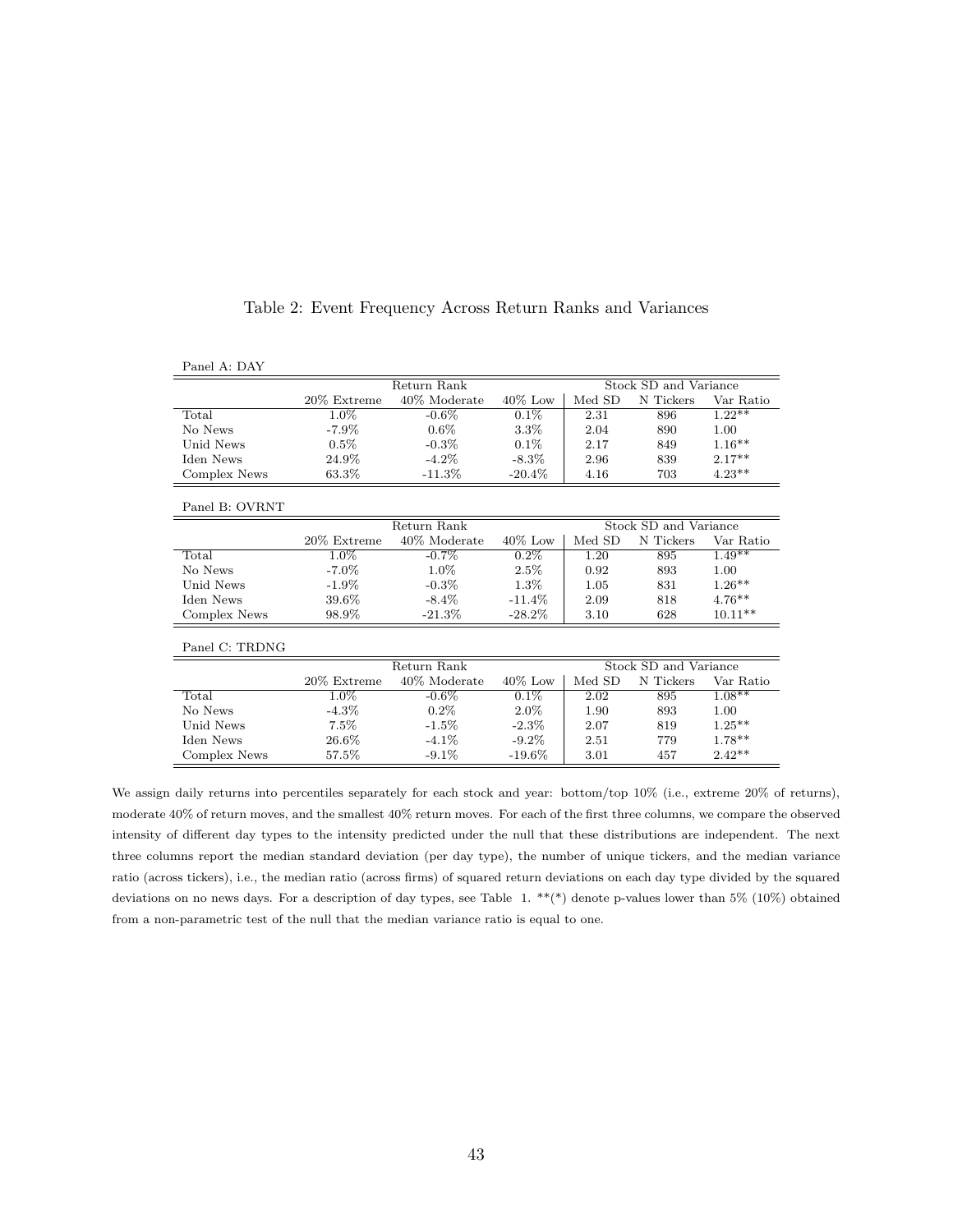| Panel A: Variance Regressions                                                                                                                                                                                                                                                                                                                                                                                                                                                                                                                                                                         |                                                   |                                         |                                         |                                                   |                              |                                 |                                                |
|-------------------------------------------------------------------------------------------------------------------------------------------------------------------------------------------------------------------------------------------------------------------------------------------------------------------------------------------------------------------------------------------------------------------------------------------------------------------------------------------------------------------------------------------------------------------------------------------------------|---------------------------------------------------|-----------------------------------------|-----------------------------------------|---------------------------------------------------|------------------------------|---------------------------------|------------------------------------------------|
| Dependent Variable                                                                                                                                                                                                                                                                                                                                                                                                                                                                                                                                                                                    | $Ret^2$                                           | Res <sup>2</sup>                        | News<br>$Eps^2$                         | IdenNews<br>$Eps^2$<br>$\left  {}\right $         | $Eps^2$                      | $Eps^2$                         | High Inten News<br>Eps'<br>$\mid \mid$<br>News |
| $I_{OVRNT, News}$                                                                                                                                                                                                                                                                                                                                                                                                                                                                                                                                                                                     | $0.145$ <sup>***</sup><br>4.544                   | $[0.140]$ ***<br>4.300                  | $[0.138]$ ***<br>4.236                  | $[0.071]$ ***<br>4.693                            | $[0.069]$ ***<br>4.324       | $0.071$ <sup>***</sup><br>4.754 | $[0.126]***$<br>is<br>11.35                    |
| $I_{TRDNG, News}$                                                                                                                                                                                                                                                                                                                                                                                                                                                                                                                                                                                     | $[0.139]$ ***<br>7.133                            | $[0.132]$ ***<br>6.126                  | $[0.130]$ ***<br>5.979                  | $[0.081]$ ***<br>6.514                            | $[0.078]$ ***<br>5.987       | $[0.081]$ ***<br>6.529          | $[0.161]$ ***<br>11.480                        |
| $I_{TRDNG, Nowews}$                                                                                                                                                                                                                                                                                                                                                                                                                                                                                                                                                                                   | 3.329                                             | 2.566                                   | 2.466                                   | 2.476                                             | 2.480                        | 2.485                           | 2.466                                          |
| $constant$                                                                                                                                                                                                                                                                                                                                                                                                                                                                                                                                                                                            | $[0.030]$ ***<br>$[0.020]$ ***<br>1.259           | $[0.028]$ ***<br>$[0.020]$ ***<br>0.869 | $[0.028]$ ***<br>$[0.020]$ ***<br>0.818 | $[0.038]$ ***<br>0.000<br>$_{\rm NA}$             | $[0.038]$ ***<br>0.000<br>ХÁ | $[0.038]$ ***<br>0.000<br>ÁN    | $[0.035]$ ***<br>0.000<br>ÁN                   |
| Observations                                                                                                                                                                                                                                                                                                                                                                                                                                                                                                                                                                                          | 3,892,864                                         | 3,892,864                               | 3,892,864                               | 3,892,864                                         | 3,892,864                    | 3,892,864                       | 3,892,864                                      |
| Fixed Effects<br>$\mathbb{R}^2$                                                                                                                                                                                                                                                                                                                                                                                                                                                                                                                                                                       | None<br>0.003                                     | 0.003<br>None                           | 0.002<br>None                           | 0.003<br>$\operatorname{Firm}$                    | 0.003<br>Date                | Firm & Date<br>0.003            | Firm & Date<br>0.004                           |
| $\label{eq:convex} \beta_{OVRNT,News} = \beta_{TRDNG, Nowews}$                                                                                                                                                                                                                                                                                                                                                                                                                                                                                                                                        | 0.000                                             | 0.000                                   | 0.000                                   | 0.000                                             | 0.000                        | 0.000                           | 0.000                                          |
| Panel B: Variance Firm-Level News Component<br>Dependent Variable                                                                                                                                                                                                                                                                                                                                                                                                                                                                                                                                     | Ret <sup>2</sup>                                  | Res <sup>2</sup>                        | $Eps^2$                                 | $Eps^2$                                           | $Eps^2$                      | $Eps^2$                         | $Eps^2$                                        |
| Fixed Effects                                                                                                                                                                                                                                                                                                                                                                                                                                                                                                                                                                                         | None                                              | None                                    | None                                    | Firm                                              | Date                         | Firm & Date                     | Firm & Date                                    |
| OVRNT (unconditional mean)<br>TRDNG (unconditional mean)                                                                                                                                                                                                                                                                                                                                                                                                                                                                                                                                              | 1.96<br>5.02                                      | 1.53<br>3.84                            | 3.68<br>1.47                            | 3.68<br>1.47                                      | 3.68<br>1.47                 | 3.68<br>1.47                    | 3.68<br>1.47                                   |
| TRDNG, frac of News days<br>OVRNT, frac of News days                                                                                                                                                                                                                                                                                                                                                                                                                                                                                                                                                  | $\begin{array}{c} 15.32\% \\ 11.32\% \end{array}$ | 15.32%<br>$11.32\%$                     | 15.32%<br>$11.32\%$                     | $\begin{array}{c} 15.32\% \\ 11.32\% \end{array}$ | 15.32%<br>$11.32\%$          | 15.32%<br>11.32%                | 4.19%<br>2.48%                                 |
| TRDNG News A<br>OVRNT News A                                                                                                                                                                                                                                                                                                                                                                                                                                                                                                                                                                          | 4.54<br>3.80                                      | $4.30$<br>3.56                          | 4.24<br>3.51                            | 4.69<br>4.04                                      | 4.32<br>3.51                 | 4.75<br>4.04                    | 11.35<br>9.01                                  |
| TRDNG News Var Contribution<br>OVRNT News Var Contribution                                                                                                                                                                                                                                                                                                                                                                                                                                                                                                                                            | 35.57%<br>$8.58\%$                                | 43.07%<br>$10.50\%$                     | 44.18%<br>$10.80\%$                     | 48.95%<br>$12.41\%$                               | 45.10%<br>$10.78\%$          | $49.59\%$<br>$12.43\%$          | 32.38%<br>$6.07\%$                             |
| Panel A of the table reports panel regressions in which the dependent variable are various squared firm and time window returns:                                                                                                                                                                                                                                                                                                                                                                                                                                                                      |                                                   |                                         |                                         |                                                   |                              |                                 | $\mathsf{I}$<br>$R^2_{\mathrm{DAY},jt}$        |
| $\beta_{OVRNT:News}$ $IoV_{RNT:News,jt} + \beta_{TRDNG:News} I_{TRDNG:News,jt} + \beta_{TRDNG:News,jt} + \beta_{TRDNG: Nowews} I_{TRDNG:Nowows,jt} + \epsilon_{jt}$ . In columns 1 these are raw returns, in column 2 these are<br>excess returns (relative to the market), and in columns $3-6$ these are residual returns from a one-factor market model. The independent variables include a dummy for close-<br>open identified news days ( $I_{OVRNT:News}$ ), a dummy for open-close news days ( $I_{TRDNG: News}$ ), and a dummy for open-close no-identified news days ( $I_{TRDNG: News}$ ). |                                                   |                                         |                                         |                                                   |                              |                                 |                                                |
| Columns 4-6 include firm, date, or both fixed-effects. Panel B of the table reports the unconditional means of the squared returns during non-trading $(^{o}OVRNT^{p})$ and                                                                                                                                                                                                                                                                                                                                                                                                                           |                                                   |                                         |                                         |                                                   |                              |                                 |                                                |
| trading ("TRDNG") hours, the fraction of identified news days during the two time windows, the $\Delta$ that is due to identified news during the two time windows, and the                                                                                                                                                                                                                                                                                                                                                                                                                           |                                                   |                                         |                                         |                                                   |                              |                                 |                                                |
| overall contribution of identified news to variance. **(*) denote p-values lower than 5% (10%) obtained from a non-parametric test of the null that the median variance                                                                                                                                                                                                                                                                                                                                                                                                                               |                                                   |                                         |                                         |                                                   |                              |                                 |                                                |
| ratio is equal to one.                                                                                                                                                                                                                                                                                                                                                                                                                                                                                                                                                                                |                                                   |                                         |                                         |                                                   |                              |                                 |                                                |

Table 3: News Variance Contribution Table 3: News Variance Contribution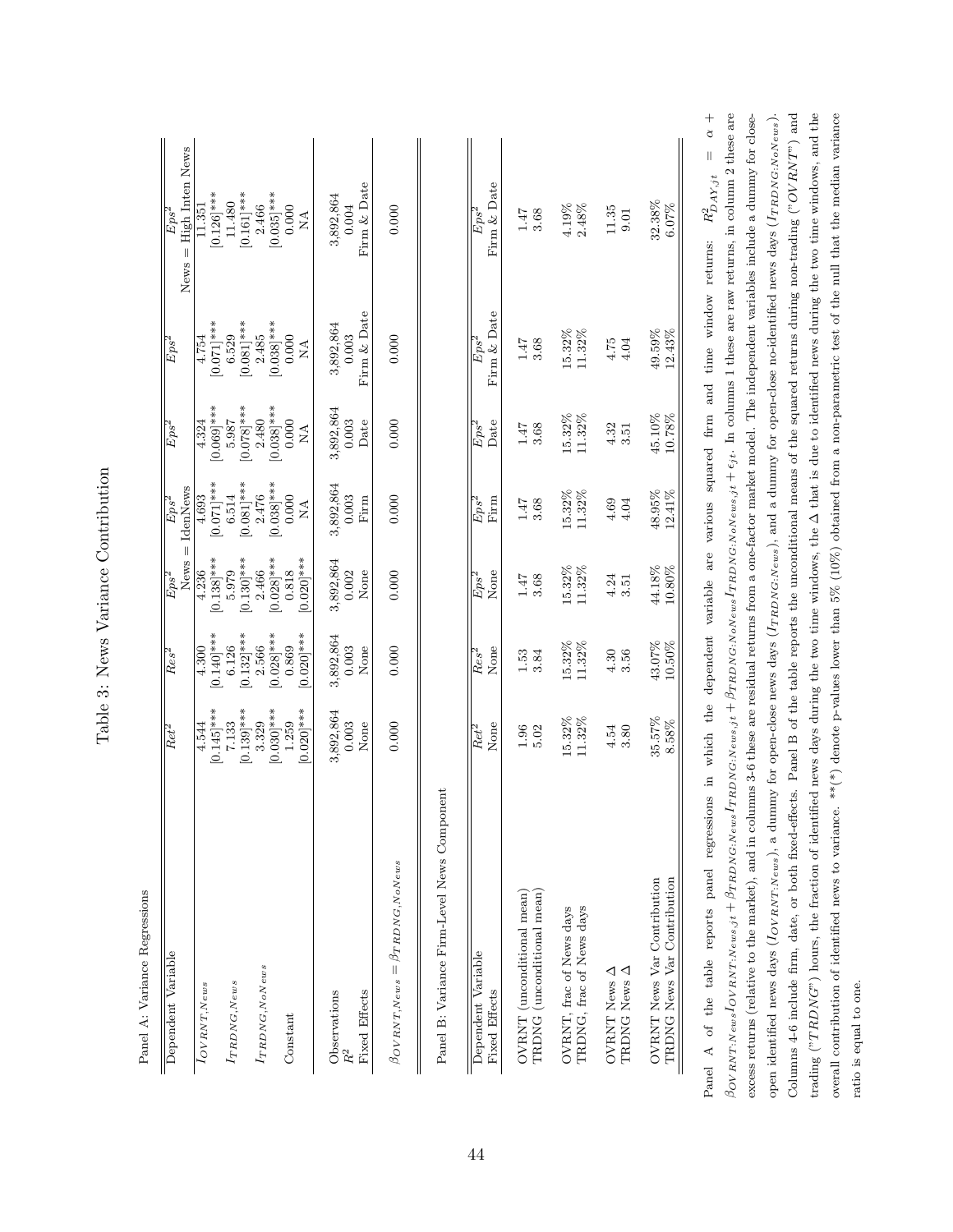|                        |                   | <b>OVRNT</b>  |                       |                   | <b>TRDNG</b>  |                       |
|------------------------|-------------------|---------------|-----------------------|-------------------|---------------|-----------------------|
|                        | frac of News days | News $\Delta$ | News Var Contribution | frac of News days | News $\Delta$ | News Var Contribution |
| <b>Identified News</b> | 15.32\%           | 4.75          | 49.59%                | 11.32%            | 4.04          | 12.43%                |
| <b>BusinessTrend</b>   | 0.61%             | 7.96          | 3.32\%                | $0.42\%$          | 4.40          | 0.51%                 |
| CSRBrand               | $0.70\%$          | 3.48          | 1.66%                 | 0.47%             | 1.49          | $0.19\%$              |
| CapitalReturns         | 1.19%             | 6.79          | 5.51\%                | 0.82%             | 3.65          | 0.81%                 |
| Deal                   | 3.66%             | 3.75          | $9.34\%$              | 2.22\%            | 1.87          | 1.13%                 |
| EarningsFactors        | 2.47%             | 9.29          | 15.61%                | 1.67%             | 7.75          | 3.51%                 |
| Employment             | 1.69%             | 6.50          | $7.46\%$              | 1.22%             | 3.89          | 1.29%                 |
| Facility               | 0.83%             | 7.97          | 4.48%                 | 0.54%             | 4.31          | 0.63%                 |
| Financial              | 4.76%             | 9.40          | 30.46\%               | 3.06%             | 8.21          | 6.83%                 |
| Financing              | 0.54%             | 12.22         | 4.45\%                | $0.36\%$          | 12.97         | 1.26\%                |
| Forecast               | 2.15%             | 12.49         | 18.31%                | 1.56%             | 7.26          | 3.07%                 |
| General                | 0.11%             | 4.16          | $0.32\%$              | $0.07\%$          | 1.37          | 0.03%                 |
| Investment             | $0.49\%$          | 9.32          | 3.08%                 | $0.29\%$          | 5.90          | $0.46\%$              |
| Legal                  | 1.81\%            | 5.18          | $6.37\%$              | 1.21\%            | 4.88          | 1.60%                 |
| MergerAcquisition      | 2.85%             | 8.48          | 16.43\%               | 1.73%             | 5.06          | 2.38%                 |
| Product                | 1.83%             | 3.53          | 4.39%                 | 1.13%             | 1.04          | $0.32\%$              |
| Rating                 | 1.14%             | 13.35         | 10.32\%               | 1.43%             | 12.21         | 4.75%                 |
| Stock                  | $0.09\%$          | 22.05         | 1.38%                 | 0.05%             | 10.92         | $0.16\%$              |
| StockHoldings          | 1.04%             | 2.77          | 1.96%                 | 0.53%             | 1.72          | 0.25%                 |

Table 4: News Variance Contribution by Event Type

The table reports panel regressions in which the dependent variable are residual returns from a one-factor market model:  $R^2_{DAY,jt} = \alpha + \beta_{OVRNT:News} I_{OVRNT:News,jt} + \beta_{TRDNG:News} I_{TRDNG:News,jt} + \beta_{TRDNG: Noweus} I_{TRDNG: Noweus,jt} + \epsilon_{jt}.$ We run these regressions for each event type separately. That is, we assign the dummies *News, jt* to be equal to one if the event type is observed during the window (OVRNT or TRDNG). We include firm and date fixed-effects. The table reports the fraction of identified news days during the two time windows, the  $\Delta$  that is due to identified news during the two time windows, and the overall contribution of identified news to variance.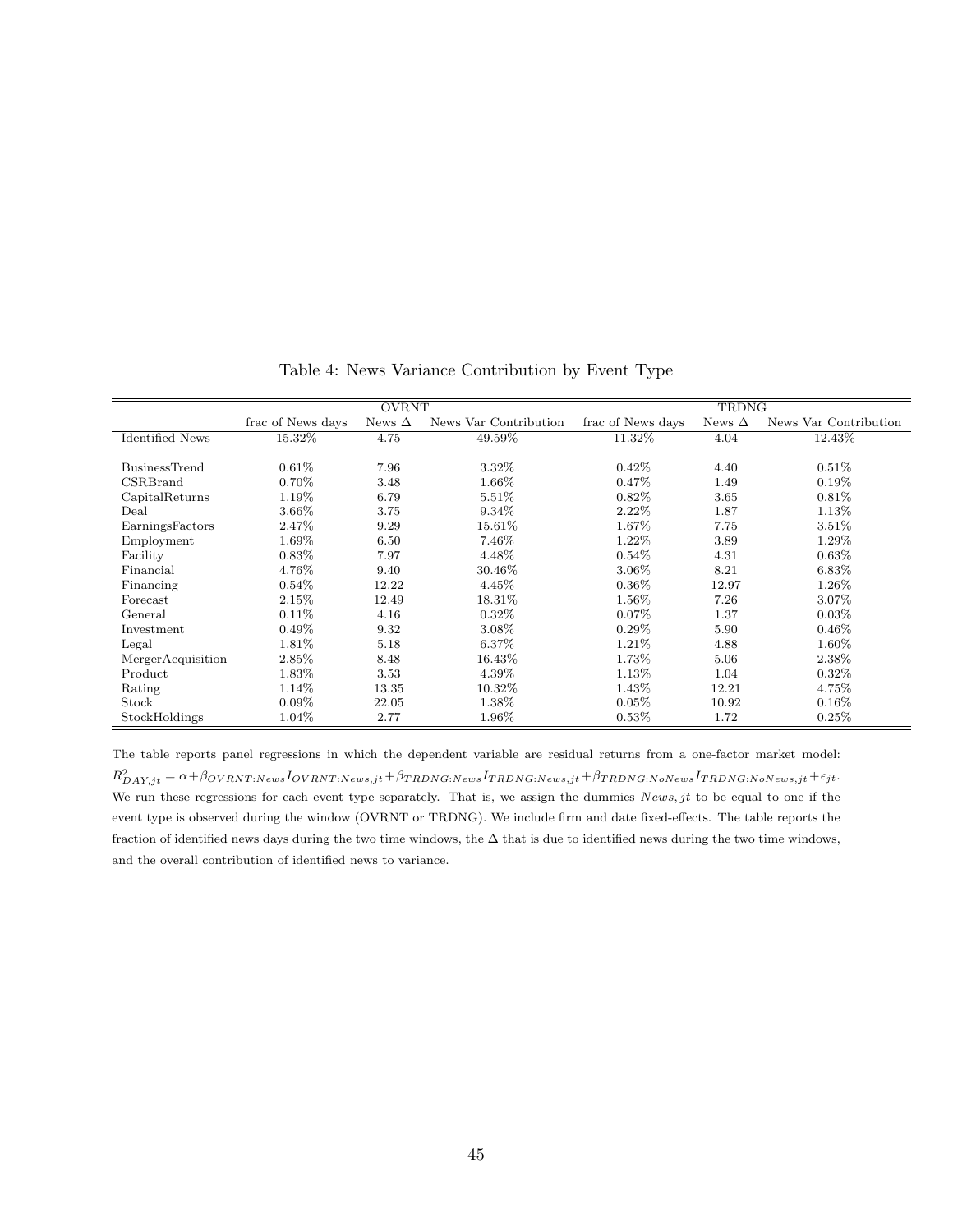| <b>AGE</b> | SdErr. | 0.129      | 0.105       | 0.146                 | 0.123             | 0.167                     | 0.55               | 0.078                                 | dd               | 3.703               | 3.277        | 1.21                | 2.99               | 16.12%             | 12.58%             | 49.22%               | 13.79%                |
|------------|--------|------------|-------------|-----------------------|-------------------|---------------------------|--------------------|---------------------------------------|------------------|---------------------|--------------|---------------------|--------------------|--------------------|--------------------|----------------------|-----------------------|
|            | Coeff. | 1.204      | 5.942       | $-2.240$              | 8.148             | $-2.910$                  | 3.035              | $-1.074$                              | Young            | 5.942               | 5.113        | 1.76                | 4.44               | 14.83%             | 10.28%             | 50.17%               | 11.85%                |
| Volume     | SdErr. | 0.067      | 0.117       | 0.147                 | 0.135             | 0.168                     | 0.051              | 0.075                                 | High             | 5.194               | 4.099        | 1.902               | 4.482              | 20.86%             | 15.48%             | 56.96%               | 14.15%                |
|            | Coeff. | 0.614      | 4.255       | 0.938                 | 5.683             | 1.445                     | 2.011              | 1.019                                 | Low              | 4.255               | 3.672        | 1.045               | 2.899              | 9.99%              | 7.31%              | 40.68%               | 9.26%                 |
| Size       | SdErr. | 0.082      | 0.153       | 0.174                 | 0.184             | 0.206                     | 0.066              | 0.081                                 | Large            | 3.524               | 2.805        | 1.28                | 3.07               | 18.46%             | 14.07%             | 50.74%               | 12.85%                |
|            | Coeff. | 0.276      | 8.433       | $-4.908$              | 12.144            | $-7.295$                  | 3.215              | 1.171                                 | S <sub>mal</sub> | 8.433               | 8.929        | 1.86                | 4.84               | 9.50%              | $6.36\%$           | 43.13%               | 11.74%                |
|            |        | $I_{High}$ | IOVRT, News | $I_{High,OVRNT,News}$ | $I_{TRDNG, News}$ | $I_{High, T\,RDNG, News}$ | $I_{TRDNG,NoNews}$ | $I$ $High, T$ $RD$ $NG, No$ $N$ $ews$ |                  | <b>OVRNT News A</b> | TRDNG News A | OVRNT (uncon. mean) | TRDNG (uncon. mean | OVRNT, % News days | TRDNG, % News days | OVRNT News Var Cont. | TRDNG News Var Contr. |

Table 5: News Variance Contribution and Firm Characteristics Table 5: News Variance Contribution and Firm Characteristics

 $\mathcal{H}ijhi. TRDNG: News Hijhi. TRDNG: News,jt + \beta Hijhi. TRDNG: NoNews Hijhi. TRDNG: Now News,jt + \epsilon_{jt} . All regressions include firm and date fixed effects. The bottom part of the data is a 3.5\% of the data is 3.5\% of the data is 3.5\% of the data is 3.5\% of the data is 3.5\% of the data is 3.5\% of the data is 3.5\% of the data is 3.5\% of the data is 3.5\% of the data is 3.5\% of the data is 3.5\% of the data is 3.5\% of the data is 3.5\% of the data is 3.5\% of the data is$ Panel A reports the unconditional means of the squared return residuals overnight ("OVRNT") and during trading hours ("TRDNG"), the fraction of identified news days during the two time windows, the  $\Delta$  that is due to identified news during the two time windows, and the overall contribution of identified news to variance. Size dummy is equal to 1 if the firm size quantile assignment is equal to 5, and 0 otherwise (recall that the majority of firms are in size quantile 5 since they are S&P500 firms). Volume The table reports panel regressions with the dependent variable being the one-factor market model return residuals squared and the independent variables includes dummies for highlow characteristic (changing across columns) interacted with dummies for return window with identified news and those without:  $R_{DAY,jt}^2$  =  $\alpha+\beta$ OV RNT:News  $I$ OV RNT:News,jt $+\beta$ T RDNG:News $I_T$ RDNG:News,jt $+\beta$ T RDNG:NoNews $I_T$ RDNG:NoNews,jt $+\beta$ High,jt $+$  $\beta$ High;OV RNT:News,jt $+$ dummy is equal to one if the firm volume is greater than its annual average volume, Coverage dummy is equal to 1 if the firm's coverage is greater than the median coverage for the same size group that year, BM dummy is equal to 1 if the firm book-to-market quantile assignment is greater than 3 and 0 if it is less than 3, MOM dummy is equal The table reports panel regressions with the dependent variable being the one-factor market model return residuals squared and the independent variables includes  $\beta_{High: TRDNC}$   $\alpha_{IN}$   $I_{High: TRDNC}$ ,  $\beta_{High: TRDNC}$ ,  $\beta_{High: TRDNC}$ ,  $\alpha_{News}$   $I_{High: TRDNC}$ ,  $\alpha_{News}$ ,  $i_t + \epsilon_{jt}$ . All regressions include firm and date fixed effects. The bottom part of during the two time windows, the that is due to identified news during the two time windows, and the overall contribution of identified news to variance. Size dummy is equal to 1 if the firm size quantile assignment is equal to 5, and 0 otherwise (recall that the majority of firms are in size quantile 5 since they are S&P500 firms). Volume dummy is equal to one if the firm volume is greater than its annual average volume, Coverage dummy is equal to 1 if the firm's coverage is greater than the median coverage for the same size group that year, BM dummy is equal to 1 if the firm book-to-market quantile assignment is greater than 3 and 0 if it is less than 3, MOM dummy is equal to 1 if the momentum quantile assignment is greater than 3 and 0 if it is less than 3, and AGE dummy is equal to 1 if the firm age is greater than the median age of firms dummies for highlow characteristic (changing across columns) interacted with dummies for return window with identified news and those without:  $R_{DAY,jt}^2$  =  $\alpha+\beta$ OVRNT:NewsJOVRNT:News,jt+|9TRDNG:NewsJTRDNG:News,jt+|9TRDNG:NoNewsJTRDNG:NoNews,jt+|9High;4+|9High;OVRNT:NewsJHigh;OVRNT:News,jt+ Panel A reports the unconditional means of the squared return residuals overnight ("*OV RNT*") and during trading hours ("*T RDNG*"), the fraction of identified news days to 1 if the momentum quantile assignment is greater than 3 and 0 if it is less than 3, and AGE dummy is equal to 1 if the firm age is greater than the median age of firms that year. \*\*(\*) denote p-values lower than  $5\%$  (10%) obtained from a non-parametric test of the null that the median variance ratio is equal to one. that year. \*\*(\*) denote p-values lower than 5% (10%) obtained from a non-parametric test of the null that the median variance ratio is equal to one.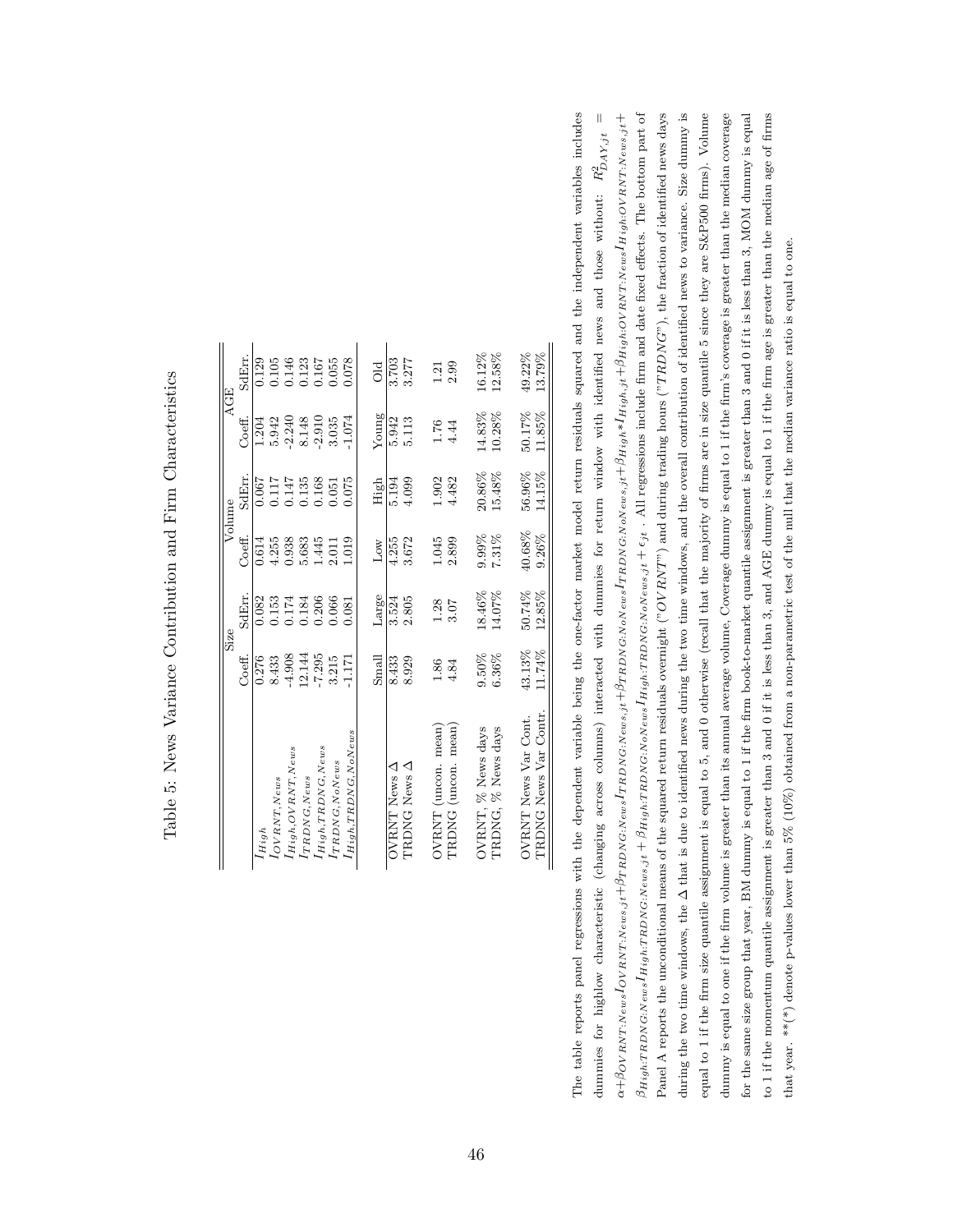| l                 |
|-------------------|
| I                 |
|                   |
| $\frac{1}{2}$     |
| i<br>Samuel Sales |
|                   |
| l<br>I            |
|                   |
| くべつ               |
|                   |
|                   |
| ۱                 |
| i                 |
|                   |
|                   |
| ı                 |
|                   |
|                   |
| ı                 |
| ì                 |
| Ì                 |
|                   |
| くらく               |
|                   |
|                   |
|                   |
| Ì                 |
|                   |
|                   |
| j                 |
| ı                 |
| ֡֓                |
|                   |
| I<br>ī            |
| J                 |
| I                 |

| Dependent Variable                                                                                                                                       | $Ret^2$                                                   | Res <sup>2</sup>                               | $Eps^2$                                 | $Eps^2$                                                              | $Eps^2$                         | $Eps^2$                                   |
|----------------------------------------------------------------------------------------------------------------------------------------------------------|-----------------------------------------------------------|------------------------------------------------|-----------------------------------------|----------------------------------------------------------------------|---------------------------------|-------------------------------------------|
|                                                                                                                                                          |                                                           |                                                |                                         |                                                                      |                                 |                                           |
| $I\diamond VRMT, News, LagNews$                                                                                                                          | $0.287$ <sup>***</sup><br>4.088                           | $0.270$ <sup>***</sup><br>3.655                | $0.261]***$<br>3.523                    | $0.124]***$<br>4.651                                                 | $0.119]***$<br>3.514            | $0.124]***$<br>4.672                      |
| $IoVRNT, News, LagNo News$                                                                                                                               | 4.798                                                     | 4.630                                          | 4.597                                   | 5.022                                                                | 4.754                           | 5.147                                     |
|                                                                                                                                                          | $[0.165]$ ***                                             | $0.161]$ ***                                   | $0.160]$ ***                            | $0.082]***$                                                          | $0.081]$ ***                    | $0.082]***$                               |
| $IOVRNT, NoNews, News$                                                                                                                                   | $[0.185]$ ***<br>0.508                                    | $0.185$ <sup>**</sup><br>0.457                 | $[0.186]$ **<br>0.457                   | $[0.101]$ ***<br>0.896                                               | $[0.100]$ ***<br>0.565          | $[0.101]$ ***<br>1.015                    |
| $\label{eq:trans} \begin{array}{l} \begin{array}{l} \begin{smallmatrix} I_T \to D N G, N e w s, L a g N e w s \end{smallmatrix} \end{array} \end{array}$ | 9.745                                                     | 8.612                                          | 8.424                                   | 9.473                                                                | 8.426                           | 9.503                                     |
| $\label{eq:trab} I_{TRDNG, News, LagNo News}$                                                                                                            | $[0.263]$ ***<br>5.080                                    | $0.247$ <sup>***</sup><br>4.168                | $[0.242]$ ***<br>4.053                  | $0.118$ <sup>***</sup><br>4.505                                      | $[0.114]$ ***<br>4.096          | $[0.118]$ ***<br>4.561                    |
|                                                                                                                                                          | $[0.131]$ ***                                             | $[0.125]$ ***                                  | $0.124$ <sup>***</sup>                  | $[0.104]$ ***                                                        | $[0.103]$ ***                   | $[0.104]$ ***                             |
| $I_{T}$ RDN $G, NoNews, News$                                                                                                                            | $[0.063]$ ***<br>4.158                                    | $0.055$ <sup>***</sup><br>3.356                | $0.053$ <sup>***</sup><br>3.258         | $0.084]***$<br>3.690                                                 | $0.082$ <sup>***</sup><br>3.417 | $[0.084]$ ***<br>3.816                    |
| $\label{eq:trans} \begin{array}{l} {I}_{TRDNG,NoNews, LagNews} \end{array}$                                                                              | 3.266                                                     | 2.503                                          | 2.403                                   | 2.404                                                                | 2.409                           | 2.410                                     |
| Constant                                                                                                                                                 | $0.015$ <sup>***</sup><br>$0.028$ <sup>***</sup><br>1.219 | $0.026$ <sup>***</sup><br>$0.014]***$<br>0.833 | $[0.014]$ ***<br>$[0.026]$ ***<br>0.782 | $0.040$ <sup>***</sup><br>0.000                                      | $0.040]$ ***<br>0.000           | $[0.039]$ ***<br>0.000                    |
| Observations                                                                                                                                             | 3,892,864                                                 | 3,892,864                                      | 3,892,864                               | 3,892,864                                                            | 3,892,864                       | 3,892,864                                 |
| $R^2$                                                                                                                                                    | 0.003                                                     | 0.003                                          | 0.003                                   | 0.003                                                                | 0.003                           | 0.003                                     |
| Fixed Effects                                                                                                                                            | None                                                      | None                                           | None                                    | Firm                                                                 | Date                            | Firm & Date                               |
| Panel B: Variance Firm-Level News Component                                                                                                              |                                                           |                                                |                                         |                                                                      |                                 |                                           |
| Dependent Variable                                                                                                                                       | $Ret^2$                                                   | Res <sup>2</sup>                               | $Eps^2$                                 | $Eps^2$                                                              | $Eps^2$                         | $Eps^2$                                   |
| Fixed Effects                                                                                                                                            | None                                                      | None                                           | None                                    | Firm                                                                 | Date                            | Firm & Date                               |
| OVRNT, LagNews (unconditional mean)                                                                                                                      |                                                           | 2.60                                           | 2.49                                    | 2.49                                                                 | 2.49                            | 2.49                                      |
| OVRNT, LagNoNews (unconditional mean)                                                                                                                    | $\frac{3.19}{7.23}$                                       | 5.93                                           | 5.75                                    | 5.75                                                                 | 5.75                            | 5.75                                      |
| TRDNG LagNews (unconditional mean)                                                                                                                       | $4.62$<br>3.58                                            | 3.20                                           | 3.31                                    | 3.31                                                                 | 3.31                            | $3.31$<br>$3.66$                          |
| TRDNG, LagNoNews (unconditional mean)                                                                                                                    |                                                           |                                                | 3.07                                    | 3.76                                                                 | 2.95                            |                                           |
| OVRNT, LagNews (frac news)                                                                                                                               | $4.62\%$<br>10.70%                                        | $\frac{4.62\%}{10.70\%}$                       | $4.62\%$                                |                                                                      | $4.62\%$                        | $4.62\%$<br>10.70%                        |
| OVRNT, LagNoNews (frac news)                                                                                                                             |                                                           |                                                | 10.70%                                  |                                                                      | 10.70%                          |                                           |
| TRDNG LagNews (frac news)                                                                                                                                | $5.08\%$<br>$6.24\%$                                      | $5.08\%$<br>$6.24\%$                           | $5.08\%$<br>$6.24\%$                    | $\begin{array}{l} 4.62\% \\ 10.70\% \\ 5.08\% \\ 6.24\% \end{array}$ | $5.08\%$<br>6.24%               | $5.08%$<br>6.24%                          |
| TRDNG, LagNoNews (frac news)                                                                                                                             |                                                           |                                                |                                         |                                                                      |                                 |                                           |
|                                                                                                                                                          |                                                           |                                                | 3.07                                    |                                                                      |                                 |                                           |
| OVRNT News $\Delta$ , LagNews COVRNT News $\Delta$ , LagNoNews TRDNG News $\Delta$ , LagNews TRDNG News $\Delta$ , LagNews                               | $38837$<br>$3937$                                         | $3.\overline{3}0$<br>$4.\overline{6}3$         | $4.60$                                  | 3.76<br>5.02                                                         | $2.95$<br>$4.75$                | 60 10 10 10<br>60 10 10 11<br>60 11 10 11 |
|                                                                                                                                                          |                                                           |                                                |                                         |                                                                      |                                 |                                           |
|                                                                                                                                                          |                                                           | $5.26$<br>$1.67$                               | $\frac{5.17}{1.65}$                     | $\frac{5.78}{2.10}$                                                  | $\frac{5.01}{1.69}$             |                                           |

news were released during that interval (News or NoNews), and whether the lagged interval contained identified news (LagNews or LagNoNews). In columns 1 these are raw returns, in column 2 these are excess returns (relative to the market), and in columns 3-6 these are residual returns from a one-factor market model. Panel B of the table reports the unconditional means of the squared returns, the fraction of identified news days across all classifications, the  $\Delta$  that is due to identified news during the Panel A of the table reports panel regressions in which the dependent variable are various squared firm and time window returns. The returns are measured over intraday two time windows, and the overall contribution of identified news to variance. \*\*(\*) denote p-values lower than 5% (10%) obtained from a non-parametric test of the null Panel A of the table reports panel regressions in which the dependent variable are various squared firm and time window returns. The returns are measured over intraday intervals (either OVRNT or TRDN) and are pooled. The independent variables include dummies that interact the interval type (OVRNT or TRDNG), whether identified news were released during that interval (News or NoNews), and whether the lagged interval contained identified news (LagNews or LagNoNews). In columns 1 these are table reports the unconditional means of the squared returns, the fraction of identified news days across all classifications, the that is due to identified news during the two time windows, and the overall contribution of identified news to variance. \*\*(\*) denote p-values lower than 5% (10%) obtained from a non-parametric test of the null intervals (either OVRNT or TRDN) and are pooled. The independent variables include dummies that interact the interval type (OVRNT or TRDNG), whether identified raw returns, in column 2 these are excess returns (relative to the market), and in columns 3-6 these are residual returns from a one-factor market model. Panel B of the that the median variance ratio is equal to one. that the median variance ratio is equal to one.

OVRNT News Var Contribution, LagNews 5.19% 5.69% 5.69% 5.69% 6.97% 5.47% 6.79%  $\text{OWBNT}$  News Var Contribution, LagNoNews 28.54% 35.58% 36.78% 40.18% 38.04% 38.04% 41.18% TRDNG News Var Contribution, LagNews 3.93% 4.50% 4.56% 5.11% 5.11% 4.42% 5.02% TRDNG News Var Contribution, LagNoNews 2.45% 3.00% 3.11% 3.12% 3.96% 3.18% 4.06%

 $\begin{array}{l} 6.79\% \\ 41.18\% \\ 5.02\% \\ 4.06\% \end{array}$ 

 $\begin{array}{l} 5.47\% \\ 38.04\% \\ 4.42\% \\ 3.18\% \end{array}$ 

 $\begin{array}{c} 6.97\% \\ 40.18\% \\ 5.11\% \\ 3.96\% \end{array}$ 

 $\begin{array}{l} 5.69\% \\ 36.78\% \\ 4.56\% \\ 3.11\% \end{array}$ 

 $\begin{array}{l} 5.69\% \\ 35.58\% \\ 4.50\% \\ 3.00\% \end{array}$ 

 $\begin{array}{l} 5.19\% \\ 28.54\% \\ 3.93\% \\ 2.45\% \end{array}$ 

OVRNT News Var Contribution, LagNews<br>OVRNT News Var Contribution, LagNoNews<br>TRDNG News Var Contribution, LagNoNews<br>TRDNG News Var Contribution, LagNoNews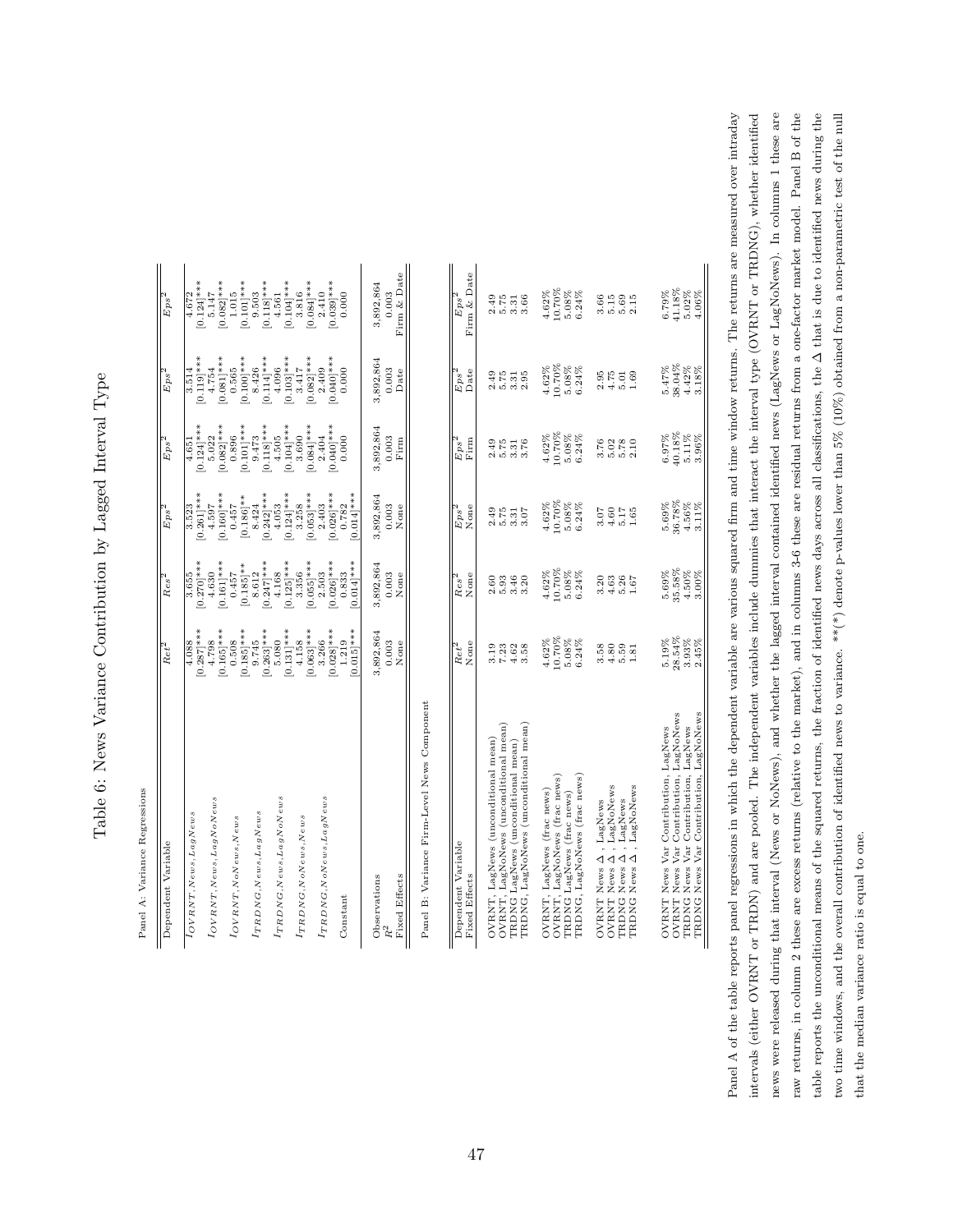|              | Ratio                    |              |      |                                                   |                         | $\begin{array}{@{}ll@{}} \begin{array}{c} * \ * \\ 0 \ 0 \ 0 \ 1 \end{array} & \begin{array}{c} * \ * \\ 1 \ 0 \ 0 \end{array} & \begin{array}{c} * \ * \\ 0 \ 0 \ 0 \end{array} & \begin{array}{c} * \ * \\ 0 \ 0 \ 0 \end{array} & \begin{array}{c} * \ * \\ 0 \ 0 \ 0 \end{array} & \begin{array}{c} * \ * \\ 0 \ 0 \ 0 \end{array} & \begin{array}{c} * \ * \\ 0 \ 0 \ 0 \end{array} & \begin{array}{c} * \ * \\ 0 \ 0 \ 0 \end{array} & \begin{array}{c$ |             |                                                                            |  |
|--------------|--------------------------|--------------|------|---------------------------------------------------|-------------------------|---------------------------------------------------------------------------------------------------------------------------------------------------------------------------------------------------------------------------------------------------------------------------------------------------------------------------------------------------------------------------------------------------------------------------------------------------------------|-------------|----------------------------------------------------------------------------|--|
| TRDG         | $\Delta$ dian $R^2$      |              |      |                                                   |                         | 25.5%<br>27.6%<br>27.27.7%<br>28.27.7%                                                                                                                                                                                                                                                                                                                                                                                                                        |             |                                                                            |  |
|              |                          | Regre        |      | 108                                               | 756                     | $707$                                                                                                                                                                                                                                                                                                                                                                                                                                                         | 298         |                                                                            |  |
|              | Ratio                    |              |      | $\frac{\text{Single Factor } \textbf{r}}{1.63**}$ |                         |                                                                                                                                                                                                                                                                                                                                                                                                                                                               |             | $\begin{array}{c} 1.00 \\ 1.06^{**} \\ 3.73^{**} \\ 6.02^{**} \end{array}$ |  |
| <b>OVRNT</b> | $A$ edian $\mathbb{R}^2$ |              |      | 24.2%<br>39.5%                                    | 37.3%                   | $\frac{10.6\%}{6.6\%}$                                                                                                                                                                                                                                                                                                                                                                                                                                        |             |                                                                            |  |
|              |                          |              | 85   | 889                                               | 779                     | 022                                                                                                                                                                                                                                                                                                                                                                                                                                                           | 479         |                                                                            |  |
|              | Ratio                    |              |      |                                                   |                         | $\begin{array}{c} \overline{1.24}^{**} \\ 1.24^{**} \\ 1.00^{**} \\ 1.03^{**} \\ 1.89^{**} \\ 2.81^{**} \end{array}$                                                                                                                                                                                                                                                                                                                                          |             |                                                                            |  |
|              | Aedian R <sup>2</sup>    |              |      |                                                   |                         | $\frac{7}{32.6\%}$<br>$\frac{32.6\%}{40.2\%}$<br>$\frac{40.2\%}{39.1\%}$<br>$\frac{21.3\%}{14.3\%}$                                                                                                                                                                                                                                                                                                                                                           |             |                                                                            |  |
| DAY          | Ratio                    |              |      |                                                   |                         | $\begin{array}{c} 1.24** \ 1.00 \ 1.00 * \ 1.95 ** \ 1.95 * \ 1.95 * \ 1.34 * \end{array}$                                                                                                                                                                                                                                                                                                                                                                    |             |                                                                            |  |
|              | ledian R <sup>2</sup>    | ingle Factor |      |                                                   | 27.9%<br>34.5%<br>33.9% | $17.7\%$                                                                                                                                                                                                                                                                                                                                                                                                                                                      | 10.0%       |                                                                            |  |
|              |                          |              |      | 86                                                | $\mathbf{C}$            | 8                                                                                                                                                                                                                                                                                                                                                                                                                                                             | ွာ          |                                                                            |  |
|              |                          |              | otal | <b>Jo News</b>                                    | Jnid News               | den News                                                                                                                                                                                                                                                                                                                                                                                                                                                      | omplex News |                                                                            |  |

Table 7:  $R^2\mathbf{s}$  – Firm-level Regressions Table 7: *R*2s – Firm-level Regressions

Columns 1-5 report the results for close-close ("DAY"), columns 6-8 report the results for overnight ("OVRNT"), and columns 9-11 report the results for trading hours ("TRDNG"). We use 1 and 4 factor models. The values reported in the table are the median  $R^2$ s, across stocks, and the ratio of the median  $R^2$  relative to the  $R^2$  on no-news days, and the number of observations. For a description of day types, see Table 1. \*\*(\*) denote p-values lower than 5% (10%) obtained from a non-parametric The table reports results from firm level return regressions, across a number of different specifications. In all regressions, the dependent variable is time t firm return. Columns 1-5 report the results for close-close ("DAY"), columns 6-8 report the results for overnight ("OVRNT"), and columns 9-11 report the results for trading hours ("TRDNG"). We use 1 and 4 factor models. The values reported in the table are the median *R*2s, across stocks, and the ratio of the median *R*2 relative to the *R*2 on no-news days, and the number of observations. For a description of day types, see Table 1. \*\*(\*) denote p-values lower than 5% (10%) obtained from a non-parametric The table reports results from firm level return regressions, across a number of different specifications. In all regressions, the dependent variable is time *t* firm return. test of the null that the median variance ratio is equal to one. test of the null that the median variance ratio is equal to one.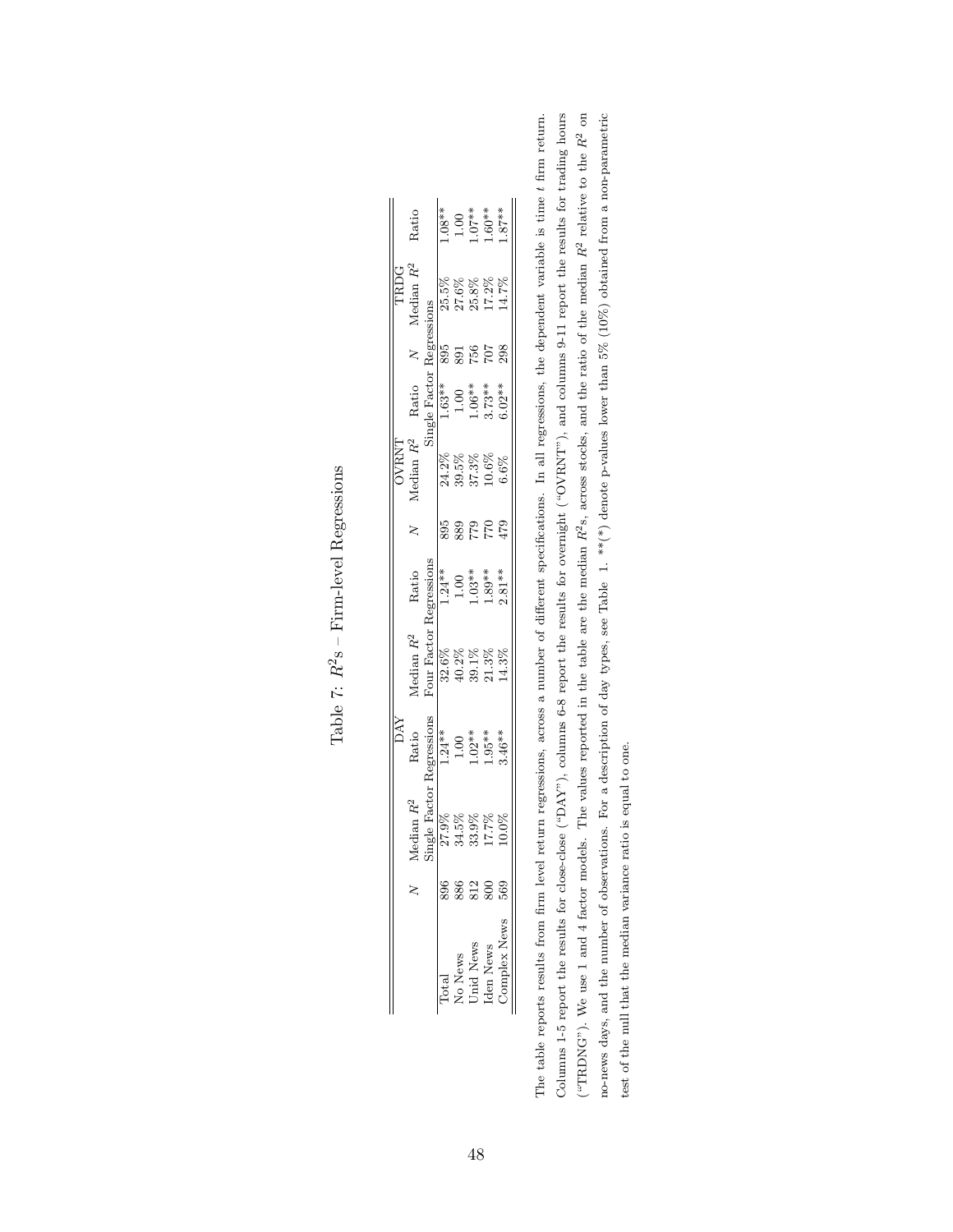|                           |               |               |                | Excess Returns Year $(t+1)$ |               |               |               |
|---------------------------|---------------|---------------|----------------|-----------------------------|---------------|---------------|---------------|
| <b>OVRNT</b> NewsVar Cont | $-0.875$      | $-0.648$      | $-0.697$       |                             |               |               | $-0.993$      |
|                           | $[0.160]$ *** | $[0.161]$ *** | $[0.162]$ ***  |                             |               |               | $[0.278]$ *** |
| TRDG NewsVar Cont         |               |               |                | $-3.197$                    | $-3.108$      | $-2.334$      | 0.768         |
|                           |               |               |                | $[0.870]$ ***               | $[0.861]$ *** | $[0.886]$ *** | [1.453]       |
| OVRNT $\mathit{Res}^2$    |               |               |                |                             |               |               |               |
|                           |               | 0.006         |                |                             |               |               |               |
|                           |               | $[0.002]$ *** |                |                             |               |               |               |
| TRDG $Res^2$              |               |               |                |                             | 0.006         |               |               |
|                           |               |               |                |                             | $[0.002]$ *** |               |               |
| Size Q                    |               |               | $-1.671$       |                             |               | $-1.793$      |               |
|                           |               |               | $[0.806]^{**}$ |                             |               | $[0.804]$ **  |               |
| BM Q                      |               |               | 0.255          |                             |               | 0.215         |               |
|                           |               |               |                |                             |               |               |               |
|                           |               |               | [0.298]        |                             |               | [0.297]       |               |
| Mom Q                     |               |               | $-0.839$       |                             |               | $-0.848$      |               |
|                           |               |               | $[0.465]$ *    |                             |               | $[0.465]$ *   |               |
| Constant                  | 5.048         | 3.702         | 14.117         | 4.681                       | 3.553         | 14.493        | 5.022         |
|                           | $[0.482]$ *** | $[0.564]$ *** | $[4.283]$ ***  | $[0.461]$ ***               | $[0.504]$ *** | $[4.267]$ *** | $[0.483]$ *** |
|                           |               |               |                |                             |               |               |               |
| Observations              | 6,944         | 6,944         | 6,646          | 6,946                       | 6,946         | 6,647         | 6,940         |
|                           |               |               |                |                             |               |               |               |
| $R^2$                     | 0.002         | 0.012         | 0.004          | 0.001                       | 0.014         | 0.003         | 0.002         |

#### Table 8: News Variance Contribution and Firm Returns

The table reports cross sectional regressions of firms' next year average daily excess return, measured using beta-adjusted residual returns, on current year measures of OVRNT(TRDNG) news variance contribution, OVRN(TRDNG) average squared residuals returns, market cap quintile, book-market quintile, and momentum quintile. \*\*(\*) denote p-values lower than 5% (10%) obtained from a non-parametric test of the null that the median variance ratio is equal to one.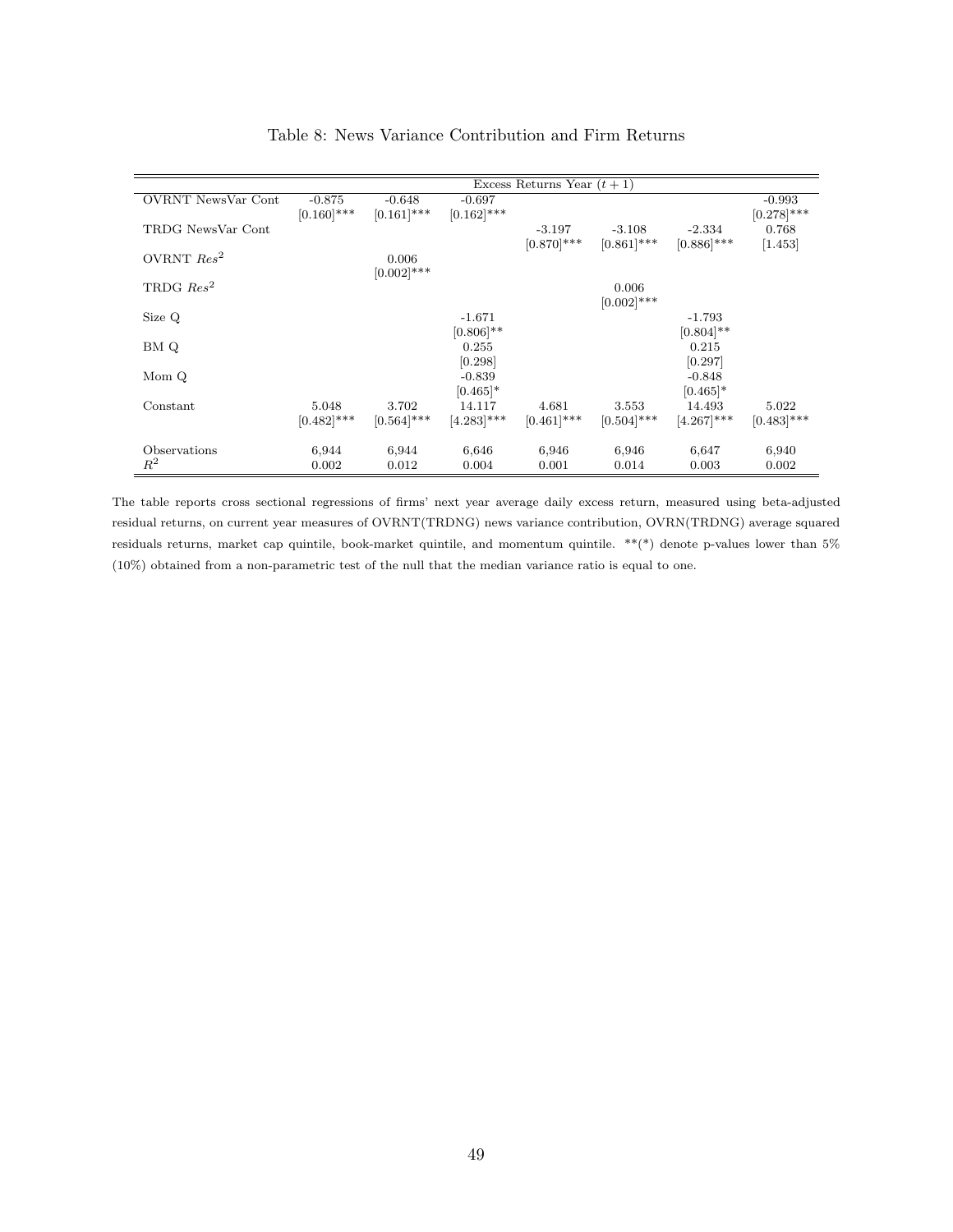| Year             |           | <b>DAY</b> |           |           | <b>OVRNT</b> |           | <b>TRDNG</b> |                 |
|------------------|-----------|------------|-----------|-----------|--------------|-----------|--------------|-----------------|
|                  | Idios Var | Market Var | Ratio     | Idios Var | News Contrib | Idios Var | News Contrib | News Unxplained |
|                  |           |            |           |           |              |           |              | Idios Var       |
| 2000             | 10.87     | 2.19       | 4.97      | 3.03      | 25.40\%      | 8.48      | 2.81%        | 8.24            |
| 2001             | 8.38      | 1.94       | 4.32      | 2.61      | 32.12\%      | 6.76      | 9.72%        | 6.11            |
| 2002             | 9.28      | 2.77       | 3.35      | 2.63      | 42.25\%      | 7.08      | 12.89%       | 6.17            |
| 2003             | 3.61      | 1.09       | 3.31      | 1.10      | 36.79%       | 2.83      | 9.59%        | 2.56            |
| 2004             | 2.44      | 0.49       | 4.98      | 0.79      | 43.17%       | 1.86      | 8.48%        | 1.70            |
| 2005             | 2.42      | 0.42       | 5.73      | 0.89      | 60.89%       | 1.74      | 14.79%       | 1.49            |
| 2006             | 2.26      | 0.40       | 5.66      | 0.91      | 42.74%       | 1.77      | 11.85%       | 1.56            |
| 2007             | 2.51      | 1.00       | 2.51      | 0.93      | 43.61\%      | 2.07      | 10.71\%      | 1.85            |
| 2008             | 13.17     | 6.76       | 1.95      | 4.19      | 51.34\%      | 10.81     | 17.23%       | 8.95            |
| 2009             | 7.91      | 2.81       | 2.81      | 2.17      | 48.55%       | 6.30      | 13.93%       | 5.42            |
| 2010             | 2.17      | 1.27       | 1.71      | 0.70      | 52.77%       | 1.86      | 7.77%        | 1.71            |
| 2011             | 2.37      | 2.09       | 1.13      | 0.71      | 60.00%       | 1.81      | 11.29%       | 1.60            |
| 2012             | 2.17      | 0.64       | 3.37      | 0.67      | 67.19%       | 1.56      | 12.34\%      | 1.36            |
| 2013             | 1.69      | 0.50       | 3.40      | 0.73      | 52.39%       | 1.23      | 11.32\%      | 1.09            |
| 2014             | 1.63      | 0.50       | 3.25      | 0.65      | 60.95%       | 1.20      | 7.58%        | 1.11            |
| 2015             | 2.41      | 0.94       | 2.57      | 0.87      | 59.72%       | 1.77      | $6.69\%$     | 1.65            |
|                  |           |            |           |           |              |           |              |                 |
| Time trend coeff | $-.419**$ | $-.055$    | $-.154**$ | $-.112**$ | $.020***$    | $-333**$  | .001         | $-0.311**$      |

Table 9: News Variance Contribution by Year

The table reports various statistics for each year of our sample. Columns 2-4 report the average beta-adjusted squared residual returns (i.e., idiosyncratic variance), market squared returns, and the ratio of the two, respectively, over daily intervals (close-close). Columns 5-6 report the average beta-adjusted squared residual returns and news variance contribution overnight ("OVRNT"). Column 7-8 report the same statistics for trading hours ("TRDNG"). Column 9 reports the level of idiosyncratic variance not explained by news during trading hours. The last row of the table reports the coefficient obtained by regressing each of these series on a linear time variable. \*\*\*(\*\*) denote p-values lower than  $1\%$  (5%) obtained from a non-parametric test of the null that the median variance ratio is equal to one.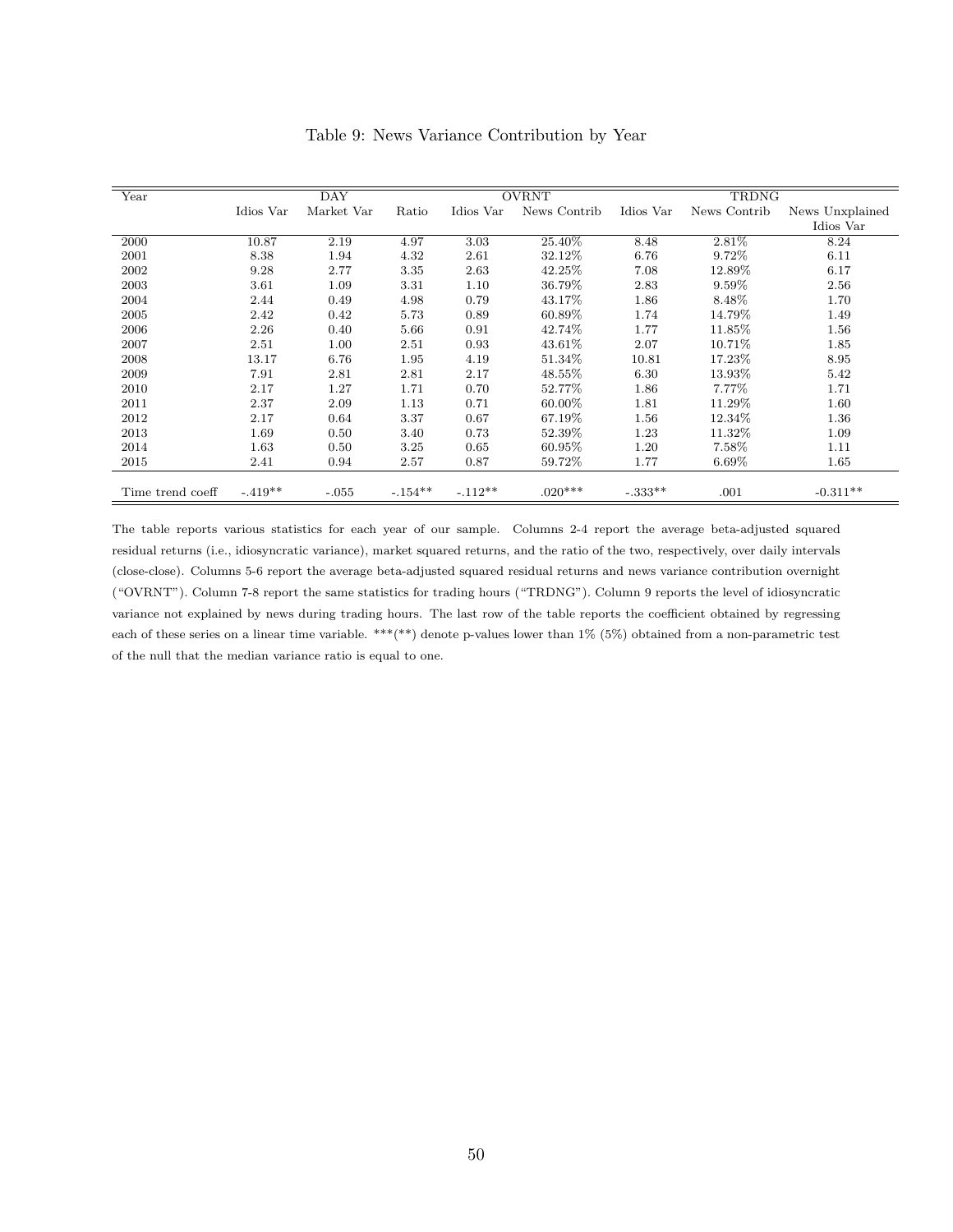|                                                          |                                                      |       |               | Panel A                |       |       |               |       |       |                                                      |       |       |
|----------------------------------------------------------|------------------------------------------------------|-------|---------------|------------------------|-------|-------|---------------|-------|-------|------------------------------------------------------|-------|-------|
| Conditioning                                             | No IdenNews at time t and volatility jump of $> 1.5$ |       |               |                        |       |       |               |       |       | No IdenNews at time t and volatility jump of $> 2.0$ |       |       |
| Dependent Variable                                       | $t+1$ IdeNews                                        |       |               | $t+1$ to $t+5$ IdeNews |       |       | $t+1$ IdeNews |       |       | $t+1$ to $t+5$ IdeNews                               |       |       |
| $(\times 100)$                                           |                                                      |       |               |                        |       |       |               |       |       |                                                      |       |       |
| time t volatility spike                                  | 0.366                                                |       | 0.225         |                        |       |       | 0.332         |       |       | 0.203                                                |       |       |
|                                                          | $[0.035]$ ***                                        |       | $[0.020]$ *** |                        |       |       | $[0.040]$ *** |       |       | $[0.021]$ ***                                        |       |       |
| Constant                                                 | $-1.102$                                             |       | 0.112         |                        |       |       | $-0.830$      |       |       | 0.289                                                |       |       |
|                                                          | $[0.146]$ ***                                        |       | [0.093]       |                        |       |       | $[0.187]$ *** |       |       | $[0.111]$ ***                                        |       |       |
| <b>Observations</b>                                      | 287,065                                              |       | 286,799       |                        |       |       | 212,750       |       |       | 212,564                                              |       |       |
| $R^2$                                                    | 0.021                                                |       | 0.020         |                        |       |       | 0.030         |       |       | 0.027                                                |       |       |
| SD of the independent variable                           | 6.452                                                |       | 6.452         |                        |       |       | 7.314         |       |       | 7.314                                                |       |       |
|                                                          |                                                      |       |               |                        |       |       |               |       |       |                                                      |       |       |
|                                                          |                                                      |       |               | Panel B                |       |       |               |       |       |                                                      |       |       |
| Day                                                      |                                                      | $t-5$ | $t -$         | $t-3$                  | $t-2$ | $t-1$ |               | $t+1$ | $t+2$ | $t+3$                                                | $t+4$ | $t+5$ |
| Non-IdenNews at time $t$ with abnormal volatility $(.5)$ |                                                      | 1.787 | 1.818         | 1.815                  | 1.857 | 1.720 | 2.633         | 1.901 | 1.854 | 1.820                                                | 1.828 | 1.798 |
| IdenNews at time t                                       |                                                      | 1.387 | 1.390         | 1.447                  | 1.490 | 2.163 | 2.761         | 1.421 | 1.268 | 1.227                                                | 1.209 | 1.195 |

#### Table 10: Media Frenzy

Panel A of the table regresses abnormal identified news intensity (average daily count of identified news relative to lagged 20 days) either at the daily or weekly (5 day) horizon on lagged volatility spikes and day type. The first two columns condition on the firm having no lagged identified news days and a variance jump greater than 1.5 (relative to pervious <sup>20</sup> days) and the next two columns condition on the firm having no lagged identified news days and <sup>a</sup> variance jump greater than 2.0 (relative to pervious <sup>20</sup> days). Below the regression results we report the standard deviation of the independent variable under both specifications. Panel <sup>B</sup> of the table reports median of variance ratios relative to time *<sup>t</sup>* where it is either defined by firms having no identified news but <sup>a</sup> variance spike greater than 0.5 or by having identified news. Variance ratios are calculated using beta-adjusted residual returns. \*\*(\*) denote p-values lower than 5% (10%) obtained from a non-parametric test of the null that the median variance ratio is equal to one.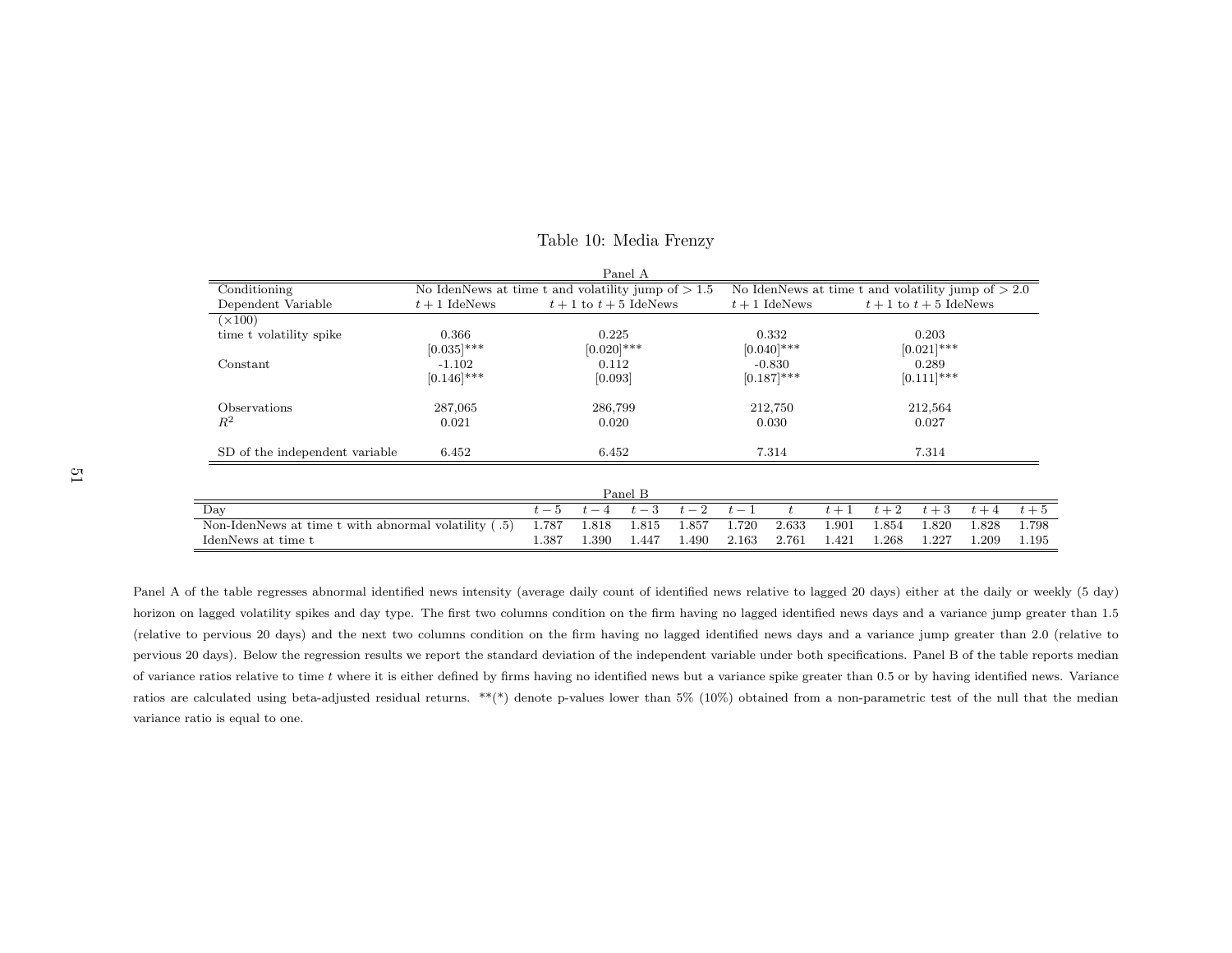# Figures



Figure 1: Hourly News Distribution

The figure plots the distribution of Unidentified and Identified news intensity over the day and over the week. For each hour of the day, we compute the average number of firms with identified news or with unidentified news.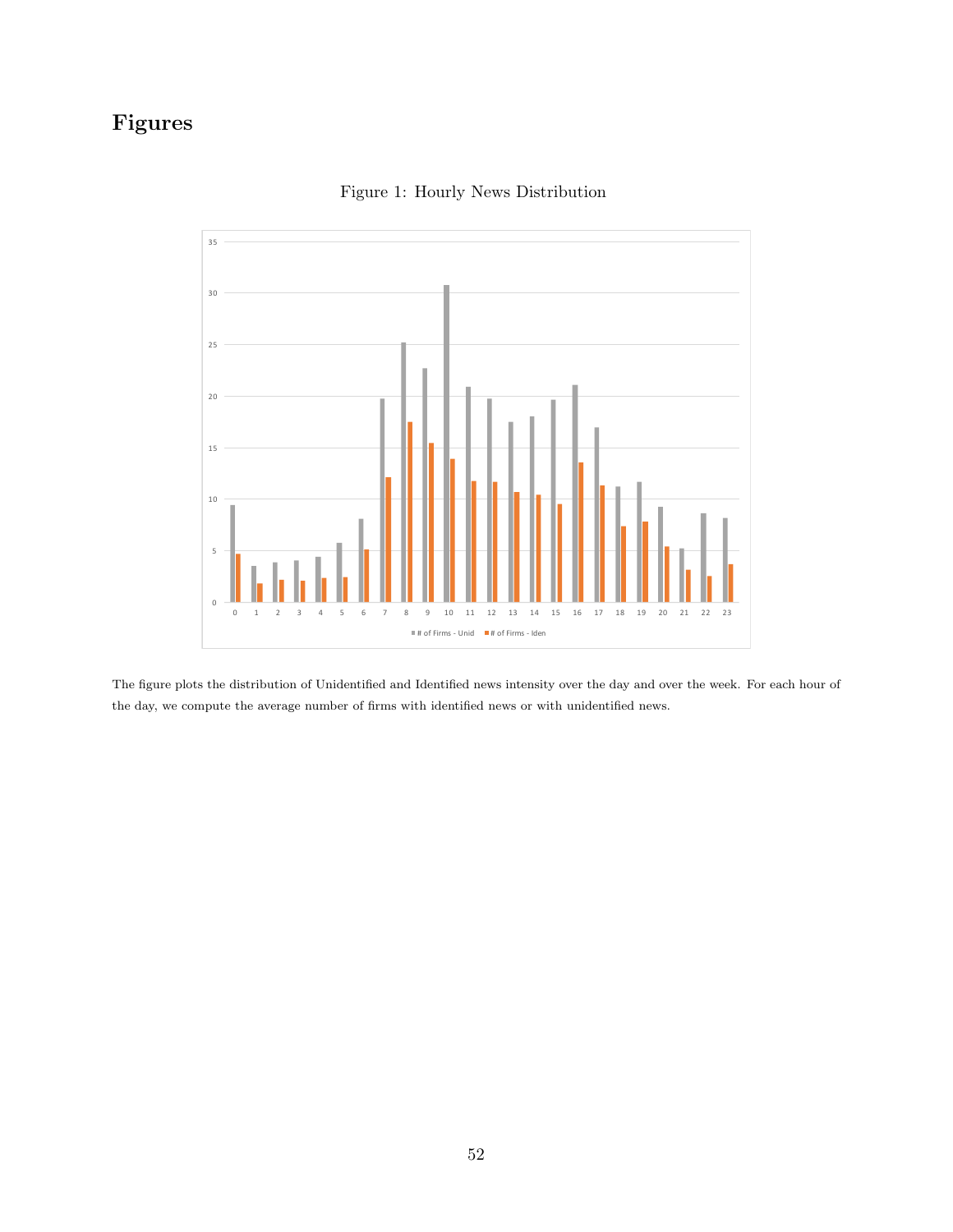

Figure 2: Distribution of Variance Ratios by Day Type

The figure depicts the distribution of variance ratios, calculated within stocks, of unidentified and identified news days relative to no news days. Ratios are winsorized at 10. For a description of day types, see Table 1.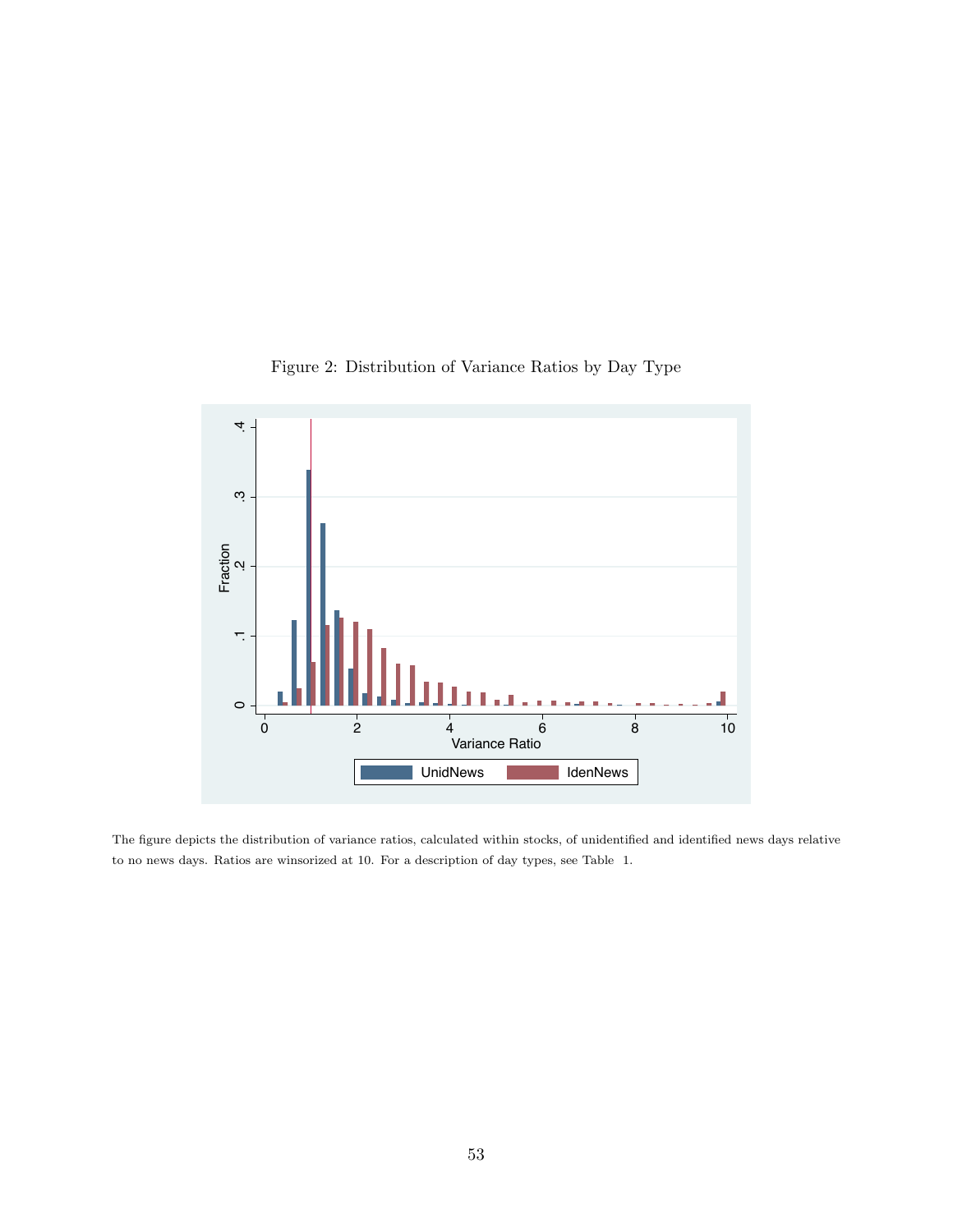# A Appendix

|              | $#$ Obs.     | $#$ Tickers | $#$ Articles | $#$ Words           | $#$ Relv. Words     |
|--------------|--------------|-------------|--------------|---------------------|---------------------|
|              |              |             | (daily)      | $(\text{per art.})$ | $(\text{per art.})$ |
| Acquisition  | 22,270       | 724         | 8.6          | 302                 | 76                  |
| Analyst Rec  | 12,411       | 680         | 8.5          | 335                 | 66                  |
| Deals        | 30,101       | 718         | 6.8          | 315                 | 93                  |
| Employment   | 21,489       | 741         | 6.3          | 283                 | 87                  |
| Financial    | 69,205       | 783         | 7.6          | 309                 | 71                  |
| Legal        | 10,764       | 581         | 8.6          | 291                 | 71                  |
| Partnerships | 10,047       | 587         | 7.3          | 371                 | 110                 |
| Product      | 25,181       | 652         | 7.1          | 366                 | 108                 |
|              |              |             |              |                     |                     |
|              | Stock Return | Market Ret  | SIZE         | BМ                  | MOM                 |
|              | (daily)      | (daily)     |              |                     |                     |
| Acquisition  | 10.4bp       | $-1.7bp$    | 4.81         | 2.91                | 2.81                |
| Analyst Rec  | $-21.7bp$    | 0.7bp       | 4.75         | 2.87                | 2.77                |
| Deals        | 9.2bp        | $-1.3bp$    | 4.81         | 2.92                | 2.84                |
| Employment   | $-5.3bp$     | $-1.3bp$    | 4.74         | 3.00                | 2.70                |
| Financial    | $-0.4bp$     | 0.1bp       | 4.73         | 2.89                | 2.83                |
| Legal        | $-3.7bp$     | 1.1bp       | 4.85         | 2.82                | 2.67                |
| Partnerships | 8.7bp        | 0.4bp       | 4.84         | 2.66                | 2.88                |
| Product      | 6.7bp        | $-1.1bp$    | 4.81         | 2.70                | 2.82                |

# Table A.1: Event types – Summary Statistics

The table groups day/ticker observations by appearance of each of the event types (acquisitions, analyst recommendations, deals, employment, financial, partnerships, and products) and reports, in the top panel, the number of observations, the total number of ticker, the average number of articles, the average number of words per article, and the average number of relevant words per article. The bottom panel uses the same classification and reports the average daily returns, the average CRSP Value Weighted Market return, and the returns on the size, book-to-market, and momentum factors.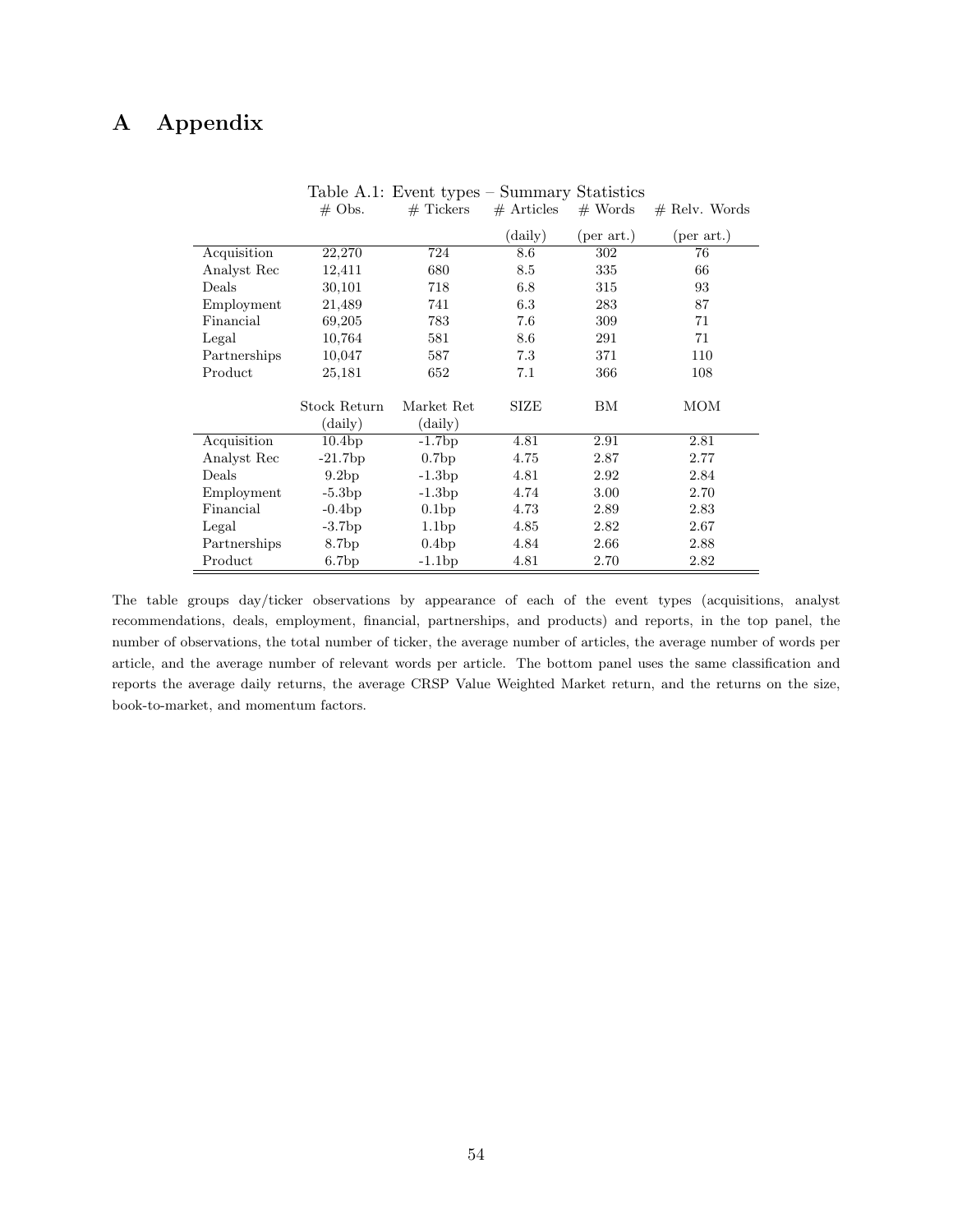| Table A.2: Event Frequency Across Return Ranks and Variances – Ravenpack |  |  |  |  |
|--------------------------------------------------------------------------|--|--|--|--|
|--------------------------------------------------------------------------|--|--|--|--|

| Panel A: DAY |  |
|--------------|--|
|--------------|--|

|                |              | Return Rank  |            |        | Stock SD and Variance |           |           |
|----------------|--------------|--------------|------------|--------|-----------------------|-----------|-----------|
|                | 20\% Extreme | 40% Moderate | $40\%$ Low | Med SD | N Tickers             | Var Ratio | Obs       |
| Total          | $1.0\%$      | $-0.6\%$     | $0.1\%$    | 2.62   | 745                   | $1.26***$ | 1,162,221 |
| No News        | $-11.2\%$    | $1.1\%$      | $4.5\%$    | 2.18   | 616                   | 1.00      | 252,897   |
| Unid News      | $-3.9\%$     | $0.3\%$      | $1.7\%$    | 2.44   | 710                   | $1.15***$ | 708,857   |
| Iden News      | 33.5%        | $-5.6\%$     | $-11.2\%$  | 3.60   | 662                   | $2.52**$  | 200,467   |
| Panel B: TRDNG |              |              |            |        |                       |           |           |
|                |              |              |            |        |                       |           |           |
|                |              |              |            |        |                       |           |           |
|                |              | Return Rank  |            |        | Stock SD and Variance |           |           |
|                | 20\% Extreme | 40% Moderate | $40\%$ Low | Med SD | N Tickers             | Var Ratio | Obs       |
| Total          | $1.0\%$      | $-0.5\%$     | $0.1\%$    | 2.30   | 745                   | $1.14***$ | 1,162,221 |
| No News        | $-8.0\%$     | $0.4\%$      | $3.6\%$    | 2.04   | 701                   | 1.00      | 452,261   |
| Unid News      | $4.5\%$      | $-0.8\%$     | $-1.4\%$   | 2.37   | 706                   | $1.30**$  | 621,713   |
| Iden News      | 21.9%        | $-3.4\%$     | $-7.6\%$   | 2.70   | 574                   | $1.63**$  | 88,247    |
| Panel C: OVRNT |              |              |            |        |                       |           |           |

|                |                | Return Rank   |            |        | Stock SD and Variance |           |           |
|----------------|----------------|---------------|------------|--------|-----------------------|-----------|-----------|
|                | $20\%$ Extreme | 40\% Moderate | $40\%$ Low | Med SD | N Tickers             | Var Ratio | Obs       |
| $_{\rm Total}$ | $1.0\%$        | $-0.7\%$      | $0.2\%$    | 1.33   | 745                   | $1.57***$ | 1.162.221 |
| No News        | $-11.2\%$      | $2.0\%$       | $3.6\%$    | 0.96   | 691                   | 1.00      | 405,381   |
| Unid News      | $-6.0\%$       | $0.7\%$       | $2.3\%$    | 1.11   | 708                   | $1.21**$  | 610.571   |
| Iden News      | 63.8%          | $-14.1\%$     | $-17.8\%$  | 2.58   | 638                   | $6.31**$  | 146,269   |

The first three columns of the tables report the difference between the observed distribution of observations and that predicted under independence. We assign daily returns into percentiles separately for each stock and year: bottom/top 10% (i.e., extreme 20% of returns), moderate 40% of return moves, and the smallest 40% return moves. For each of these columns, we compare the observed intensity of different day types to the intensity predicted under the null that these distributions are independent. The next three columns report the median standard deviation (per day type), the number of unique tickers, and the median variance ratio (across tickers), i.e., the median ratio (across firms) of squared return deviations on each day type divided by the squared deviations on no news days. For a description of day types, see Table 1. \*\*(\*) denote p-values lower than  $5\%$  (10%) obtained from a non-parametric test of the null that the median variance ratio is equal to one.